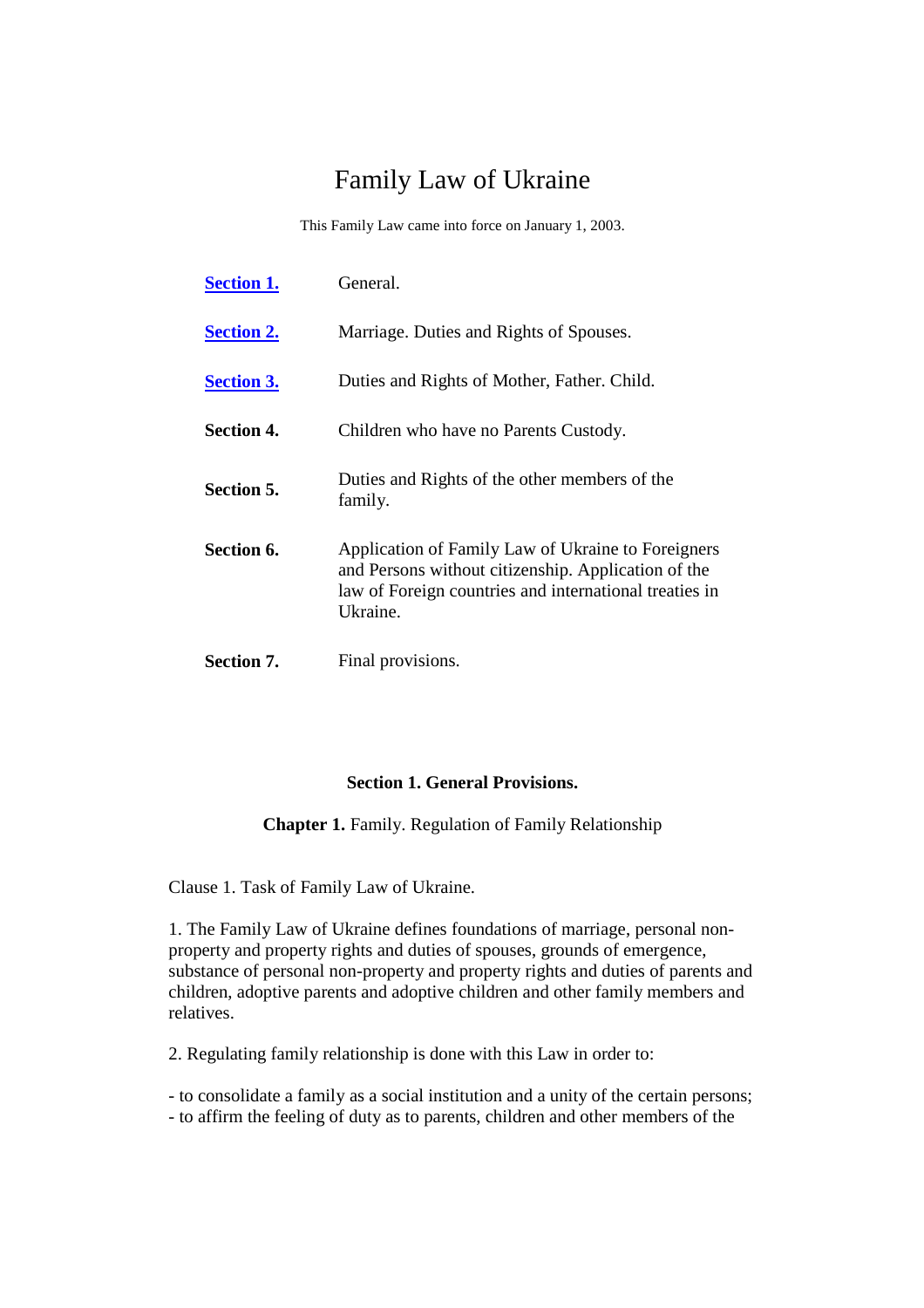family;

- to build family relationship on grounds of equality, feelings of mutual love and respect, mutual support;

- to provide each child with family upbringing, opportunity of spiritual and physical development.

Clause 2. Partners of family relationship that is regulated with the Family Law of Ukraine.

1. The Family Law of Ukraine regulates family personal non-property and property relationship between spouses, between parents and children, adoptive parents and adoptive children, between mother and father of a child as to upbringing, development and support of a child.

2. The Family Law of Ukraine regulates family personal non-property and property relationship between grandmother, grandfather, great-grandmother, great-grandfather and grandchildren, great-grandchildren, between brothers and sisters, between stepmother, stepfather and stepdaughter, stepson.

3. The Family Law of Ukraine regulates family personal non-property and (or) property relationship between other members of the family, determined in this law.

4. The Family Law of Ukraine does not regulate family relationship between cousins, between aunt, uncles and niece, nephews and between other relatives.

Clause 3. Family.

1. Family is the primary and main cell of society.

2. Family consists of persons, who live together, are bound with common being, have mutual rights and duties. Spouses are considered family also when a wife and a husband do not live together through different reasons, for example, studies, work, medical treatment, taking care for parents or children and other good reasons. Child belongs to a family of his/her parents even if he/she does not live together with his/her family.

3. A single person has the rights of a family member.

4. Family is made on ground of marriage, blood relationship, adoption and other grounds, which are not in disagreement with law and moral norms of society.

Clause 4. Right of a person to have a family.

1. A person can have a family if she/he has an age of marriage. In cases, mentioned in Item 2 of Clause 23 of this Law, a family can be made by a person,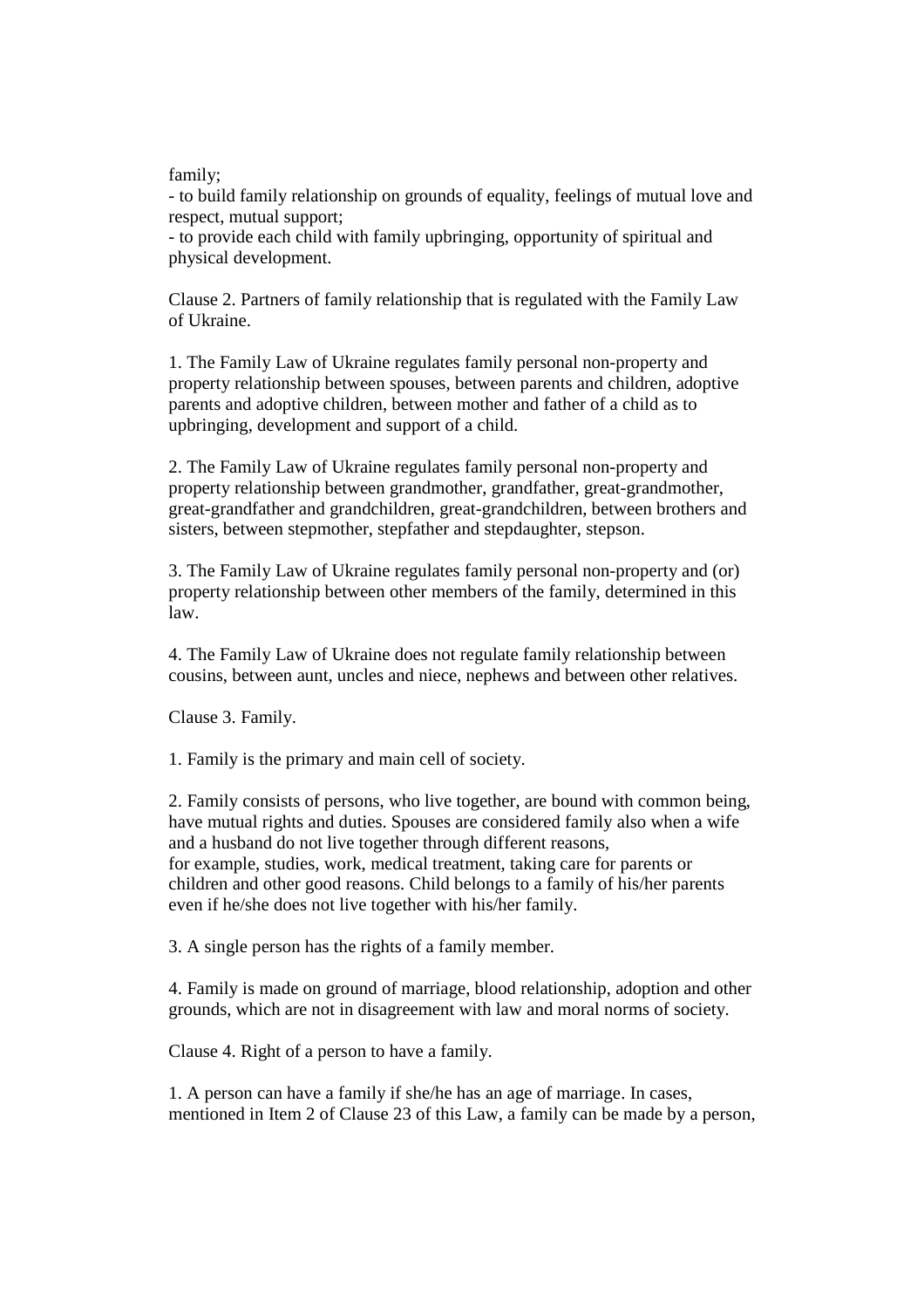who has not reached the age of marriage.

2. Family can be made by a person irrespective of age if a child has been born.

3. Each person has a right for living in the family. A person can be forcefully isolated from the family only in cases and orders, established by law.

4. Each person has a right for respect as to his/her family life.

Clause 5. Governmental protection of family.

1. Government protects family, childhood, motherhood, fatherhood and provides the family with conditions for its normal development.

2. Government provides a person with conditions for motherhood and fatherhood, gives protection of rights of a father and a mother, support a fatherhood and a motherhood materially and morally.

3. Government provides with priority of family upbringing of a child.

4. Government takes each child, who has no parents' care, under its own protection.

5. Nobody can interfere in family life and relationship, except the cases, mentioned in the Constitution of Ukraine.

Clause 6. Child.

1. A person, who has not come of age, has the legal status of "child".

2. A child, who is less than 14 years old, has the status of pupil child. Minor child is a child, who is between 14 and 18 years old.

Clause 7. General foundations of regulation of family relationship.

1. Family relationship is regulated with this Law and other statutory-legal acts.

2. Family relationship can be regulated through mutual agreement (contract) of family partners.

3. Family relationship is regulated only in that part of relationship, where it is acceptable and possible in terms of interests of family partners and interests of society.

4. Regulation of family relationship is performed, taking into account the right for confidence of private life of family partners, their right for personal freedom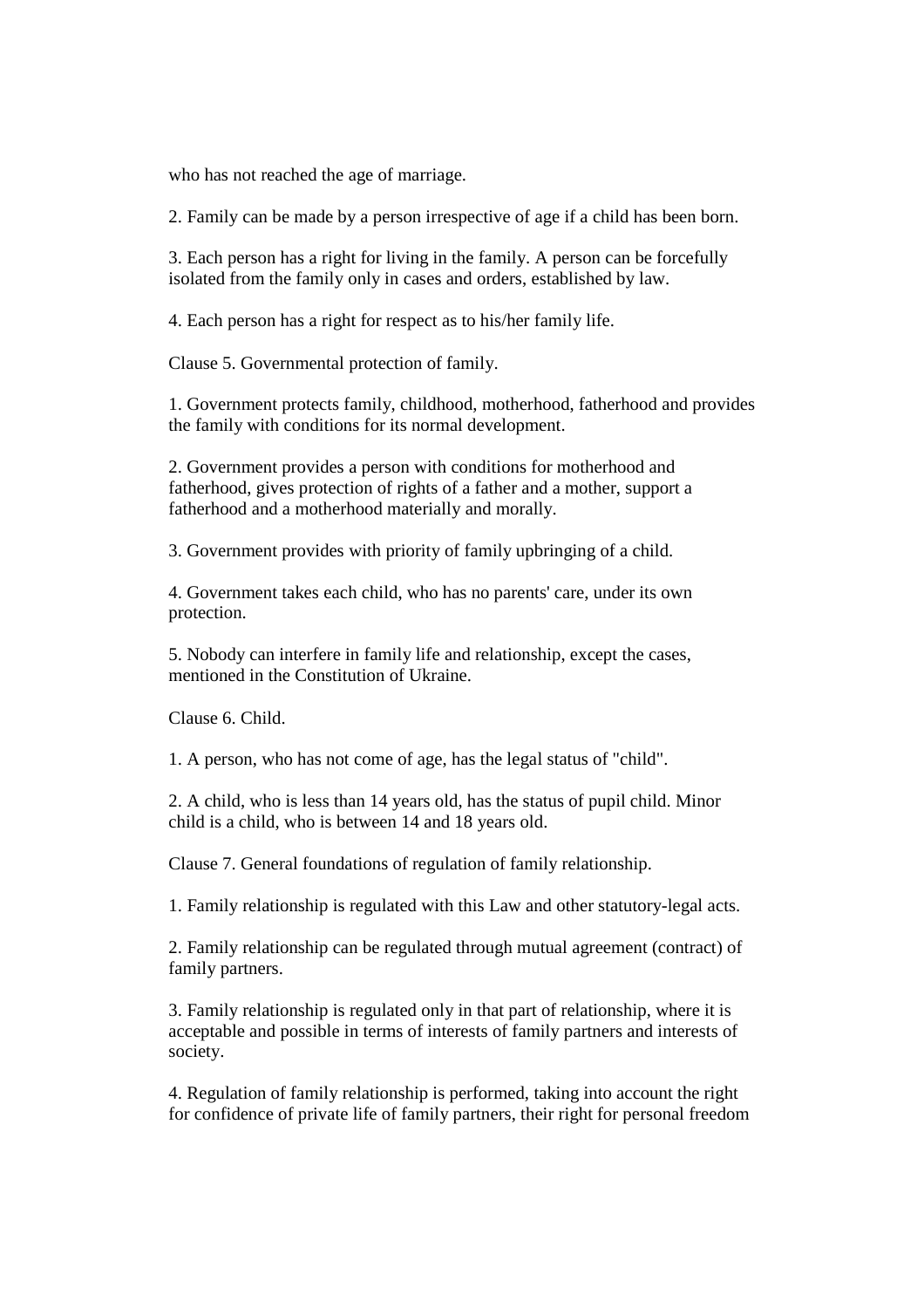and inadmissibility of interference in family life.

5. A participator of family relationship cannot have any privileges or restrictions through race, skin color, sex, political, religious and other credos, ethnic and social origin, financial state, place of residence etc.

6. A women and a man have the equal rights and duties in family relationship.

7. A child has to be provided with opportunity to exercise his/her rights, established with Constitution of Ukraine, Convention of Rights of Child and other international legal acts, acknowledged in Ukraine.

8. Regulation of family relationship is executed in accordance with the best interests of children and incapable members of the family.

9. Family relationship is regulated on grounds of justice, scrupulosity, rationality, according to moral canons of the society.

10. Each participator of family relationship has the right for court protection.

Clause 8. Application of the Civil Code of Ukraine to regulation of family relationship.

1. If property relationship between spouses, parents and children, other members of family and their relatives is not regulated with this Law, it is regulated with answering canons of the Civil Code of Ukraine if it is not in disagreement with the substance of family relationship.

Clause 9. Regulating family relationship through agreement (contract) of family partners.

1. Spouses, parents of children, parents and children, other members of the family and their relatives, whose relationship is regulated with this Law, can regulate their relationship through the agreement (contract) if this is not in disagreement with requirements of this Law, other laws and moral fundamentals of the society.

2. Persons, who live as a family, and relatives by origin, whose relationship is not regulated with this Law, can regulate their family relationship with a contract, which must be closed in written form. It is obligatory to follow the contract, if it is not in disagreement with the requirements of this Law, other laws of Ukraine and moral canons of the society.

Clause 10. Application of analogy of law.

1. If some certain family relationship is not regulated with this Law or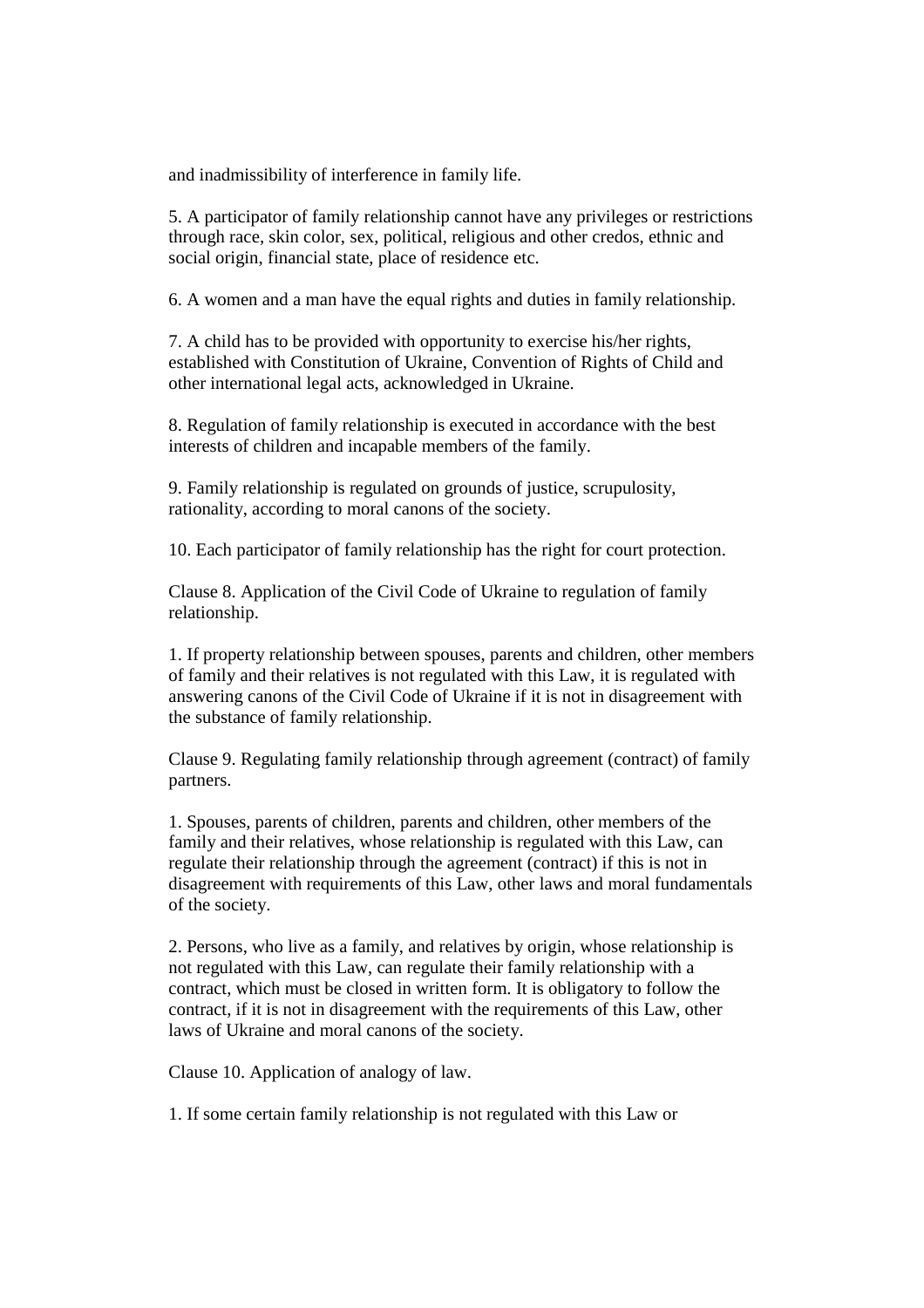agreement (contract) of partners, the canons of this Law, which regulate similar relationship, are applicable to them (analogy of law).

2. If it is impossible to use analogy of law to regulate such a family relationship, it is regulated in accordance with general fundamentals of family legislation.

Clause 11. Consideration of habits and traditions at court hearing, when the court hears the family debates.

1. In the court hearing, through the application of the person the court can consider local habits and traditions as well as habits and traditions of national minority, to which the parties or one of the parties belong, if these habits and traditions are not in disagreement with requirements of this Law, other laws of Ukraine and moral canons of the society.

Clause 12. Terms, established in this Law.

1. This Law establishes terms in accordance with the Civil Code of Ukraine.

Clause 13. International treaties of Ukraine.

1. Part of the national family legislation of Ukraine consists of international treaties, which were approved by Verkhovna Rada of Ukraine (Ukrainian Parliament).

**Chapter 2.** Exercise of family rights and fulfillment of family duties. Protection of family rights and interests.

Clause 14. Exercise of family rights.

1. Family rights are considered very personal and cannot be transferred to another person.

2. If a child or a person, whose legal capacity is limited, cannot exercise his/her family rights, these rights are exercised by his parents, a custodian or by the person with the help of his parents or custodian.

3. Family rights of legally incapable person are exercised by his/her custodian.

Clause 15. Fulfillment of family duties.

1. Family duties are considered very personal and cannot transferred to another person.

2. If a person has been acknowledged legally incapable, his her family duty of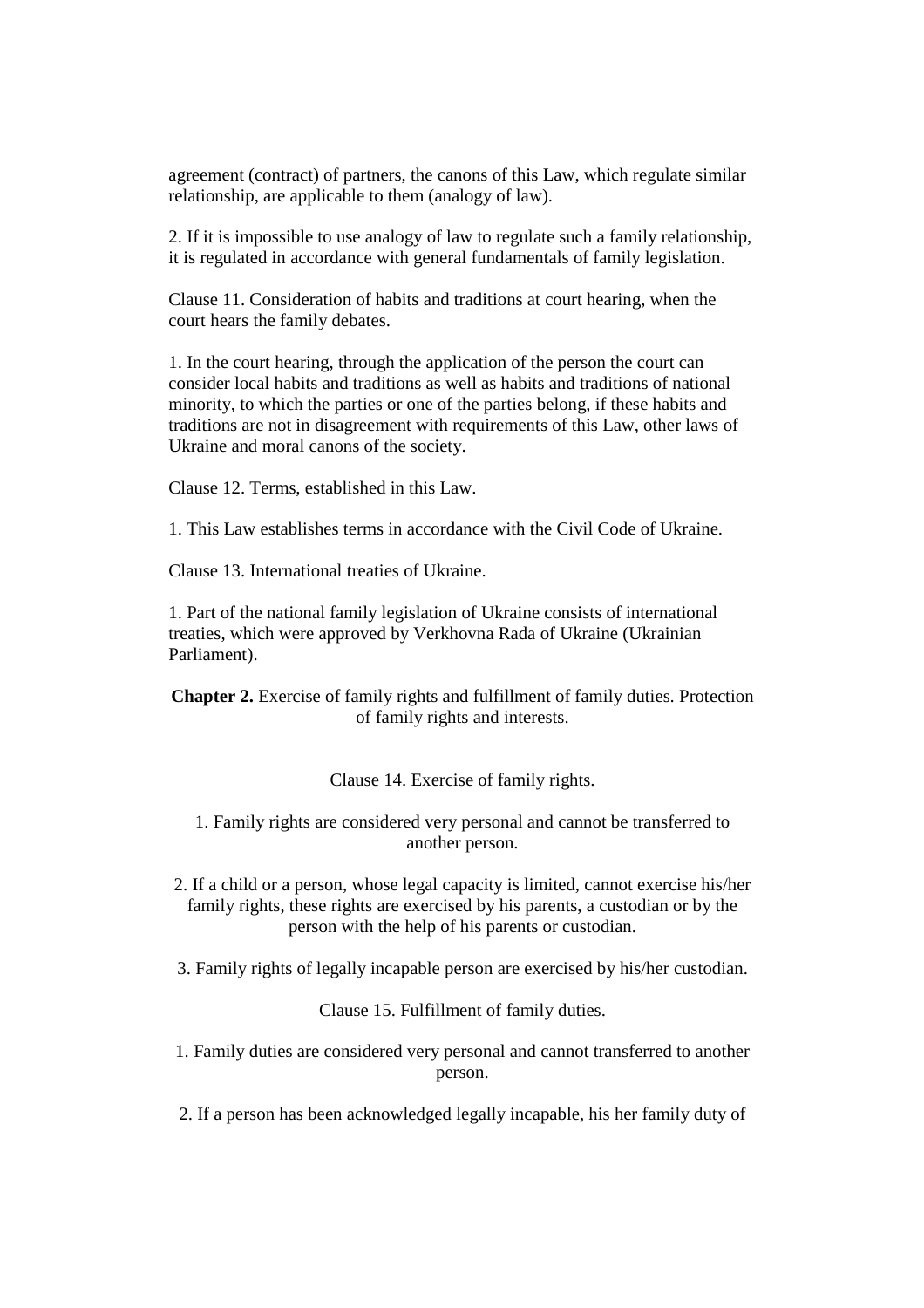personal non-property character is discontinued due to his/her inability to fulfill it. Property duty of a legally incapable person is fulfilled by his/her custodian on account of the person.

3. If a person cannot fulfill his/her family duty through his/her mental disorder, severe disease or another reasonable excuse, this person is not considered one, who avoid fulfillment of his/her duties.

4. Non-fulfillment or avoiding fulfillment of family duties can be a cause for application consequences, established with this Law or an agreement (contract) of the parties.

Clause 16. Providing non-adult parents with help in exercising their rights and fulfillment of their parents' duties.

1. If a mother, a father of a child is non-adult, then a grandmother, a grandfather from the side of that parent, who is non-adult, is/are obliged to help in exercising his/her parent's right and fulfillment of parent's duties.

Clause 17. Help of Body of Custody and Guardianship to persons in exercising their family rights and fulfillment of their family duties.

1. Body of Custody and Guardianship provides a person with help in exercising his/her family rights and fulfillment of his/her family duties in breadth and order, established with this Law and other statutory-legal acts.

Clause 18. Protection of family rights and interests.

- 1. Each participator of family relationship, who is 14 years old or more, has the right to turn to the court for protection of his/her right and interest.
- 2. The court applies the modes of protection, which are established with the law or an agreement (contract) of the parties.

The modes of protection of rights and interests are:

(1) establishing legal relationship; (2) forcible fulfillment of unfulfilled duty; (3) discontinuation of legal relationship and canceling it; (4) termination of actions, which break family rights; (5) renewal of legal relationship, which existed before the right was broken; (6) compensation for material and moral damage if this is provided with this Law or contract.

Clause 19. Participation of the Body of Custody and Guardianship in the process of protection of family rights and interests.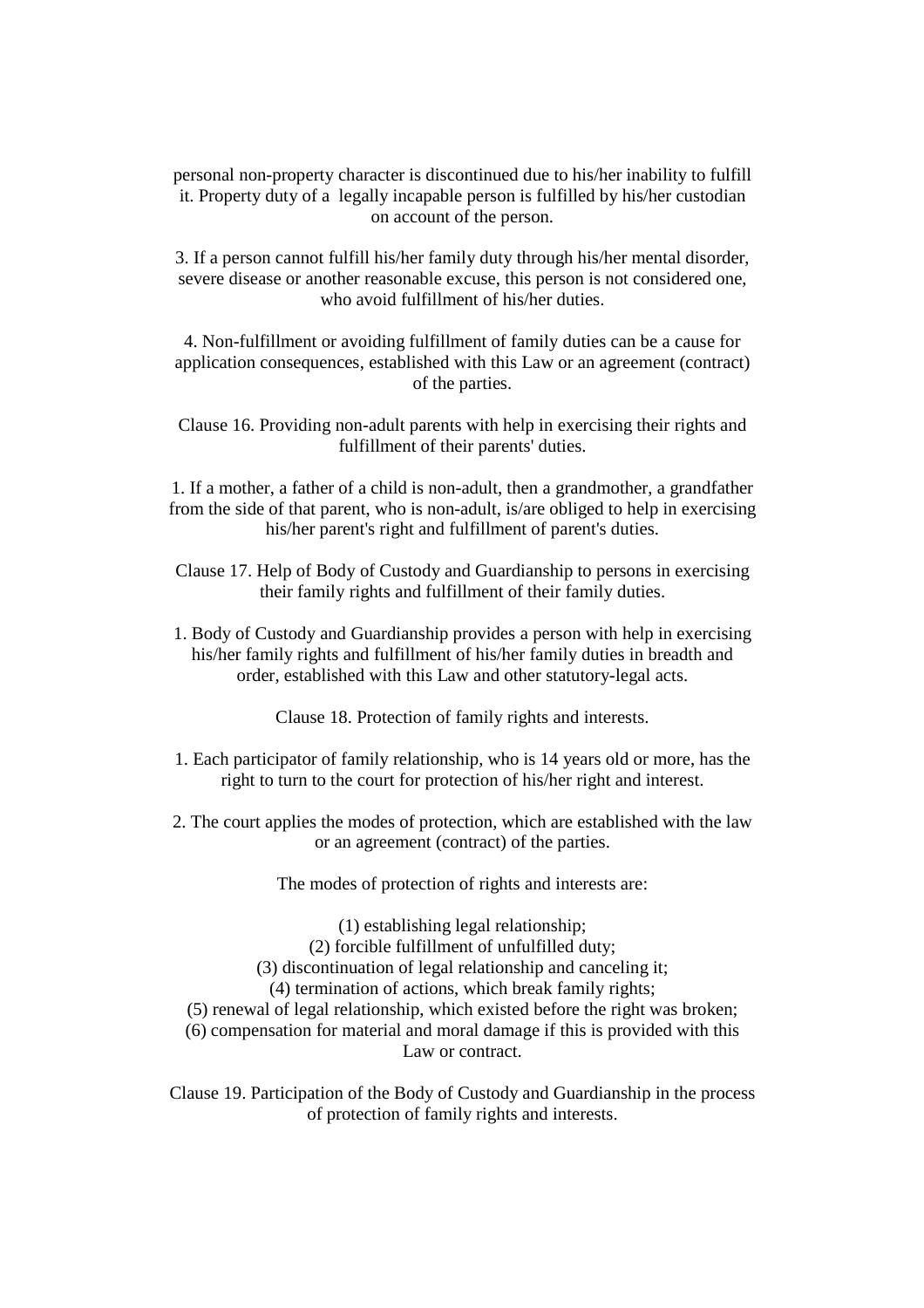1. In cases, mentioned in this Law, a person has a right to preliminarily turn to the Body of Custody and Guardianship for protection of his/her family rights and interests.

2. The decision of the Body of Custody and Guardianship comes into force of law in 10 days from the date when the decision was made. Within 10 days a person can turn to the court for protection of his rights and interests except the case, mentioned in Item 2, Clause 170 of this Law.

3. Turning to the Body of Custody and Guardianship for protection does not cancel the right of a person to turn to the court. If an application has been lodged in the court, the Body of Custody and Guardianship discontinues consideration of the application, which was previously lodged. In case if an application was lodged in the court, implementation of the decision of the Body of Custody and Guardianship is discontinued.

4. The Body of Custody and Guardianship necessarily participates in court hearing when the court hears the cases of participation of a parent in upbringing of a child, about the place of residence of a child, about depriving parents of their parents' rights, retrieval of parents rights, meeting of a child with his/her parents who were deprived of parents' rights, taking a child from a person, who holds the child not on the ground of law or court decree, parents' administration of child's property, canceling an act of adoption of a child and acknowledging this act as

#### invalid.

5. The Body of Custody and Guardianship delivers a conclusion in written form to the court as to the dispute on grounds of information, which was received as a result of examining the living conditions of a child, parents, other persons, who wish to live with the child and participate in his/her upbringing and education and also on grounds of other documents that pertain to this case.

6. The court can disagree with the conclusion of the Body of Custody and Guardianship, if the conclusion is not sufficiently grounded and is in disagreement with interests of a child.

Clause 20. Application of limitation of action as to requirements that appear in family relationship.

1. Limitation of action as to requirements that appear in family relationship is not applicable except the cases, mentioned in Item 2 of Clause 72, Item 2 of Clause 129, Item 3 of Clause 138, Item 3 of Clause 139 of this Law.

2. In cases, mentioned in Item 1 of this clause limitation of action is applicable in accordance with the Civil Code of Ukraine, if another mode is not provided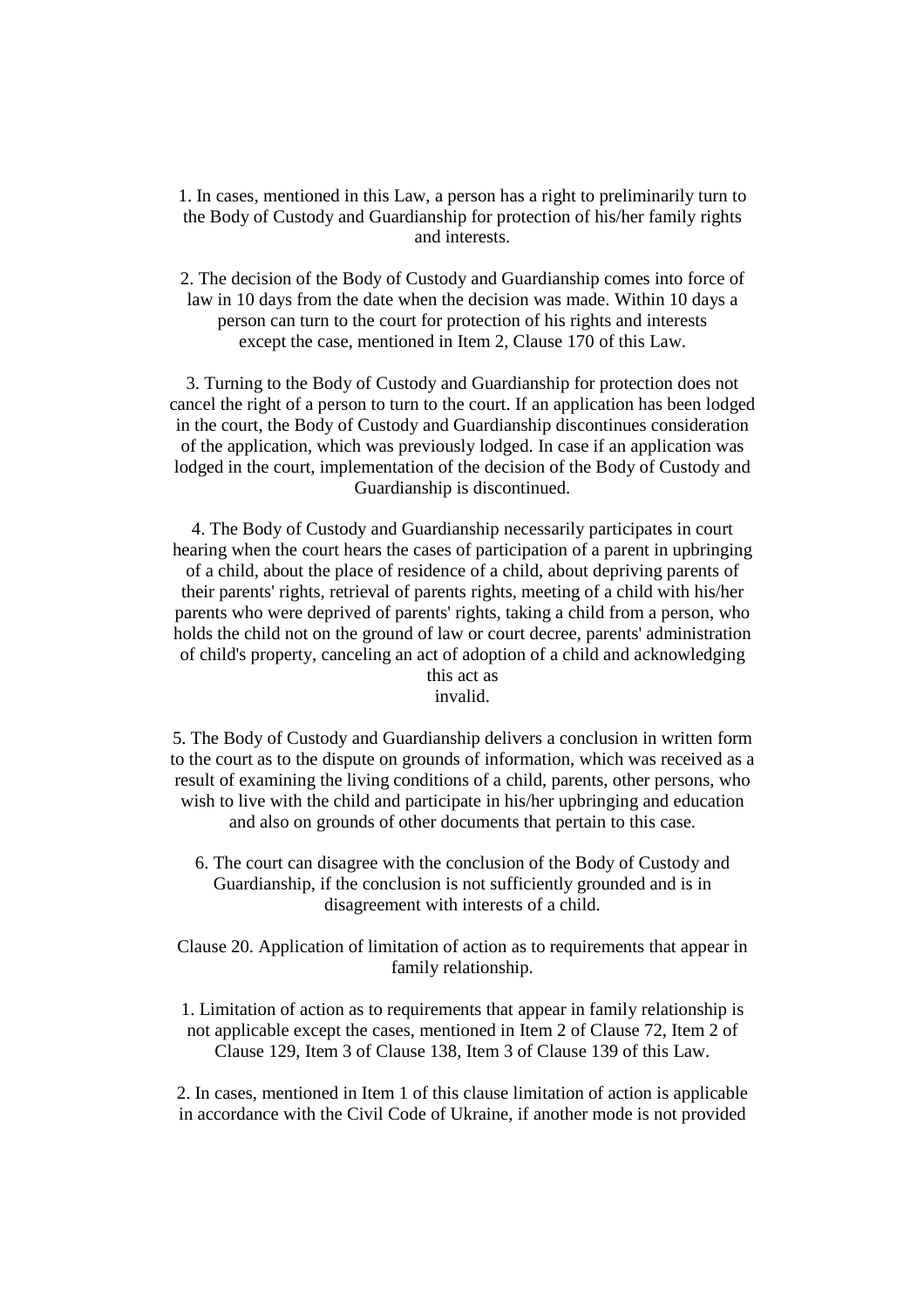with this Law.

## **Section 2. Marriage. Rights and Duties of Spouses.**

**Chapter 3**. General.

Clause 21. Conception of Marriage.

1. Marriage is a family union of a man and a woman, registered in the civil registrar's office.

2. When a man and a woman live together as a family without marriage, it is not the ground for beginning of rights and duties of spouses.

3. Religious rite of marriage is not the ground for a man and a woman to have rights and duties of spouses except the cases when religious rite of marriage had been performed before formation or renewal of civil registrar's offices.

Clause 22. Age of marriage.

1. Female age of marriage is 17 years old and male age of marriage is 18 years old.

2. Persons, who wish to get their marriage registered, have to reach the age of marriage.

Clause 23. Right for marriage.

1. Persons, who have reached the age of marriage, have the right for marriage.

2. Through application of a person, the court can grant the right for marriage to the person, who has reached the age of 14, if this answers the person's interests.

Clause 24. Voluntarism of marriage.

1. Marriage can be registered only through mutual agreement of a woman and a man. To force a man or a woman to marriage is not acceptable.

2. If a person gets married with a person who is legally incapable or who, through other reasons, was not perceiving significance of his/her actions or could not control his/her own actions, this can cause consequences, mentioned in Clauses 38 - 40 of this Law.

Clause 25. Single marriage.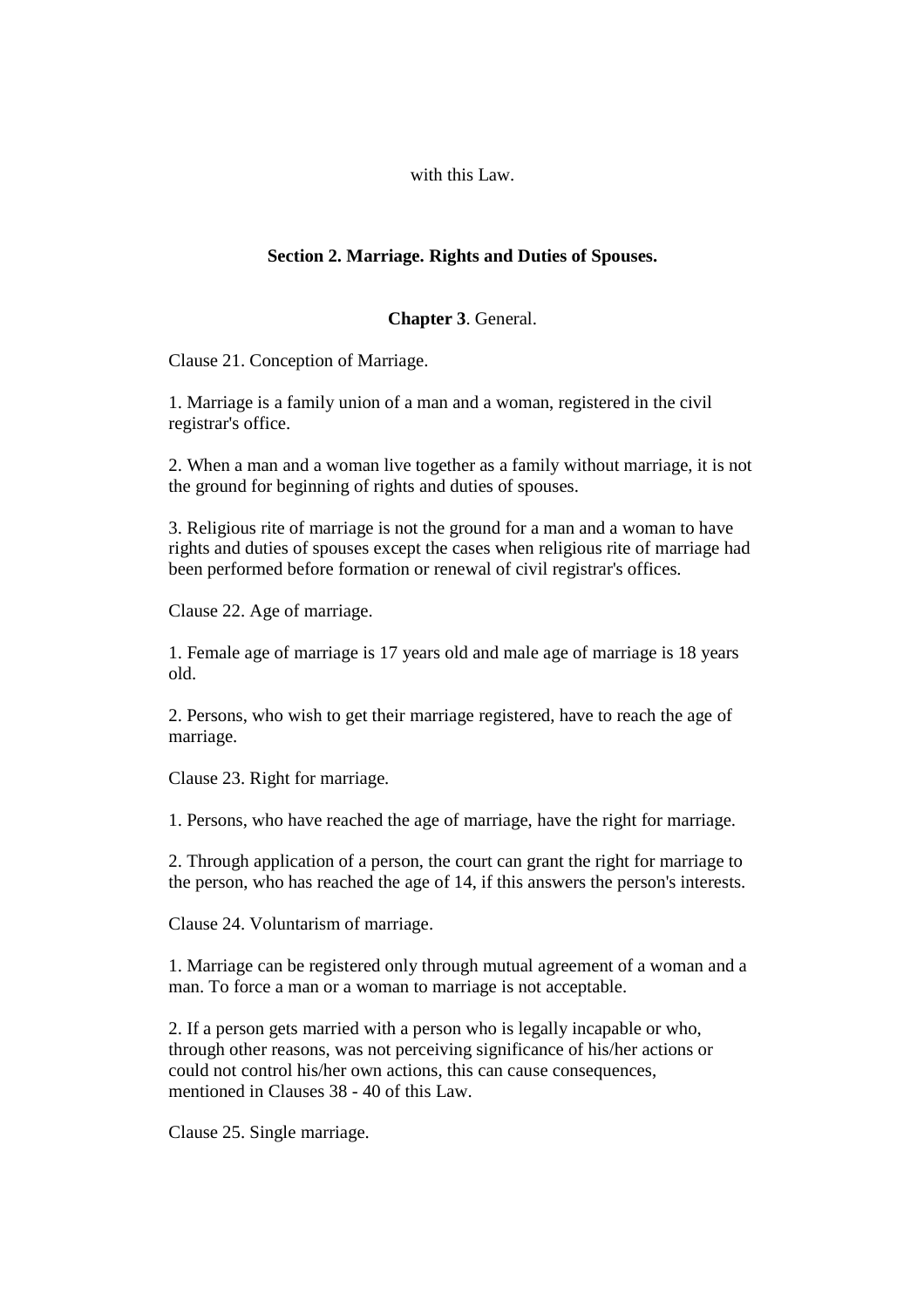1. A man and a woman can have only one marriage at a time.

2. A man and a woman can get remarried only if the previous marriage has been dissolved.

Clause 26. Persons, who cannot be in marriage between themselves.

1. People, who are in blood relation, cannot be in marriage between themselves.

2. A sister and a brother cannot be in marriage between themselves. Also a stepbrother and a step-sister, who have the same mother or the same father, cannot be in marriage between themselves.

3. A cousin (male) and a cousin (female), an uncle and a niece, a nephew and an aunt can not be in marriage.

4. The court can produce the court decree, which can grant the right to a child of a parent and this parent's adoptive child for marriage between them, as well as to adoptive children of the same adoptive parent for marriage between adoptive children.

5. An adoptive parent and an adoptive child cannot be in marriage. A marriage between an adoptive parent and an adoptive child can be registered only after adoption has been dissolved.

## **Chapter 4.** State Registration of Marriage.

Clause 27. Significance of the state registration of marriage.

1. The state registration of marriage is needed to provide a woman and a man with stability of their relationship, to protect the rights and interests of spouses, their children as well as interests of the State and society.

2. The state registration of marriage is being held in solemn manner.

3. After the state registration of marriage a husband and a wife get the official document "Marriage Certificate", the pattern of which was approved by the Cabinet of Ukraine.

Clause 28. The application for marriage.

1. The application for marriage registration is lodged by a woman and a man in any civil registrar's office.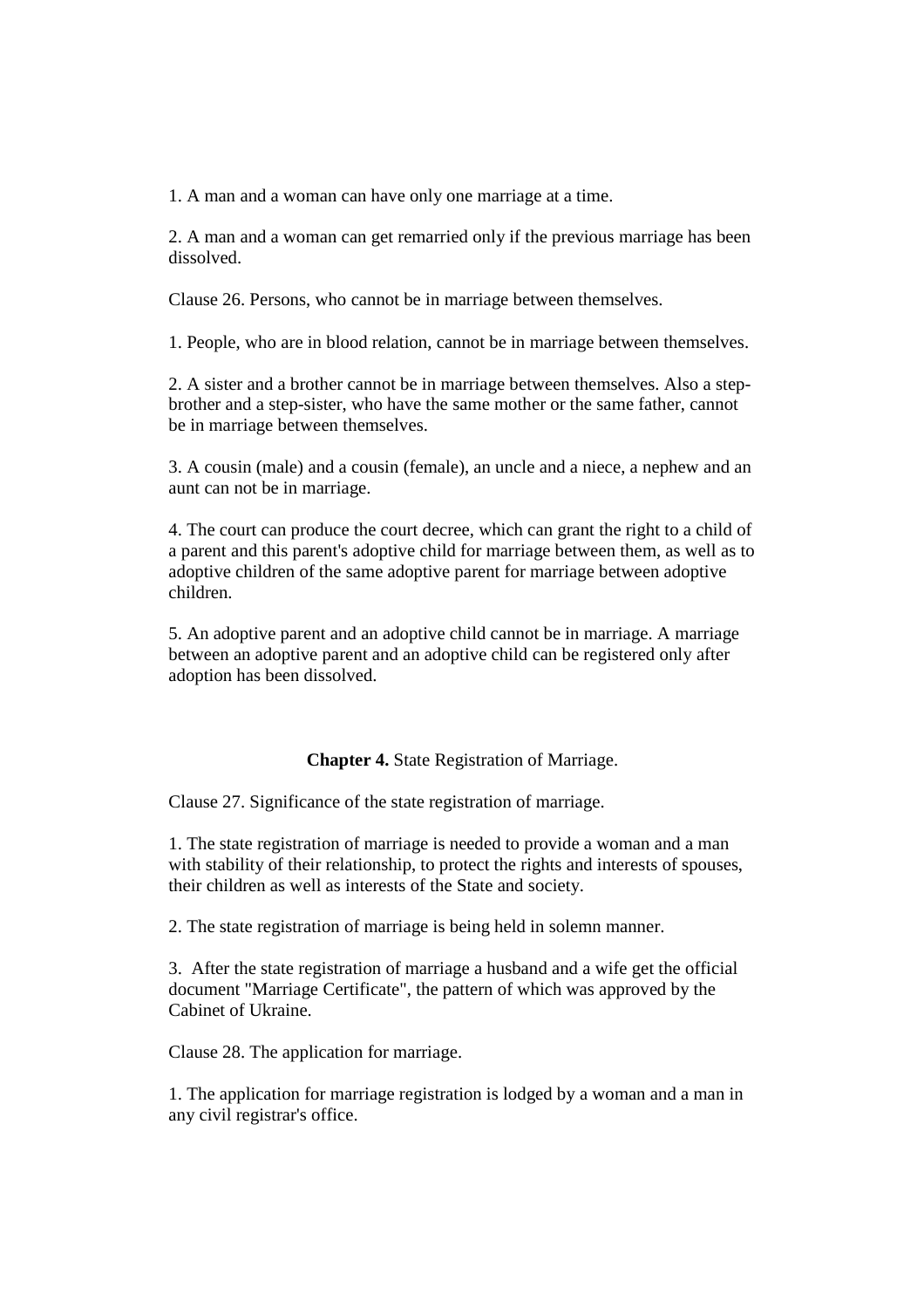2. The application for marriage registration is lodged by a woman and a man personally.

3. If a woman and/or a man can not lodge their application for marriage registration in the civil registrar's office personally through reasonable excuses, he/she can lodge the application, certified by the notary public, through their official representative, the authority of whose must be certified by the notary public.

4. If marriage registration ceremony is not held in the scheduled date, the application for marriage registration is canceled in 3 months from the date when it was lodged.

Clause 29. Informing persons, who lodged the application for marriage registration, about their rights and duties.

1. Civil registrar's office is to inform persons, who lodged their application for marriage registration, about their rights and duties as future spouses and parents and also inform the persons about the liability for concealment of the obstacles for marriage registration.

Clause 30. Mutual information of persons, who lodged their application for marriage registration, about their health.

1. Persons, who lodged their application for marriage registration, are to inform each other about the state of their health.

2. Government provides the persons, who lodged the application for marriage registration, with opportunities to have medical examination.

3. The Cabinet of Ukraine establishes the order of implementation of medical examination of the persons, who lodged the application for marriage registration.

4. The result of medical examination is a secret and is delivered only to the persons, who lodged the application for marriage registration.

5. If some bad disease or diseases, which are dangerous for the other spouse, their descendants, are hidden, this fact can be considered a reason for admission of marriage invalid.

Clause 31. Engagement.

1. Engaged people are people, who lodged the application for marriage registration.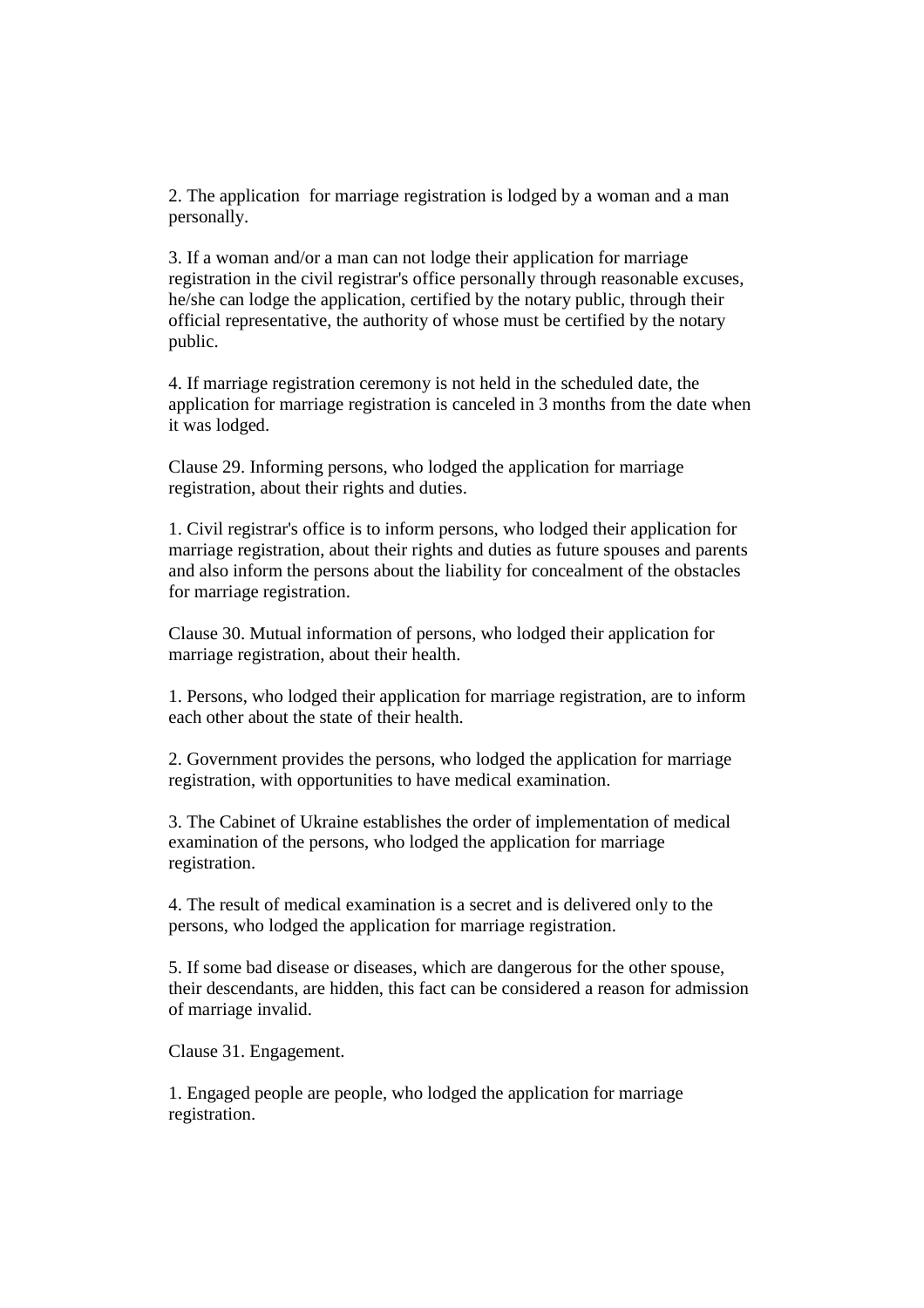2. Engagement does not make obligation for the persons to get married.

3. A person who refuses to get married after engagement has to compensate to another party in case if he/she made expenses, making preparation for marriage registration and wedding party. However if a reason of the refusal is illegal, immoral conduct of the other engaged person or concealment of important information, which has essential significance (bad illness, having a child, conviction etc), compensation is not being done.

4. If a person, who previously got a present for future marriage, refuses to get married, the person has to return the presented thing, which was given. In case if the presented thing was lost, the compensation must be done.

Clause 32. Time of marriage registration.

1. Marriage is registered in one month after a woman and a man lodged their application for marriage. If a man and a woman have a reasonable excuse a chief of a civil registrar's office can register the marriage earlier.

2. In case if a woman is pregnant or of the birth of a child, if life of an engaged man or woman is in danger their marriage can be registered at the day when the application for marriage is lodged.

3. If there is information about presence of obstacles for marriage registration, the chief of the civil registrar's office can postpone the marriage registration, however not longer than for three months. The decision about postponing can be appealed in court.

Clause 33. Place of marriage registration.

1. Marriage is registered in the building of the Civil Registrar's Office. Through application of the engaged persons, the marriage can be registered in solemn manner in another place.

2. Through the application of a bride and a bridegroom the marriage registration can be held in the place of their residence, in the place of his/her hospital treatment or another place, if they can not come to the civil registrar's office through reasonable excuse.

Clause 34. Personal presence of a bride and a bridegroom when their marriage is registered.

1. A man and a woman have to be present personally at the registration of their marriage.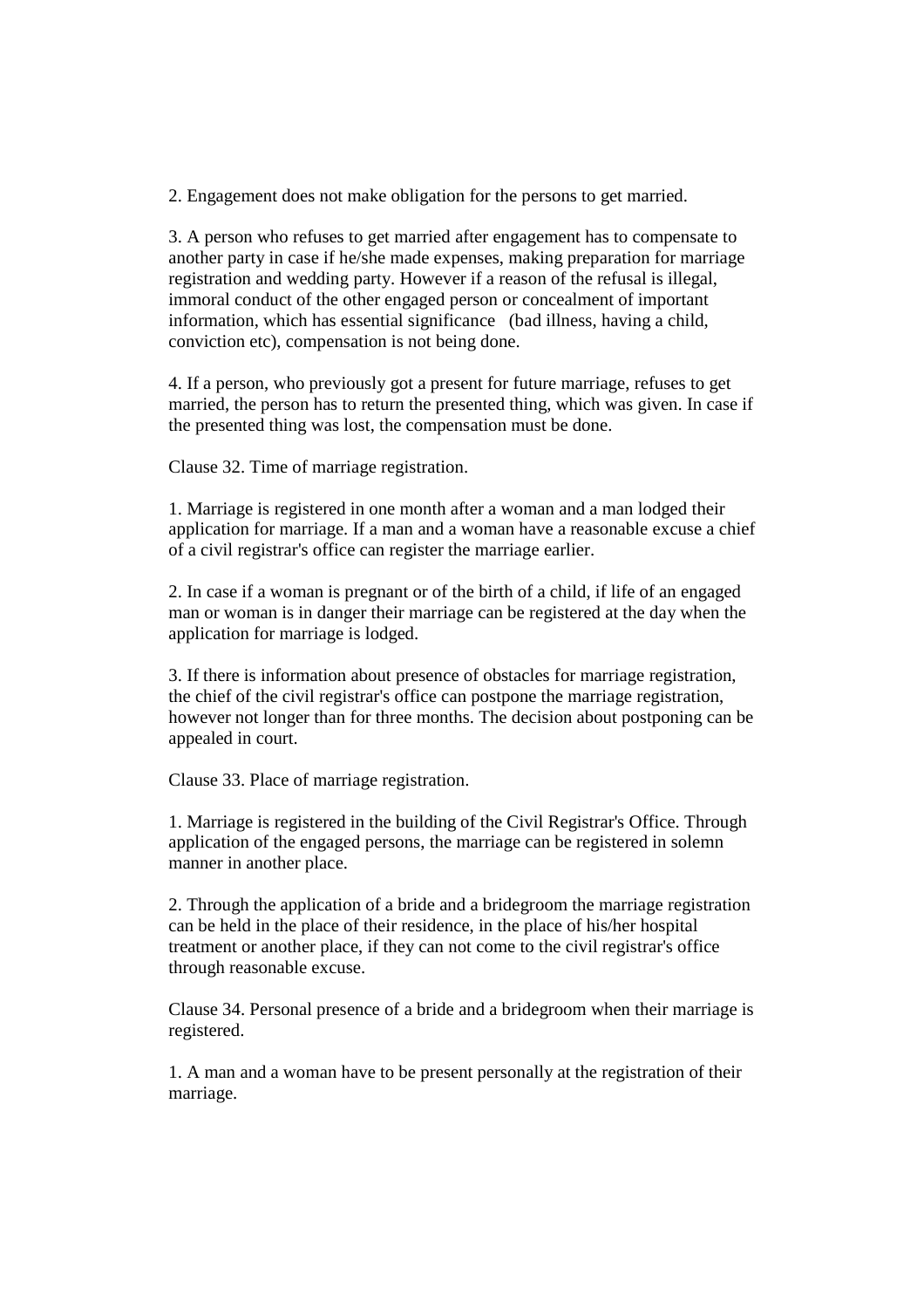2. Registration of marriage through a representative is not allowed.

Clause 35. Right to choose a surname at marriage registration.

1. At marriage registration the young couple can choose the surname of one of them as the common surname of the spouses or they can have the surnames, which they had before their marriage registration.

2. A bride (a bridegroom) can add the surname of a bridegroom (a bride) to her/his surname. If they wish to have a double surname, through their agreement they have to determine whose surname is the first in the double surname, and whose surname is the second. Combination of more than two surnames is not allowed, unless another mode appears in a habit of national minority, to which the bride and/or the bridegroom belongs.

3. If the surname of a man/a woman is already a double surname at the moment of their marriage registration, he/she has the right to replace one of the parts of his/her surname with his/her surname.

Clause 36. Legal consequences of marriage.

1. Marriage is a ground for beginning of rights and duties of spouses.

2. Marriage cannot be a ground for granting privileges or advantages to a person as well as for limitation of the person's rights and freedom, constituted by the Constitution and laws of Ukraine.

Clause 37. Validity of marriage.

1. Marriage is valid, except cases, mentioned in Items 1, 2, 3 of Clause 39 of this Law or unless the marriage is acknowledged invalid through the court decree.

**Chapter 5**. Invalidity of Marriage.

Clause 38 Grounds of invalidity of marriage

1. Ground of invalidity of marriage is contravention of requirements, mentioned in Clauses 22, 24-26 of this law.

Clause 39. The marriage, which is invalid.

1. Marriage, which is registered with a person, who is already married with another person, is invalid marriage.

2. Marriage between a man and a woman, who are relatives of the direct line, or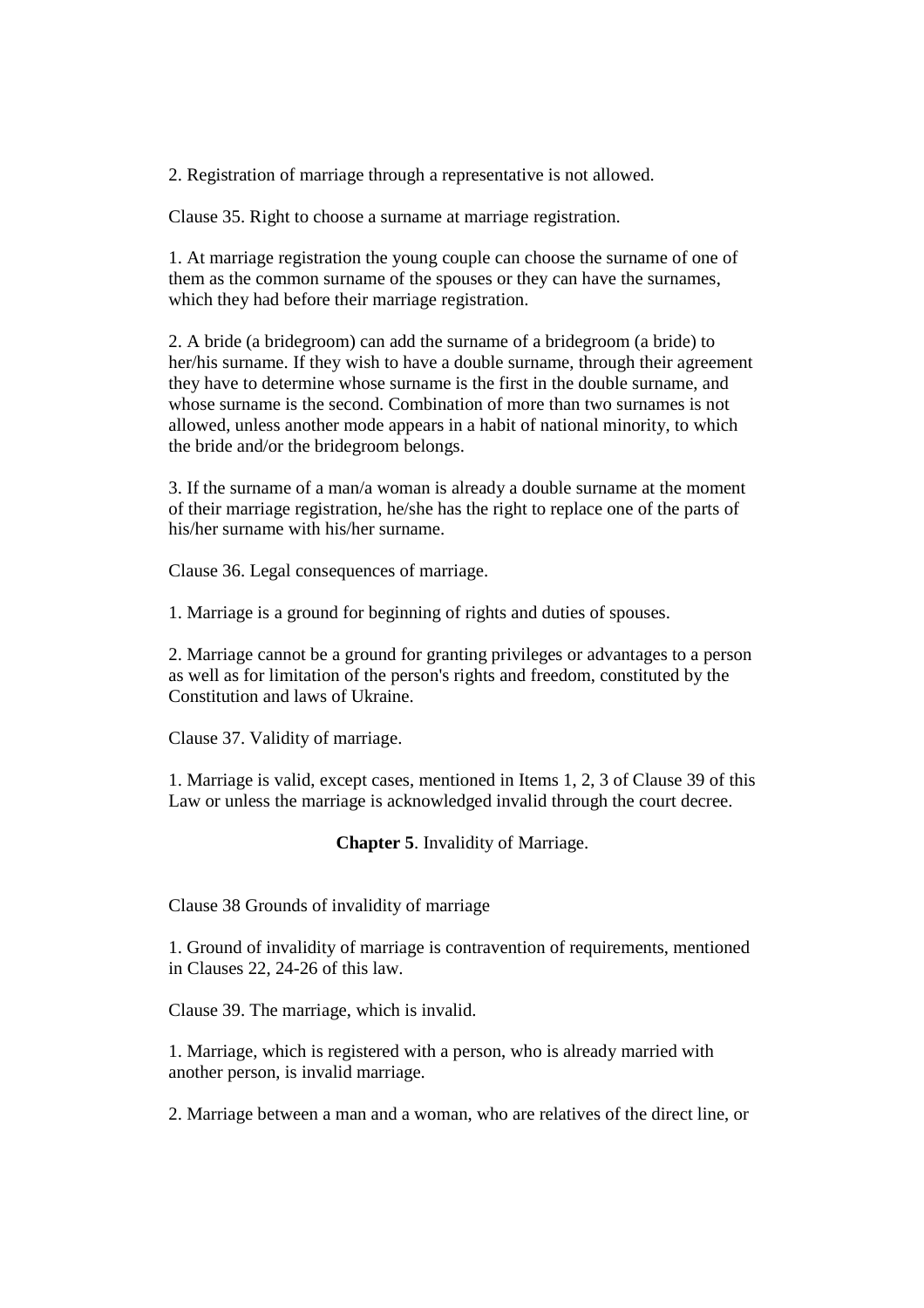between a man and a woman, who are a brother and a sister, is invalid.

3. Marriage with a person, who is adjudicated legally incapable, is invalid.

4. Through application, lodged by the interested person, the civil registrar's office cancels a marriage record in cases, mentioned in Items 1-3 of this clause.

5. If marriage is registered with a person, who is already married, then in case if the previous marriage is dissolved before canceling the second marriage, the second marriage becomes valid since the moment when the previous marriage was dissolved.

6. A marriage record is being canceled, irrespective of the fact of death of a person, with whom marriage was registered (Items 1 - 3 of this clause) or divorce with this person.

Clause 40. The marriage, which is invalid through a court decree.

1. Marriage is invalid through a court decree, if this marriage was registered without free-will agreement of a woman or a man. Agreement is not considered free-will if this agreement was received violently or when a person was suffering from mental disorder, was under alcohol or drug intoxication and as a result the person could not control his/her own actions and decisions.

2. Marriage is acknowledged invalid through the court decree in case if the marriage is fictitious. Marriage is fictitious if it was registered without any intention to build a family and have rights and duties of spouses.

3. Marriage cannot be acknowledged invalid if at discussion of the case in the court the facts, which evidenced absence of agreement of a person for marriage or his/her non-wish to build a family, fell away.

Clause 41. The marriage, which can be acknowledged invalid through a court decree.

1. Marriage can be acknowledged invalid through a court decree if it was registered:

(1) between an adoptive parent and his/her adoptive child with contravention of requirements, mentioned in Clause 26 of this Law;

(2) between a cousin (female) and a cousin (male), an aunt and her nephew, an uncle and his niece;

(3) with a person, who hid his/her bad disease or a disease, which is dangerous for another spouse or their descendant;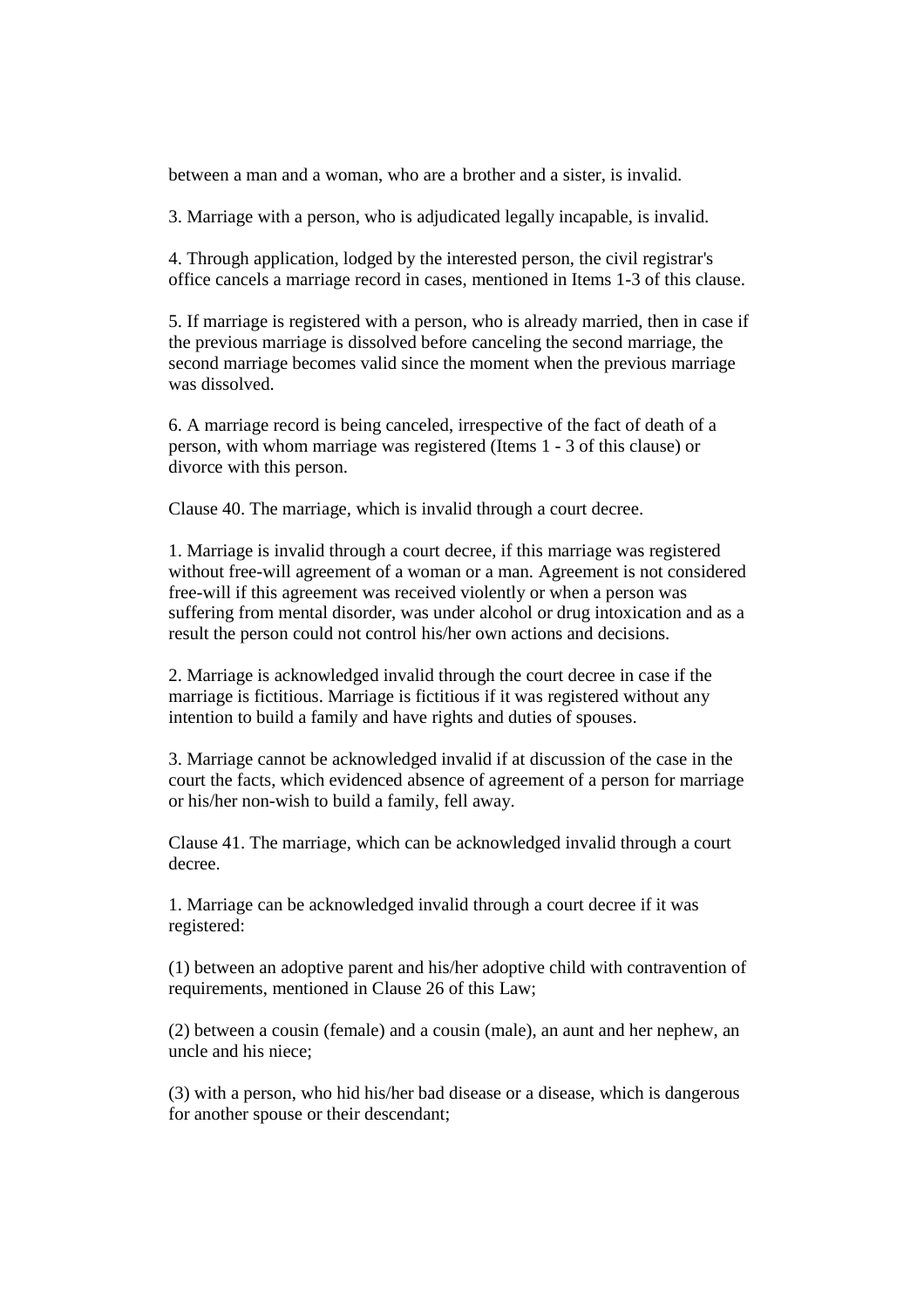(4) with a person, who has not reached the age of marriage and who has not be granted the right for marriage.

2. When the case about acknowledging marriage invalid is being discussed in court, the court considers how badly this marriage contravened the rights and interests of a person, length of the spouses' life together, nature of their relationship and other circumstances, which have the essential significance.

3. Marriage cannot be acknowledged invalid if a lady is pregnant or if a child was born into the family of persons, mentioned in  $(1)$ ,  $(2)$ ,  $(4)$  of Item 1 of this clause or that person, who did not reach age of marriage, has already reached it or been granted the right for marriage.

Clause 42. Persons, who have a right to turn to the court with the action for acknowledging marriage invalid.

1. The right to turn to the court with the action for acknowledging marriage invalid belongs to a husband or a wife, other people, rights of whose were contravened through this marriage registration: parents, custodian, guardian of a child, custodian of legally incapable person, public prosecutor, body of custody and guardianship if interests of a child or a person, who was acknowledged legally incapable or a person, whose capacity is limited, need to be protected.

Clause 43. Acknowledging marriage invalid after it has been dissolved.

1. Divorce, death of a husband or a wife cannot be an obstacle for a procedure of acknowledging marriage invalid.

2. If the marriage was dissolved through the court decree, the action for acknowledging that marriage invalid can be made only after reversal of the court decree about divorce.

Clause 44. Time, from which the marriage is considered invalid.

1. In cases, mentioned in Clauses 39 - 41 of this Law, marriage is considered invalid from the date of its official registration.

Clause 45. Legal consequences of invalid marriage.

1. Invalid marriage (Clause 39 of this Law) or marriage, acknowledged invalid through the court decree is not cause for the beginning of duties and rights of spouses between a woman and a man, who got their marriage registered, as well as rights and duties, established for spouses with other laws of Ukraine.

2. If, being in invalid marriage, a man and a woman purchased property, this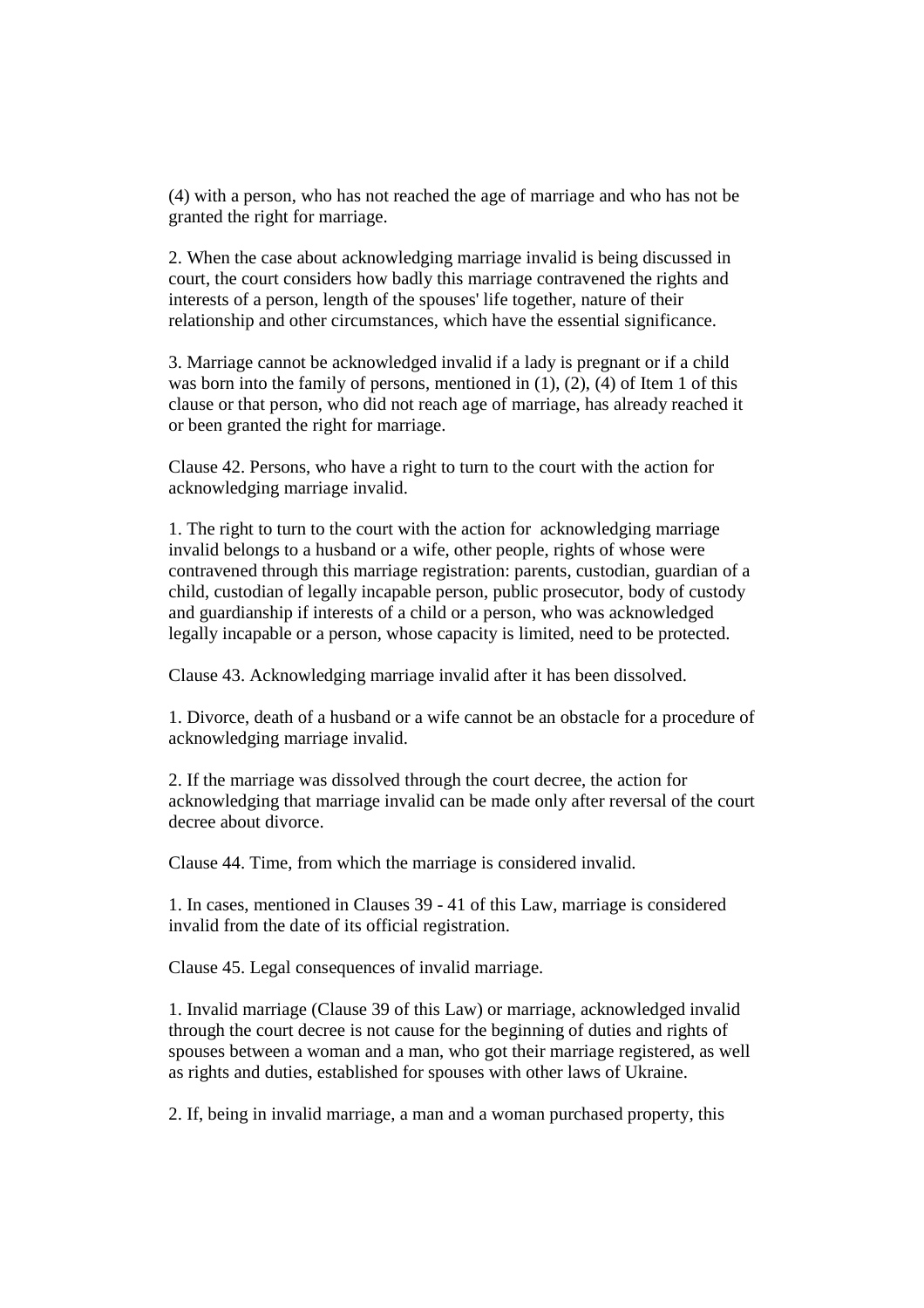property belongs to them through the right for joint partial ownership. Their parts of the property are determined in accordance with participation of each of them in purchasing this property.

3. If a person got alimony from a person, with whom the person was in invalid marriage, amount of paid alimony is considered being paid without sufficient legal ground and is subject of refund according to the Civil Law of Ukraine, but not more than amount, received during the last three years.

4. If a person, being in invalid marriage with another person, came to his/her flat and live there, this person does not obtain the right for a part of this flat.

5. If a person, due to registration of invalid marriage, changed his/her surname, changing the surname is considered being done without sufficient legal ground.

6. Legal consequences, established in Items 2 - 5 of this clause are applicable to a person, who knew about obstacles for registration of marriage and hid the obstacles for marriage from another party and (or) from the civil registrar's office.

Clause 46. Consequences of invalid marriage for a person, who did not know about obstacles for marriage.

1. If a person did not know and could not know about the obstacles for marriage registration he/she has right:

(1) for division of property, purchased in invalid marriage, as a property of joint ownership of spouses;

(2) for living in the house/the flat, where a person came to after registration of invalid marriage;

(3) for alimony in accordance with Clauses 75, 84, 86, 88 of this law;

(4) for a surname that a person chose after registration of marriage.

Clause 47. Rights and duties of parents and a child, who was born in invalid marriage.

1. Invalidity of marriage does not influence upon content of mutual duties and rights of parents and a child who was born in this marriage.

Clause 48. Acknowledging marriage unregistered.

1. Marriage, registered with absence of a bride and (or) a bridegroom, is considered unregistered. The marriage record is canceled in the civil registrar's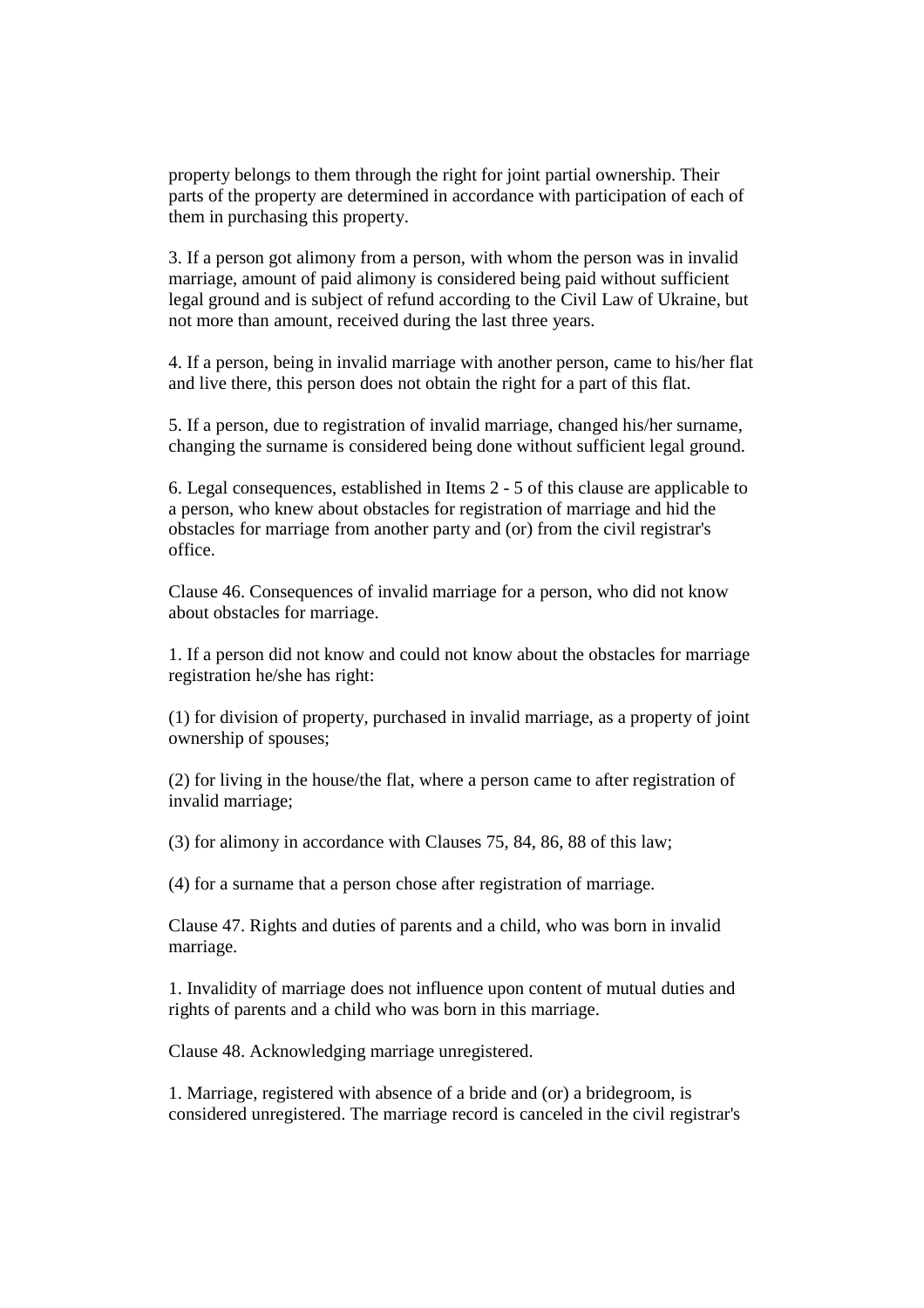office through the court decree on ground of the application of an interested person as well as public prosecutor.

**Chapter 6**. Personal non-property Rights and Duties of Spouses.

Clause 49. Right for motherhood.

1. Wife has a right for motherhood.

2. If a husband does not wish to have a child or through some disability cannot have a child, this can be a reason for their marriage to be dissolved.

3. Depriving a woman of the opportunity to give birth to a child through her fulfilling her constitutional or work duties or through somebody's illegal conduct can be a ground for the woman to recover moral damages.

4. In family all necessary conditions must be made for a pregnant wife for protection of her health and normal birth of her child.

5. In family all necessary conditions must be made for a wife-mother for her motherhood and fulfilling other duties and exercising rights of hers.

Clause 50. Right for fatherhood.

1. Husband has a right for fatherhood.

2. If a wife does not wish to have a child or through some disabilities cannot have a child, this can be a reason for their marriage to be dissolved.

3. Depriving a man of the opportunity to perform his reproductive function through his fulfilling his constitutional or work duties or through somebody 's illegal conduct can be a ground for the man to recover moral damages.

Clause 51 Right of a wife and a husband for respect for their personality.

1. A wife and a husband have the equal rights for respect as to their personalities, habits and preferences.

Clause 52. Right of a wife and a husband for physical and spiritual development.

1. A wife and a husband have the equal rights for physical and spiritual development, for education, works and rest.

Clause 53. Right of a wife and a husband for changing a surname.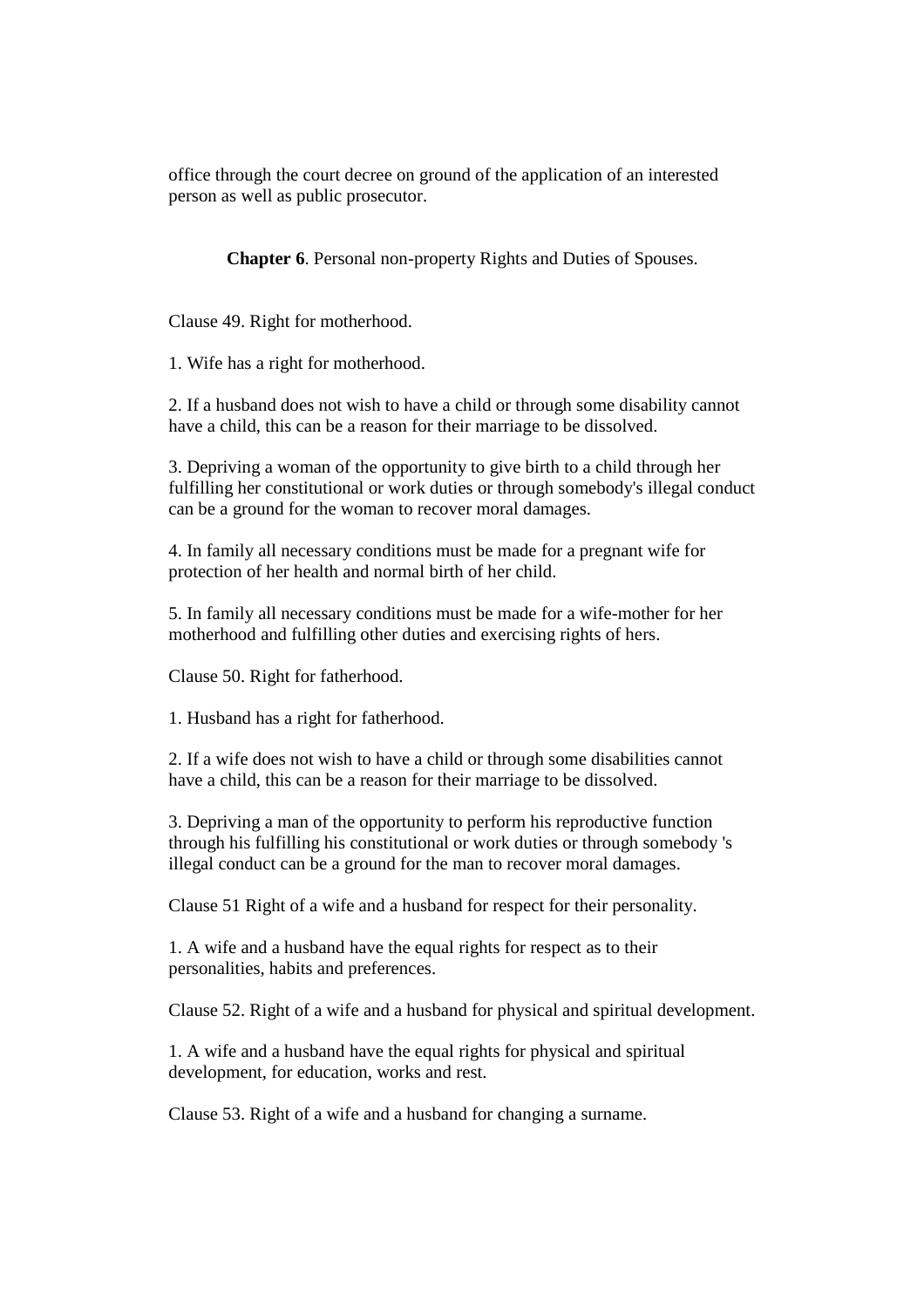1. If at marriage registration, a wife and a husband, kept their pre-marriage surnames, they can lodge their application in the civil registrar's office, which registered their marriage, or an according body in the place of their residence in order to have the surname of one of them as their common surname or adding the surname of the spouse to his/her surname.

2. If the surname changed, the civil registrar's office issues the new marriage certificate.

Clause 54. Right of a wife and a husband for division of duties and joint solution of questions of family life.

1. A wife and a husband have a right to divide duties between them in their family. A wife, a husband has to respect any job, which is being done in the interests of the family.

2. All the important matters of the life of the family are settled by a wife and a husband on the ground of equality. A wife, a husband have a right stand against her/his removal from solution of questions of family life.

3. It is considered that actions of one spouse concerning family life are made by approbation of the other spouse.

Clause 55. Duty of spouses to care for their family.

1. A wife and a husband are obliged to care for their family, to build family relationship between themselves and between other members of their family basing themselves on feelings of mutual love, respect, friendship and mutual support.

2. In the family a husband has to strengthen respect as to mother and a wife has to strengthen respect as to father.

3. A wife and a husband are mutually responsible to each other and to other members of their family for their conduct in their family.

4. A wife and a husband are mutually obliged to take care for the well-being of their family.

Clause 56. Right of a wife and a husband for personal freedom.

1. A wife and a husband have a right to choose the place of their residence.

2. A wife and a husband have a right to follow the way, which is not forbidden by law and not in disagreement with moral canons of the society in regard to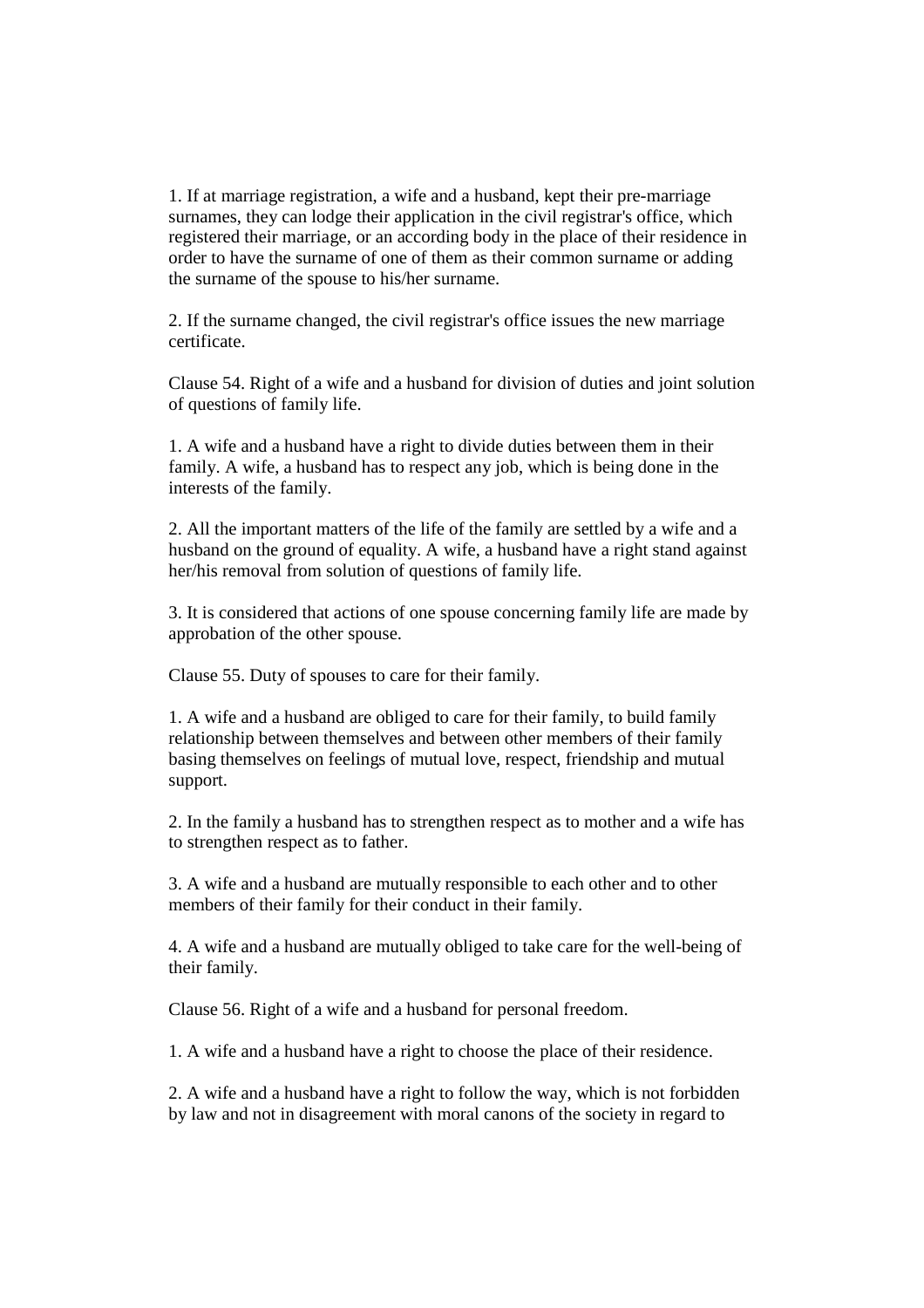keeping marriage relationship.

3. Each of the spouses has a right to discontinue marriage relationship.

4. To use force or psychic influence to make continue or discontinue marriage relationship or have sexual relationship is entrenchment on a right of a spouse for personal freedom and can have consequences in accordance with law.

**Chapter 7.** Right of Wife and Husband for Personal Private Property.

Clause 57. Private, personal property of a wife and a husband.

1. Personal private property of a wife, a husband is:

1) Property (things), which was (were) gained by a husband (a wife) before marriage;

2) Property (things), which was (were) gained by a husband (a wife) in marriage as a gift or heritage;

3) Property (things), which was (were) gained by a husband (a wife) in marriage for money, which belonged personally to to him (her).

2. Personal private belongings of a husband (a wife) are things of personal usage even if these things, including values, were purchased for account of common money of spouses.

3. Personal private belongings of a husband (a wife) is awards, bonus, which he (she) got for personal merits. However court can adjudge a right of another spouse to have a part of this bonus (award) if he (she) was favorable to it through his (her) help at home (housekeeping, upbringing children etc.).

4. Personal private belongings of a husband (a wife) are finance, which he (she) got as compensation for damage of the personal things (belongings).

5. Personal private belongings of a husband, a wife are insurance money, which he (she) got as a result of a required or voluntary personal insurance.

6. Personal private belongings can be also the things, which was purchased during separate living of spouses due to termination of their family relationship.

7. If something was purchased by spouses for their common money and also for money, belonging to one of spouses, the part of this thing is his/her personal private in accordance with how much personal money was spent by this spouse.

Clause 58. Right for income from the plants (trees) or things, which are personal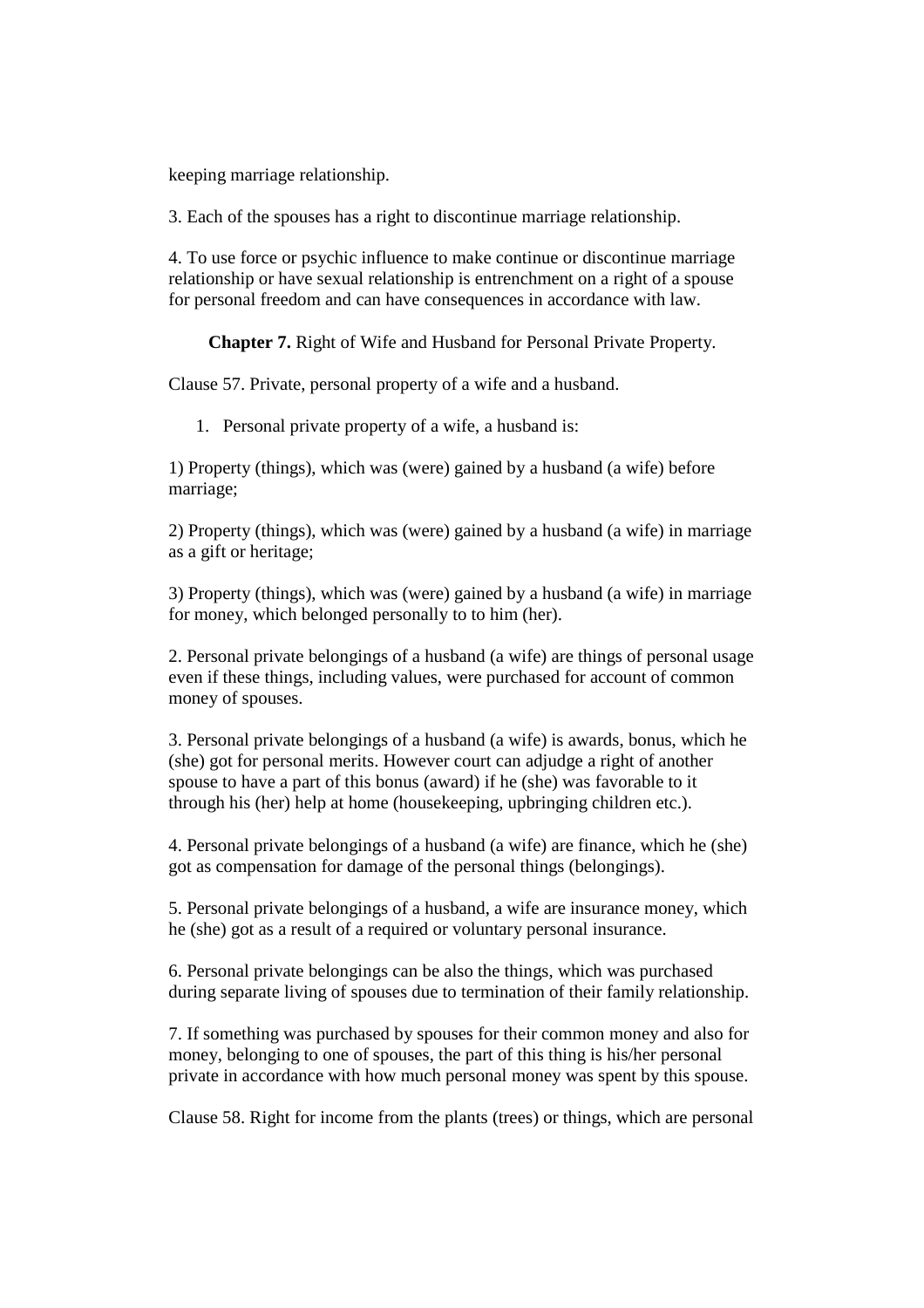private belongings.

1. If something, which gives fruits or income, belongs to one of spouses, he (she) is the owner of these fruits, income.

Clause 59. Exercise of rights for personal private belongings.

- 1. That of spouses, who is an owner of property, determines regime of use of the property, considering interests of family and, first of all, interests of children.
- 2. At commanding his/her personal property a wife, a husband is obliged to consider interests of a child, other members of their family, who have rights for use of the property.

**Chapter 8**. Right of Spouses for Joint Ownership of Property

Clause 60. Grounds of right of spouses for joint ownership of property.

- 1. Property, gained by spouses during their marriage, belongs to the husband and the wife as of right for joint ownership of property irrespective of their personal income and occupation during their marriage (studies, housekeeping, taking care for children, illness etc).
- 2. Each thing, except things of personal use, purchased during marriage, is considered an object of right of spouses for joint ownership.

Clause 61. Objects of right for joint ownership of property.

- 1. Object of right of spouses for joint ownership can be any thing, except those things, which are excluded from civil circulation.
- 2. Objects of right for joint ownership are wages, pension, scholarship, other incomes that are received by one of spouses and put in the family budget or put in his/her personal bank account in bank institution.
- 3. If one of the spouses settles a contract, following the interests of his/her family, then money, other property, including honorarium, prize, which were got through this contract, are objects of right of spouses for joint ownership.
- 4. Things for professional occupation (musical instruments, planning, medical equipment etc.), purchased in marriage for one of the spouses, are objects of right of spouses for joint ownership.

Clause 62. Beginning of right of spouses for joint ownership of property, which belonged to a husband (a wife).

1. If personal property of one spouse was significantly enlarged and increased in value as a result of common investment of work, finance or for account of another spouse during their marriage, this property can be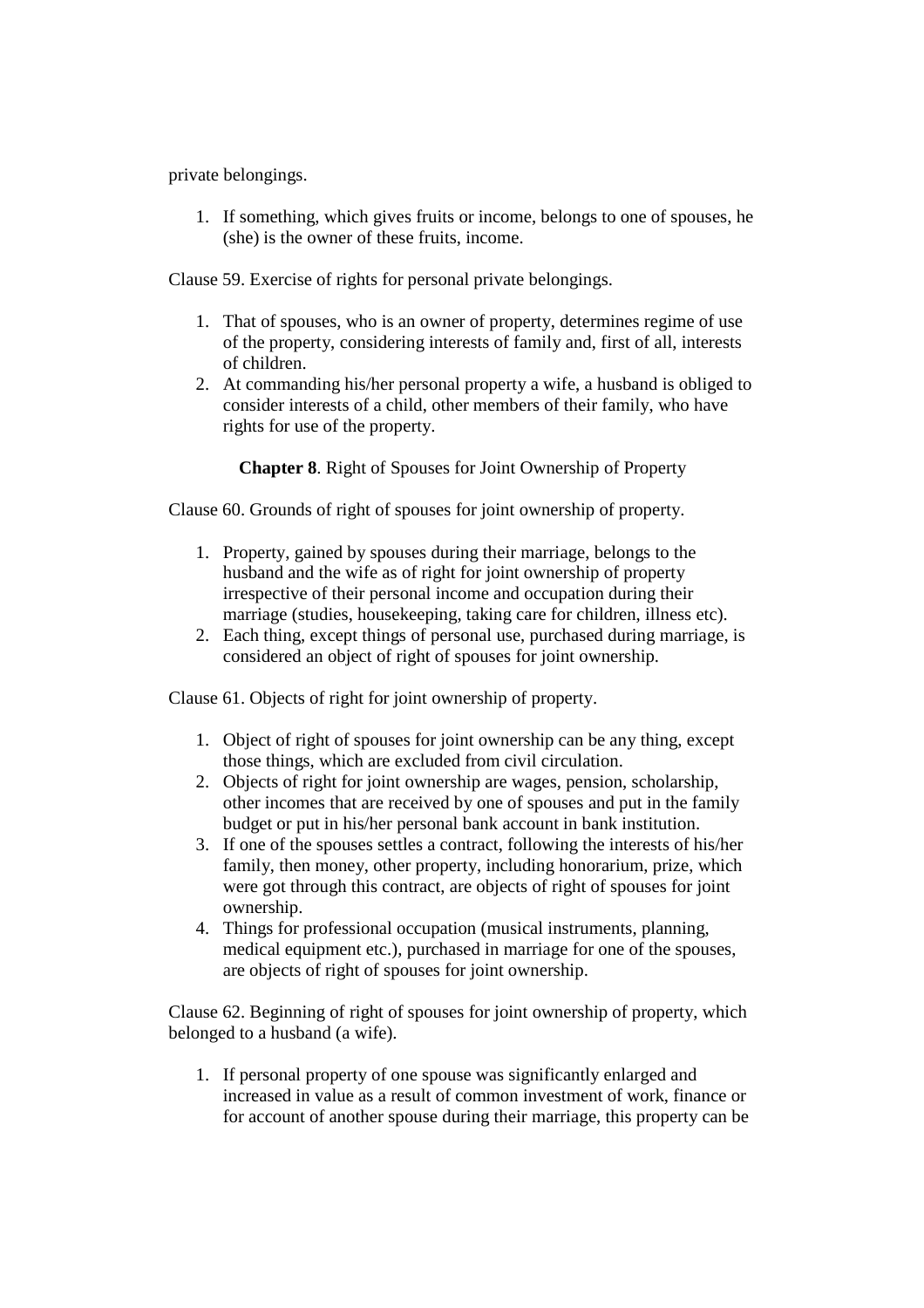adjudged in court to be an object of right of spouses for joint ownership.

Clause 63. Exercise of right of spouses for joint ownership of property.

1. The husband and the wife have equal rights for ownership, use, order of property, which belongs to the family as of right for joint ownership if there is no separate agreement between the husband and the wife.

Clause 64. Right of spouses to conclude a contract (agreement).

- 1. The husband and the wife have right to close all types of contracts, which are not forbidden by law, as to his/her personal property and also property, which is an object of right of spouses for joint ownership.
- 2. Agreement of alienation of one spouse's part of common property, done by him/her in favor of another spouse, can be done without selecting this part.

Clause 65. Right of spouses to command property which is an object of right of spouses for joint ownership.

- 1. The husband, the wife command the property, which is an object of right for joint ownership, only through mutual agreement.
- 2. When a contract is closed by one spouse, he/she is supposed to have done it with knowledge and agreement of another spouse. The husband (the wife) has right to turn to the court asking the court to acknowledge the contract invalid, which was made by another spouse without his/her knowledge and agreement.
- 3. The contract, which requires a state notary certification, or the contract as to valuable things can be closed by a spouse only if another spouse gives his/her agreement in written form. This agreement must be certified by the notary public.
- 4. The contract, closed by one spouse in the interests of family, produces obligations for another spouse, if property, got though this contract, was used in the interests of the family.

Clause 66. Right of spouses to determine an order of use of property.

- 1. Spouses have right to arrange with each other about use of property, which belongs to them as of right of joint ownership.
- 2. Agreement of order of use a house, a flat or another structure or lot delivers obligations to a successor of the husband and the wife, if the agreement has been notarized.

Clause 67. Right to command a part of property that is an object of right of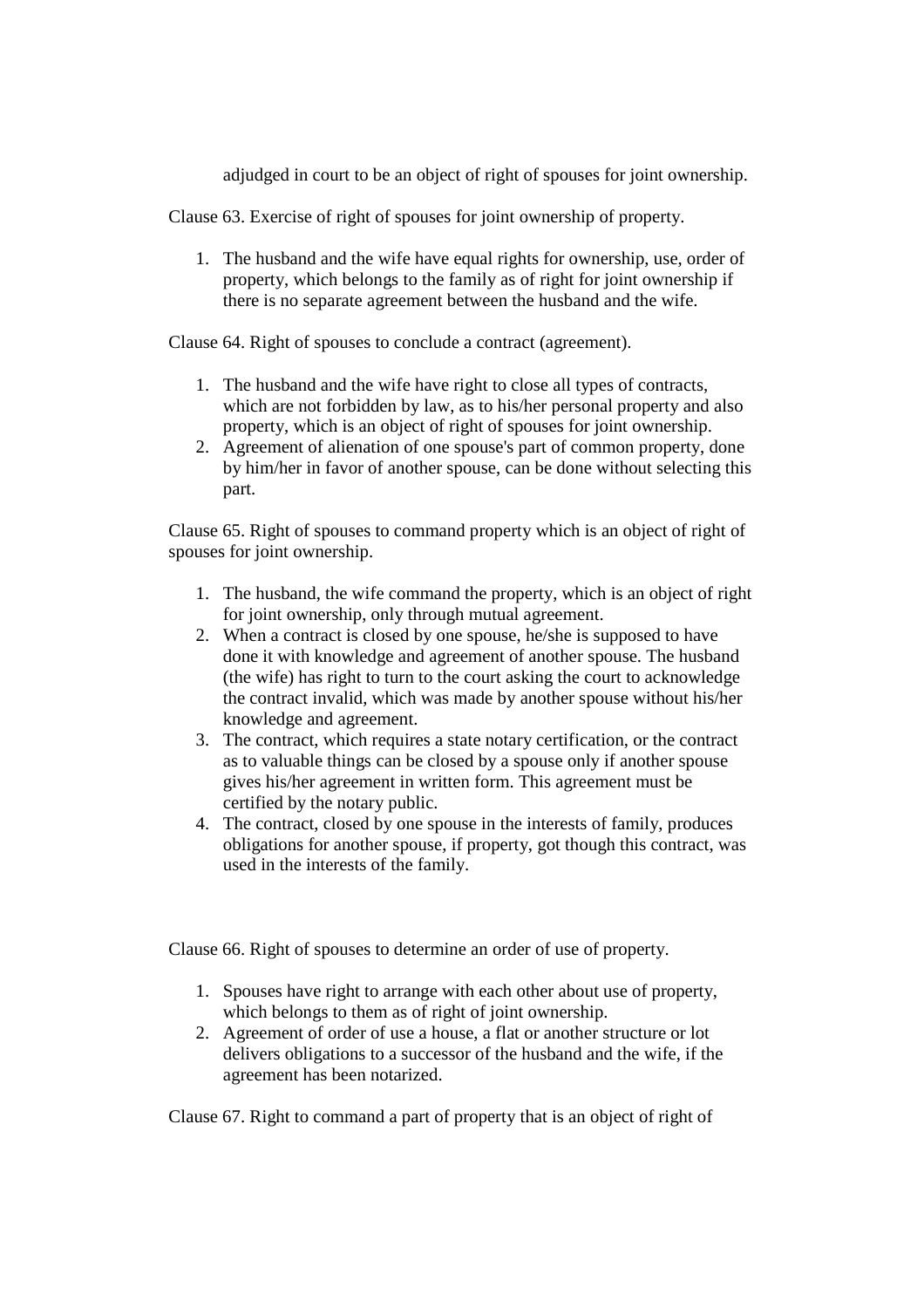spouses for joint ownership.

- 1. A husband (a wife) can enter with another person into a contract of sale and purchase, exchange, gift, guarantee as to his/her part of joint property of spouses only after it has been selected and given in kind or after the order of use of this property has been determined.
- 2. A wife, a husband can make her/his will about her/his part of property that is an object of right spouses for joint ownership before it has been selected and given in kind.

Clause 68. Exercise of right of spouses for joint ownership of property after divorce.

- 1. Divorce does not discontinue the right for joint ownership of property, purchased during the time of marriage.
- 2. After divorce governing property, which is an object of the right for joint ownership, is being executed by the part-owners exclusively through mutual agreement in accordance with the Civil Code of Ukraine.

Clause 69. Right of spouses for division of property that is an object of right of spouses for joint ownership.

- 1. A husband and a wife have right to divide their property that is an object of right of spouses for joint ownership irrespective of their divorce.
- 2. A husband and a wife have right to divide their property through mutual agreement. Agreement of division of a house, a flat, other immovable property as well as selecting a part of immovable property from the whole property for giving it to a husband (a wife) has to be notarized.

Clause 70. Size of parts of property of a husband and a wife after division of property that was an object of right of spouses for joint ownership.

- 1. If property, which is an object of right for joint ownership, is being divided, the parts of the husband and the wife are equal, if the size of their parts were not determined with the agreement or marriage contract.
- 2. Hearing the case about division of the property, the court can change the rule of equal parts of spouses if there are significant reasons, in particular if one of the spouses hid material things, was destroying joint property or damaging it or wasting it not thinking about family or did not care for material well-being of family.
- 3. Through court decree the part of property of one spouse (the husband or the wife) can be more than the part of the other spouse if children live with her (him) and also if incapable daughter (or son) live with her (him) if alimony is not enough for a good physical and spiritual development and medical treatment.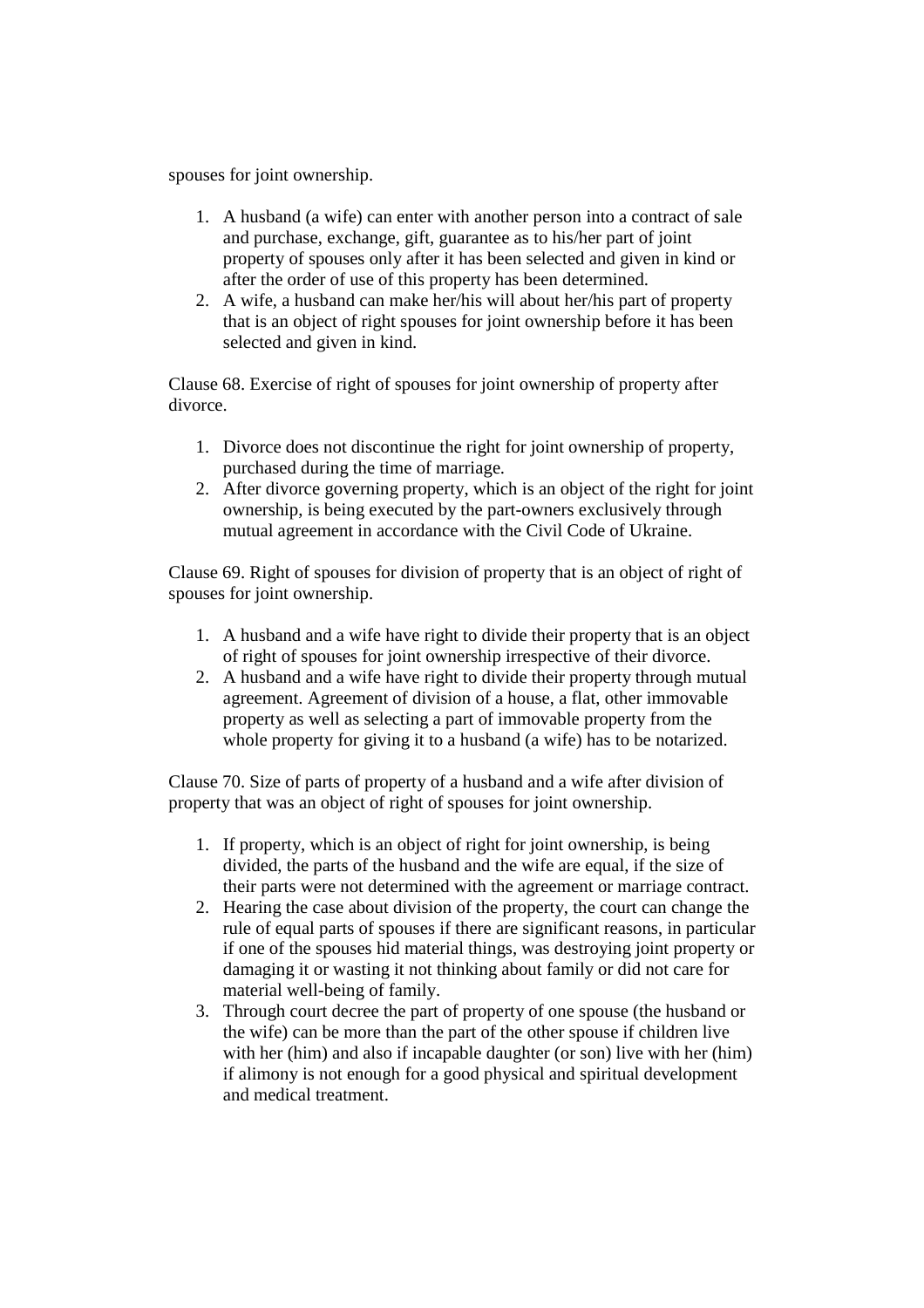Clause 71. Modes and order of division of property that is an object of right of spouses for joint ownership.

- 1. The property, which is the object of right of spouses for joint ownership, is divided for them in kind. If the husband and the wife did not agree about how they want to divide their property, such a decision can be made in court. Making the decision court takes into account interests of the wife, the husband, their children and other circumstance, which have essential significance.
- 2. Things, which it is impossible to divide, are given to one of the spouses if another mode was not determined with their mutual agreement.
- 3. Things for professional occupation are given to the spouse, who used them in his/her professional practice. Price (how much these things cost) of these things is considered, when other things are given to the other spouse.
- 4. Money compensation can be made by one of the spouses to another spouse for his/her part of the joint property, in particular, a house, a flat, lot only through their mutual agreement, except cases, mentioned in the Civil Code of Ukraine.
- 5. Adjudgement of money compensation to one of the spouses is possible if money for compensation was put in a special account of the court before discussing this mode in court.

 Clause 72. Application of limitation of action as to requirements for division of property that was an object of right of spouses for joint ownership.

- 1. Limitation of action is not applicable in the case of division of property, which is an object of right of spouses for joint ownership if the spouses did not get divorced.
- 2. After divorce, limitation of action equals 3 years, beginning since the day when one of the part-owners got to know or could get to know about breach of his/her right for property.

Clause 73. Recovery of penalty on property that is an object of right of spouses for joint ownership.

- 1. Through liabilities of one of the spouses penalty can be imposed only on his/her personal property or his/her part of property, which is an object of right for joint ownership and which was selected and given to him/her in kind.
- 2. Penalty can be imposed on property, which is an object of right of spouses for joint ownership, if court established that the contract had been closed by one of the spouses in accordance with interests of the family and what had been received through this contract, was used for family needs.
- 3. At repayment for damage, produced by one of the spouses, penalty can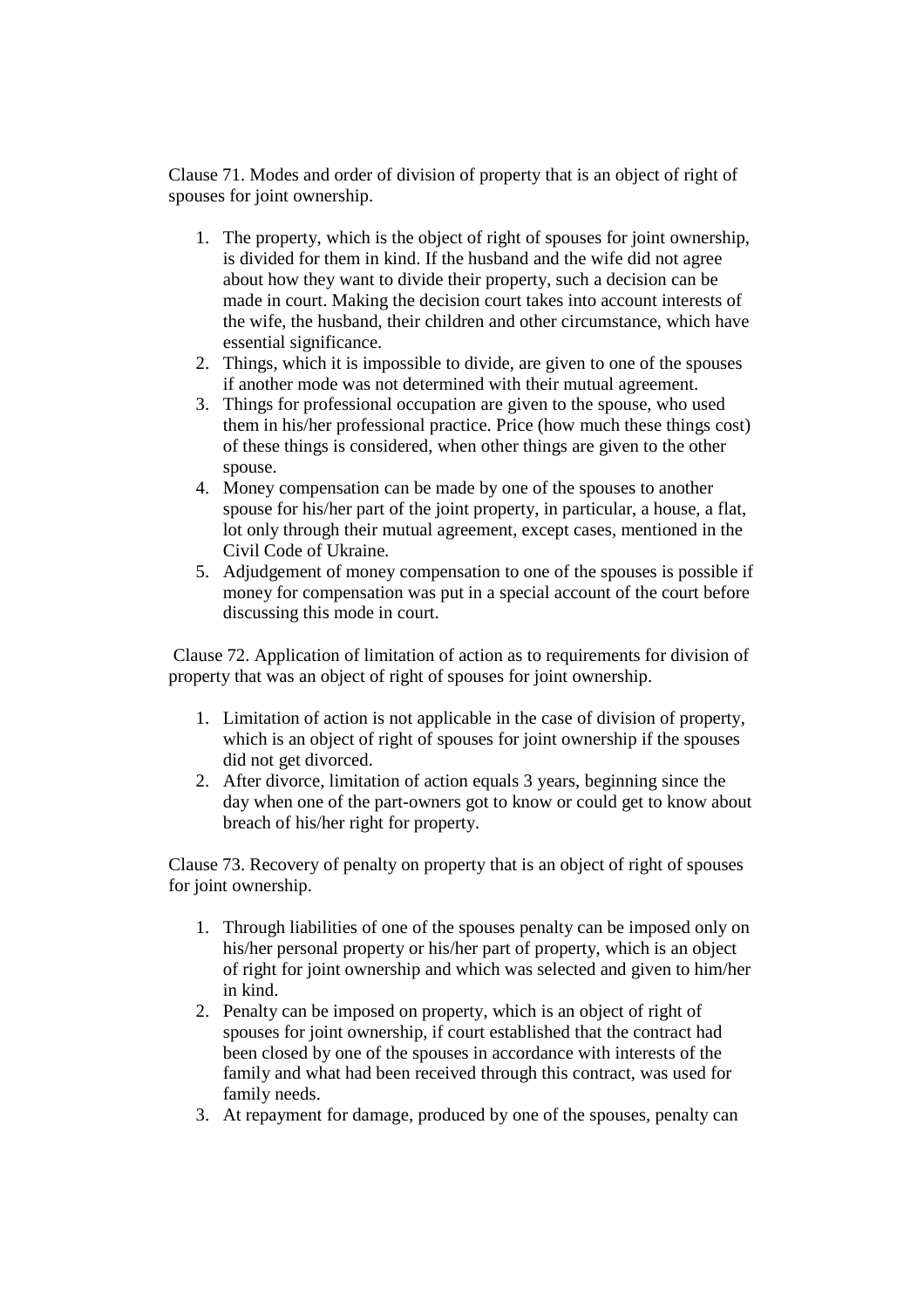be imposed on property, which was purchased in marriage, if court ascertained that this property was purchased for funds, gained through criminal action.

Clause 74. Right for property of a wife and a husband who live as a family, but who are not in official marriage.

- 1. If a woman and a man live as a family, but who are not in official marriage, property, gained during their cohabitation, belongs to them as of right for joint ownership, if other mode was not determined through mutual agreement in written form.
- 2. Property that is an object of right for joint ownership of a woman and a man, who are not in official marriage, is affected by clauses of Chapter 8 of this law.

**Chapter 9**. Rights and Duties of Spouses for Support (alimony).

Clause 75. Right of one of spouses for support

- 1. The husband and the wife are to materially support each other.
- 2. Right for support (alimony) belongs to that of the spouses, who is incapable to work (invalid) and needs material support if the other spouse can provide material support.
- 3. The incapable is considered that of the spouses, who reached the retiring age, settled by law, or who is an invalid of group 1, 2 or 3.
- 4. One of the spouses has the right for support if his/her salary, pension, income from his/her property or other income do not provide with living wage, settled by law.
- 5. The person has no right for support if the person was dishonest in family relationship or if the person got incapable in consequence of deliberate crime, committed by this person, if this crime was proved in court.
- 6. The spouse, who got incapable in consequence of illegal conduct of the other spouse, has right for support irrespective of indemnification, according to the Civil Code of Ukraine.

Clause 76. Right of one of spouses for support after divorce.

- 1. Divorce does not cancel the right for support, which appeared in time of marriage.
- 2. After divorce a person has the right for support if he/she got incapable before divorce or if he/she got incapable within one year after the day of divorce and needs material support if her/his former spouse can provide with material support. A person has the right for support also then when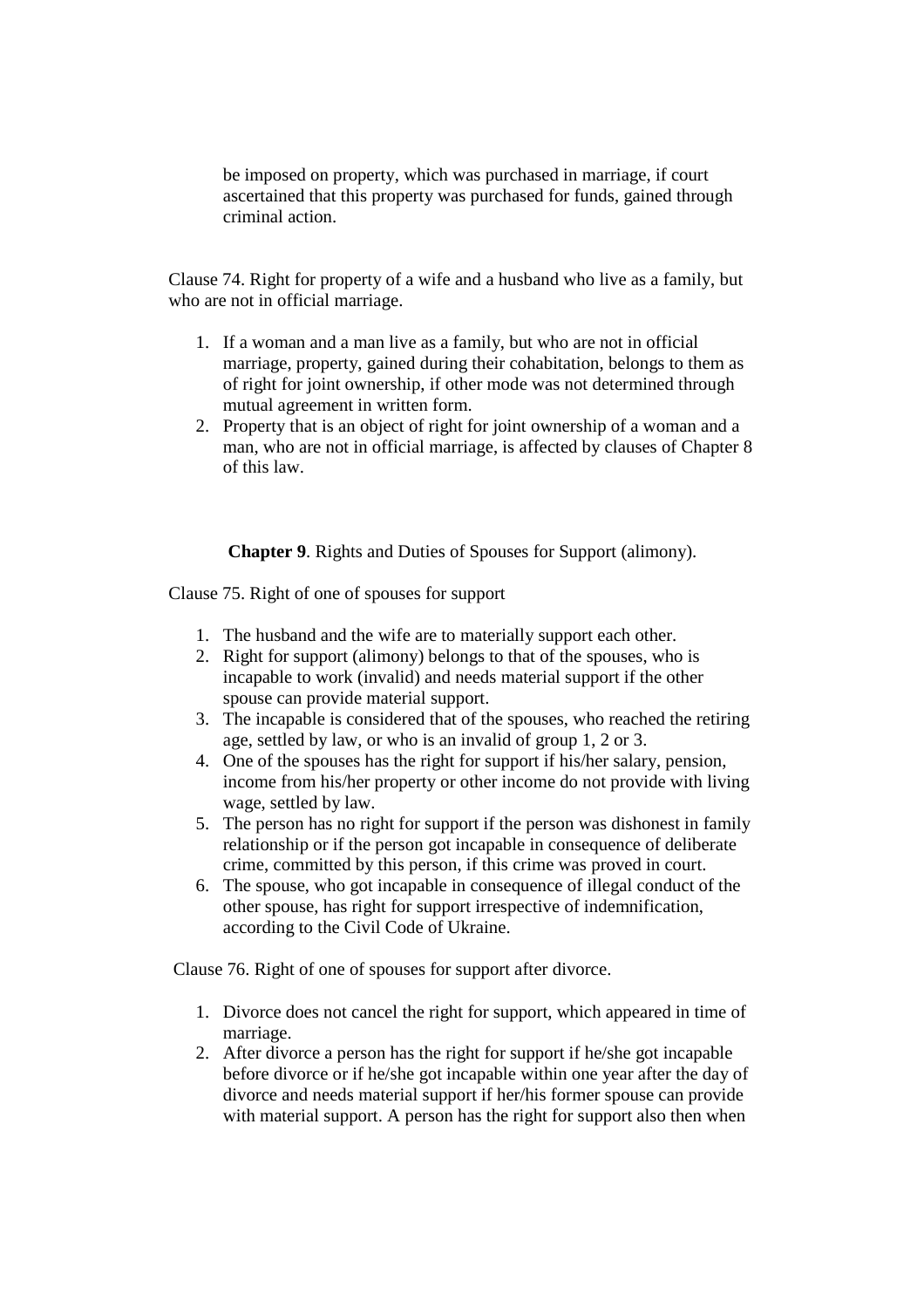he/she got invalid more than in a year after the day of divorce if her/his disablement was a result of illegal conduct of the former spouse as to her/him when being in marriage.

- 3. If at divorce a husband and a wife have age, which is 5 years less than the retirement age, settled by law, is, he/she has the right for support after having reached the retirement age, if they lived together in marriage during not less than 10 years long.
- 4. If one of the spouses did not have an opportunity to get education, to work because he/she was busy with bringing up children, housekeeping, taking care for members of the family or because of illness or other circumstances, which have essential significance, he/she has the right for support after divorce even if he/she is capable of working if he/she needs support, and the former spouse can provide with material support. In this case the right for support lasts 3 years since the day of divorce.

Clause 77. Modes of providing one of the spouses with material support.

- 1. One spouse can give support to the other spouse in kind or in the form of money through their mutual agreement.
- 2. Through court decree one of the spouses is given alimony, as a rule, in the form of money.
- 3. Alimony is given monthly. Through mutual agreement alimony can be given in advance.
- 4. If the payer of alimony is going for permanent residence to a foreign country, with which Ukraine has no treaty of aid and advice in legal matters, alimony is paid in advance for the period, determined in a mutual agreement of the spouses, and in case of argument between the spouses, it can be determined in court.

Clause 78. Contract of spouses about support.

- 1. Spouses can close a contract about providing one of them with support, where they can determine conditions, size and terms of alimony pay. The contract is closed in written form and certified by the notary public.
- 2. In case of default, alimony can be demanded on the ground of executive note of the notary public.

Clause 79. Term, during which one of the spouses is paid the alimony.

- 1. Alimony is awarded by court for one of the spouses since the day of lodging statement of claim.
- 2. If a plaintiff tried to get alimony from a defendant and could not get it in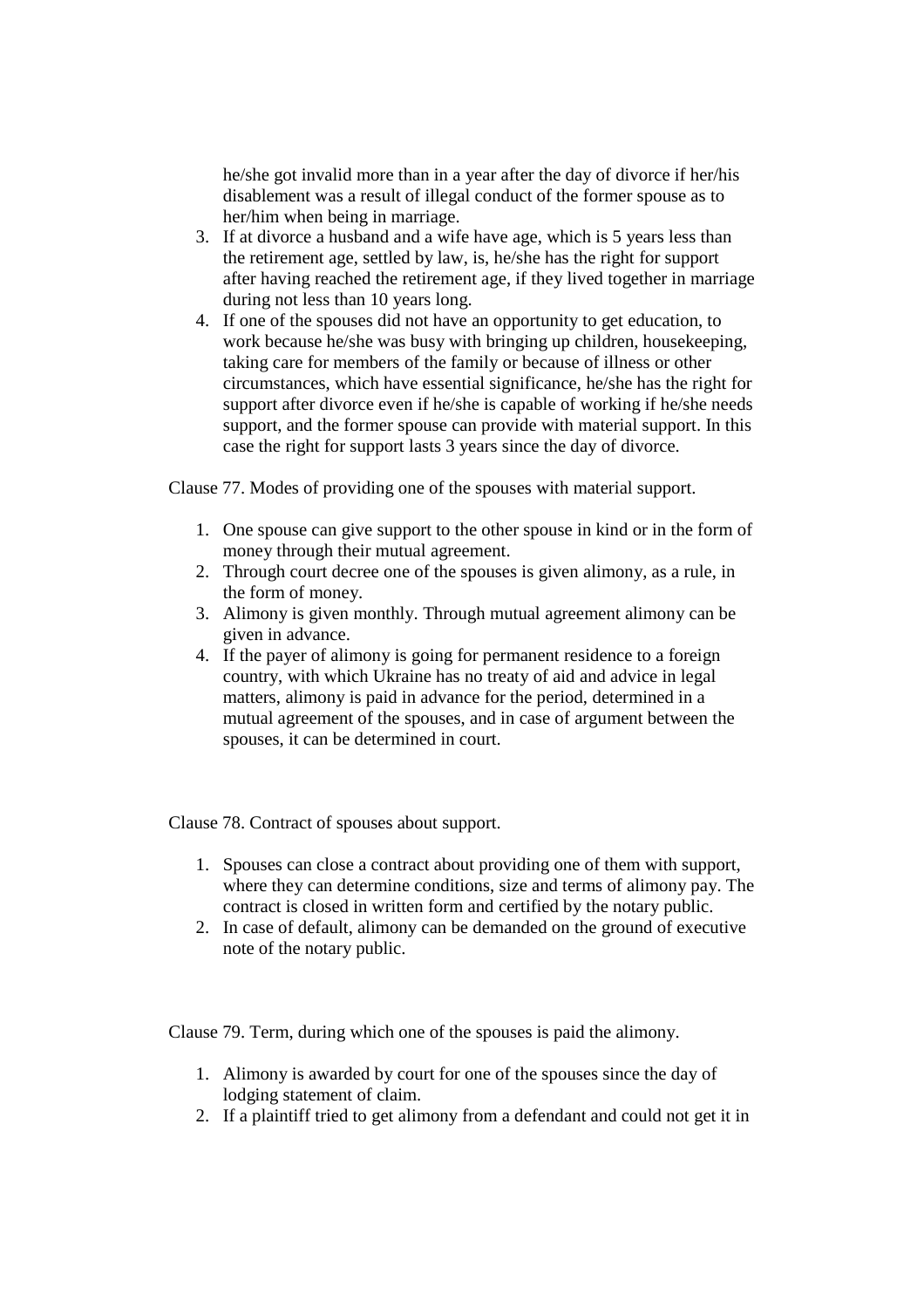consequence of evasion of the defendant, the court, taking into account circumstances of the case, can demand alimony pay for the past time, which is not more than one year however.

3. If one of spouses gets alimony through disability, alimony pay lasts the whole period of disability. In case of lodging the relevant document for prolonging the period of disability, alimony pay lasts more in accordance with the new period of disability without additional court decree.

Clause 80. Determination of the size of alimony in court for one of spouses.

- 1. Alimony for one spouse can be part of the salary (income) of the other spouse or it can be some flat amount of money.
- 2. The size of alimony for one of spouses is determined by court, taking into account opportunity to get support from an adult son (daughter), parents and other circumstances, which have essential significance.
- 3. The size of alimony, determined by the court, can be changed by the court through the statement of claim of the payer or the receiver of alimony in case if their financial and (or) family state changes.

Clause 81. Kinds of incomes, which are considered at determination of the size of alimony.

1. List of kinds of incomes, which are considered at determination of the size of alimony for one of spouses, children, parents or other persons, are approved by the Cabinet of Ukraine.

Clause 82. Discontinuation of the right of one of spouses for support (alimony).

- 1. The right of one of spouses for support as well as the right for support, which was received after divorce, is discontinued in case if ability to work has been renewed or if the person got remarried. The right for support is discontinued since the day when these circumstance arrive.
- 2. If execution in accordance with court decree continues after the right for support is terminated, all amounts, which were received as alimony, are considered received without legal ground and are subject to return fully, but for not more than the last three years.
- 3. The right of one of spouses for support, which was determined by the court decree, can be terminated by court decree if one of the following facts is established:
- 1) the receiver of the alimony does not need material support;
- 2) the payer of the alimony cannot provide with material support;
- 4. The right of one of the spouses for support is terminated in cases, mentioned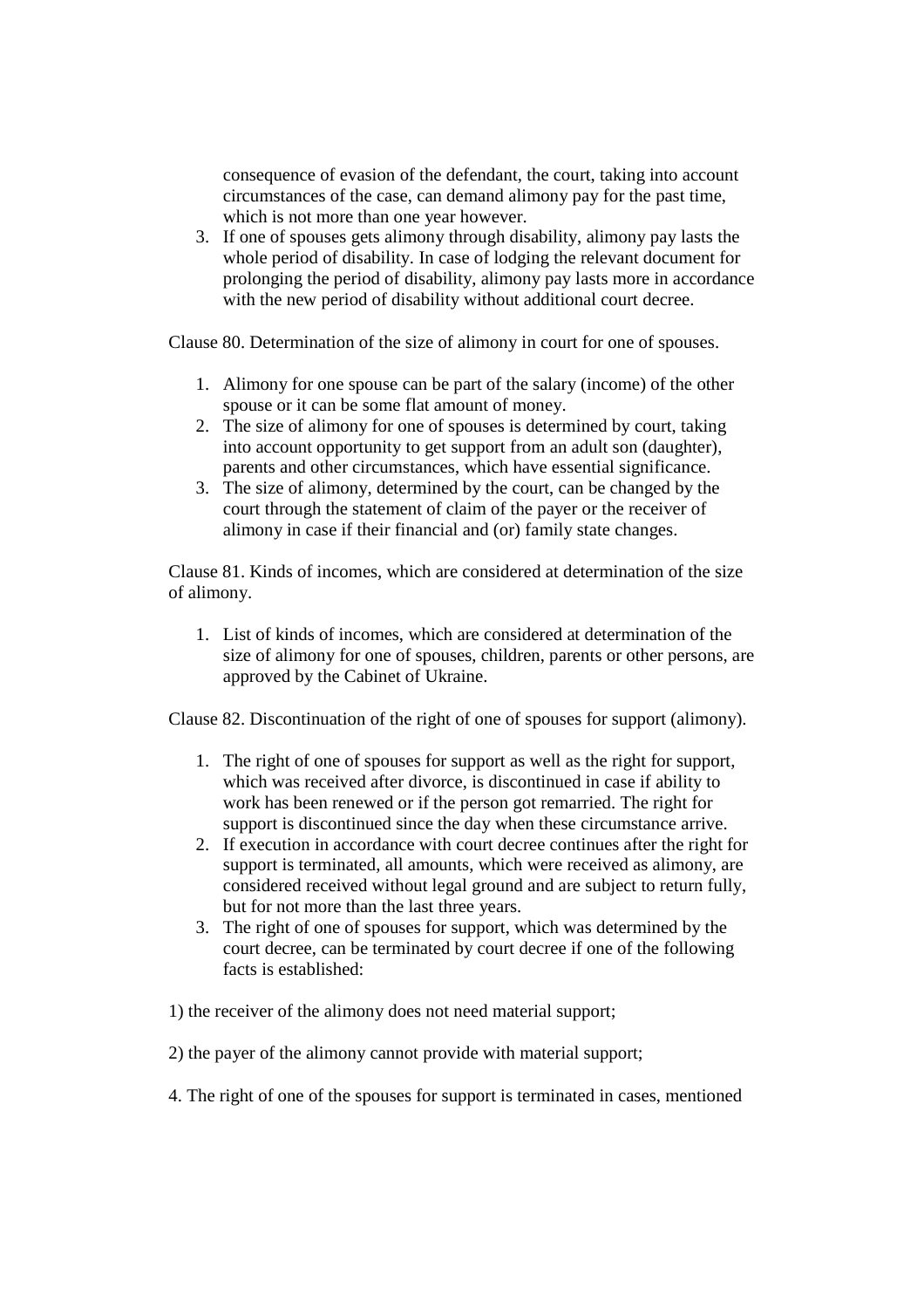in Clauses 83, 85, 87, 89 of this Law.

Clause 83. Forfeit of the right for support or limitation of the right for support.

1. Through the court decree one of spouses can be deprived of the right for support or time of its force can be limited if:

1) spouses lived together in marriage for a short time; 2) disability of the spouse, who needs material support, was received in crime, committed deliberately by him/her; 3) disability or serious disease of the spouse, who needs material support, was hidden from the other spouse when they got married; 4) the receiver of alimony deliberately got the status, at which he/she needs material support.

2. This clause also applies to the persons, who got the right for alimony after divorce.

Clause 84. The right of the wife for support when she is pregnant and when she lives with a child.

- 1. The wife has the right for support from her husband when she is pregnant.
- 2. The wife, with whom the child lives, has the right for support from her husband - the father of the child, until the child is 3 years old.
- 3. If the child has mental or physical development defects, the wife, with whom the child lives, has the right for support from her husband until the child is 6 years old.
- 4. The right for support belongs to the pregnant wife, as well as to the wife, with whom the child lives, irrespective of whether she works and irrespective of her financial state on condition that her husband can provide with material support.
- 5. Alimony, awarded to the wife at the time of her pregnancy, is being paid after child's birth without additional court decree.
- 6. The pregnant wife or the wife, with whom a child lives, has the right for support after divorce also.

Clause 85. Discontinuation of the wife's right for support.

1. The wife's right for support, made with Clause 84 of this Law, is discontinued if pregnancy has been discontinued, a dead child is born, the child dies or the child is being given to another person for upbringing.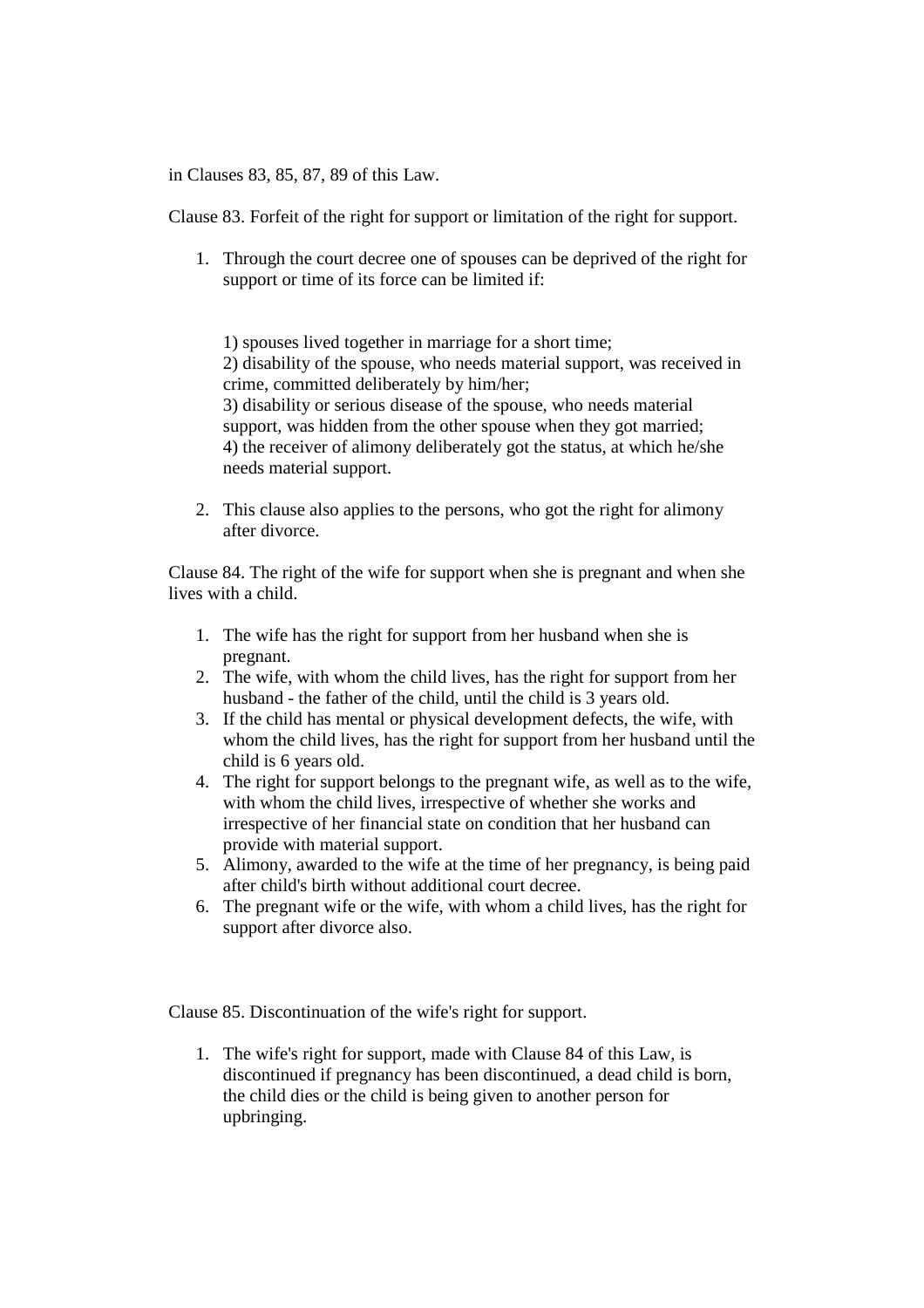2. The wife's right for support is discontinued if the court decree cancels the record of the child's birth certificate, saying that her husband is the father of the child.

Clause 86. The right of the husband for support when he lives with a child.

- 1. The husband, with whom the child lives, has the right for support from his wife - the mother of the child, until the child is 3 years old.
- 2. If the child has mental or physical development defects, the husband, with whom the child lives, has the right for support from his wife until the child is 6 years old.
- 3. The right for support belongs to the husband, with whom the child lives, irrespective of whether he works and irrespective of his financial state on condition that his wife can provide with material support.
- 4. The husband, with whom a child lives, has the right for support after divorce also.

Clause 87 . Discontinuation of the husband's right for support.

- 1. The husband's right for support, made with Clause 86 of this Law, is discontinued if the child dies or if the child is being given to another person for upbringing.
- 2. The husband's right for support is discontinued if the court decree cancels the record of the child's birth certificate, saying that his wife is a mother of the child.

Clause 88. The right for support of the spouse, with whom a child-invalid lives.

- 1. If one of the spouses lives with a child-invalid, who cannot live without somebody's constant care for him/her and who is cared for by this spouse, this spouse has the right for support on condition that the other spouse can provide with material support. The right for support is in force during the whole period of the child-invalid's living with the spouse and does not depend on financial state of the spouse, with whom the child-invalid lives.
- 2. The size of alimony, awarded to the spouse with whom the child-invalid lives, is determined in court in accordance with Clause 80 of this Law. In this case the court does not consider the opportunity of the spouse to get alimony from parents, adult daughter or adult son.

Clause 89. Discontinuation of the right for support through mutual agreement of spouses.

1. Spouses or persons, whose marriage was dissolved, have right to close a contract about discontinuation of the right for support in exchange for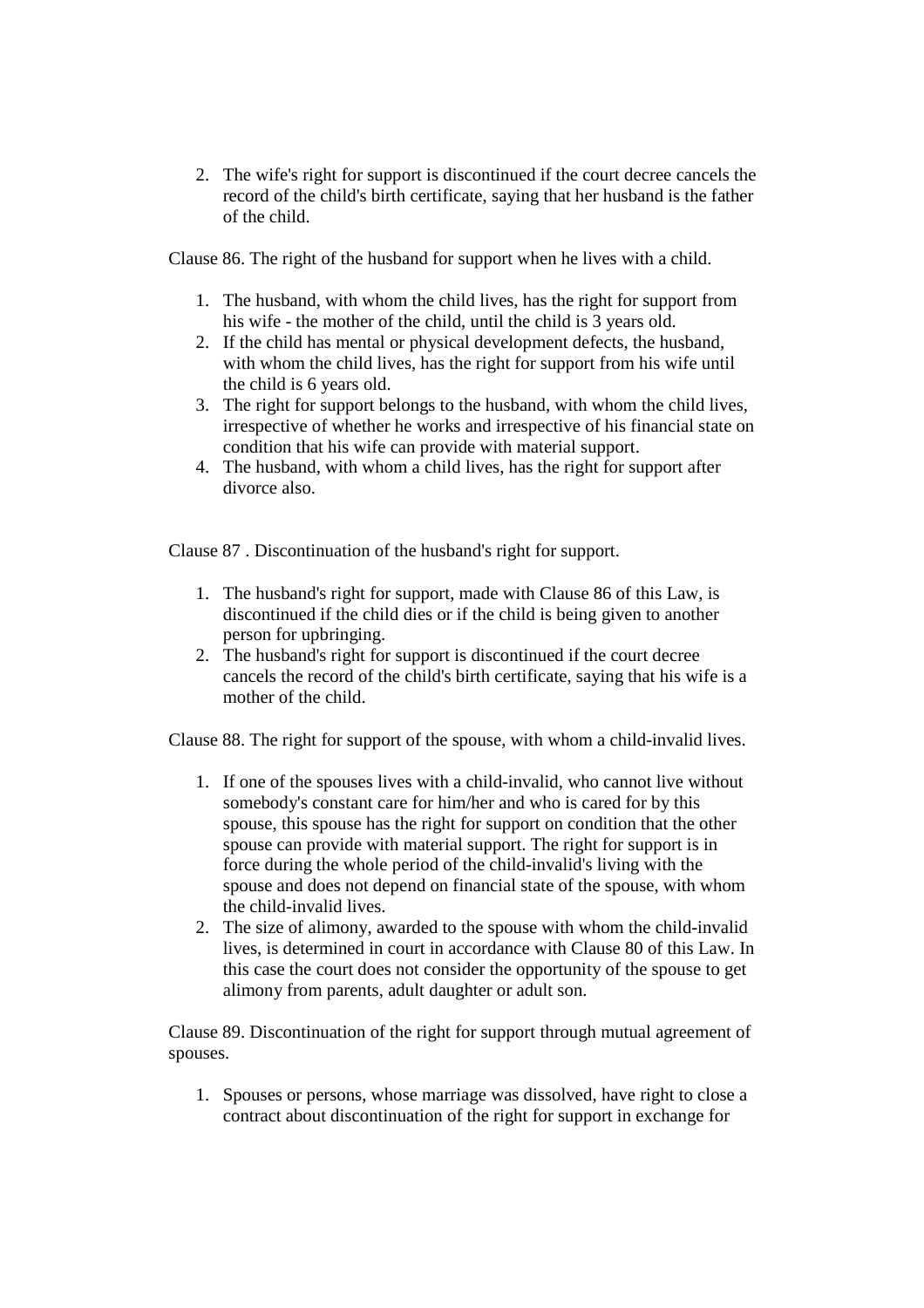getting the right for ownership of a house, a flat or other immovable property or getting one time financial payment. The contract, through which the ownership for immovable property is transferred, has to be certified by the notary public and officially registered.

- 2. If persons arrange with each other about discontinuation of the right for support in exchange for getting one time financial payment, this determined amount of money had to be put in the account of the notary office before the contract is notarized.
- 3. The property, which is received in exchange for discontinuation of the right for support, cannot be an object of recovery of penalty.

Clause 90. Mutual participation of the wife (the husband) when expenses for medical treatment are born.

1. The wife (the husband) is mutually bears expenses, connected with disease or mutilation of the spouse.

Clause 91. The right for support of the wife and the husband who are not in official marriage.

- 1. If the husband and the wife, who are not in official marriage, live for a long time as a family, that of them, who became incapable to work during their cohabitation, has the right for support in accordance with Clause 76 of this Law.
- 2. The wife and the husband, who are not in official marriage, have the right for support if their child lives with her (him) in accordance with Clauses 84, 86, 88 of this Law.
- 3. The right for support of the wife (the husband) is discontinued on the grounds, mentioned in Itmes 2 and 4, Clauses 83 and Causes 85, 87, 89 of this Law.

## **Chapter 10**. Marriage Contract.

Clause 92. The right to close a marriage contract.

1. The marriage contract can be closed by a woman and a man, who applied for registration of their marriage as well as by spouses.

2. Non-adult person, who wants to close a marriage contract before marriage registration, needs signed consent of his/her parent or custodian. The signed consent must be notarized.

Clause 93. Matter of the marriage contract.

1. Marriage contract regulates property relationship between spouses, determines their property rights and duties.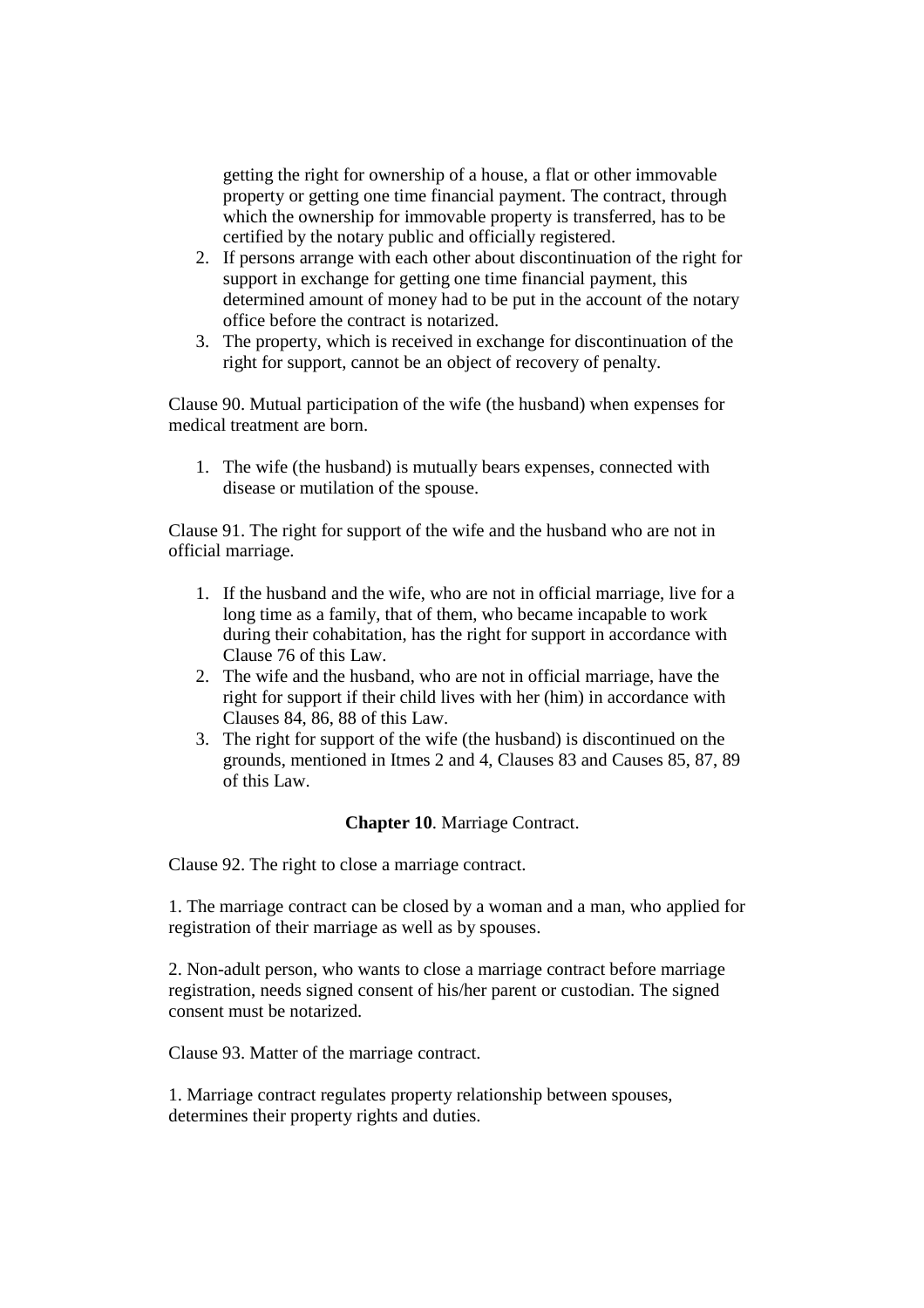2. Marriage contract can determine property rights and duties of spouses as parents.

3. Marriage contract cannot regulate personal relationship of spouses and it cannot regulate personal relationship between spouses and their children.

4. Marriage contract cannot reduce rights of a child that were settled with this Law as well as it cannot put one of spouses on a poor material state.

5. Through a marriage contract nobody of spouses can receive the ownership for immovable property or another property that are subject of state registration.

Clause 94. Form of marriage contract.

1. A marriage contract is closed in written form and notarized.

Clause 95. Start of a marriage contract effect.

1. If the marriage contract was closed before marriage registration, the marriage contract comes into force on the day of marriage registration.

2. If the marriage contract is closed by spouses, it comes into force on the day of its notarization.

Clause 96. Duration of the marriage contract.

1. The marriage contract can mention duration of the marriage contract as well as duration of specific rights and duties.

2. The marriage contract or its specific provisions can be still in force also after marriage has been dissolved.

Clause 97. Determination of the legal regime of property in the marriage contract.

1. The marriage contract can determine property, which the wife (the husband) gives for family needs as well as the legal regime of property, which spouses were given as gift for their marriage registration.

2. Spouses can arrange about non-application of Clause 60 of this Law to property, gained during their marriage and consider it partly joint property or personal private property of each of the spouses.

3. Spouses can arrange through the contract about possible mode of division of property, including the case if the marriage is dissolved.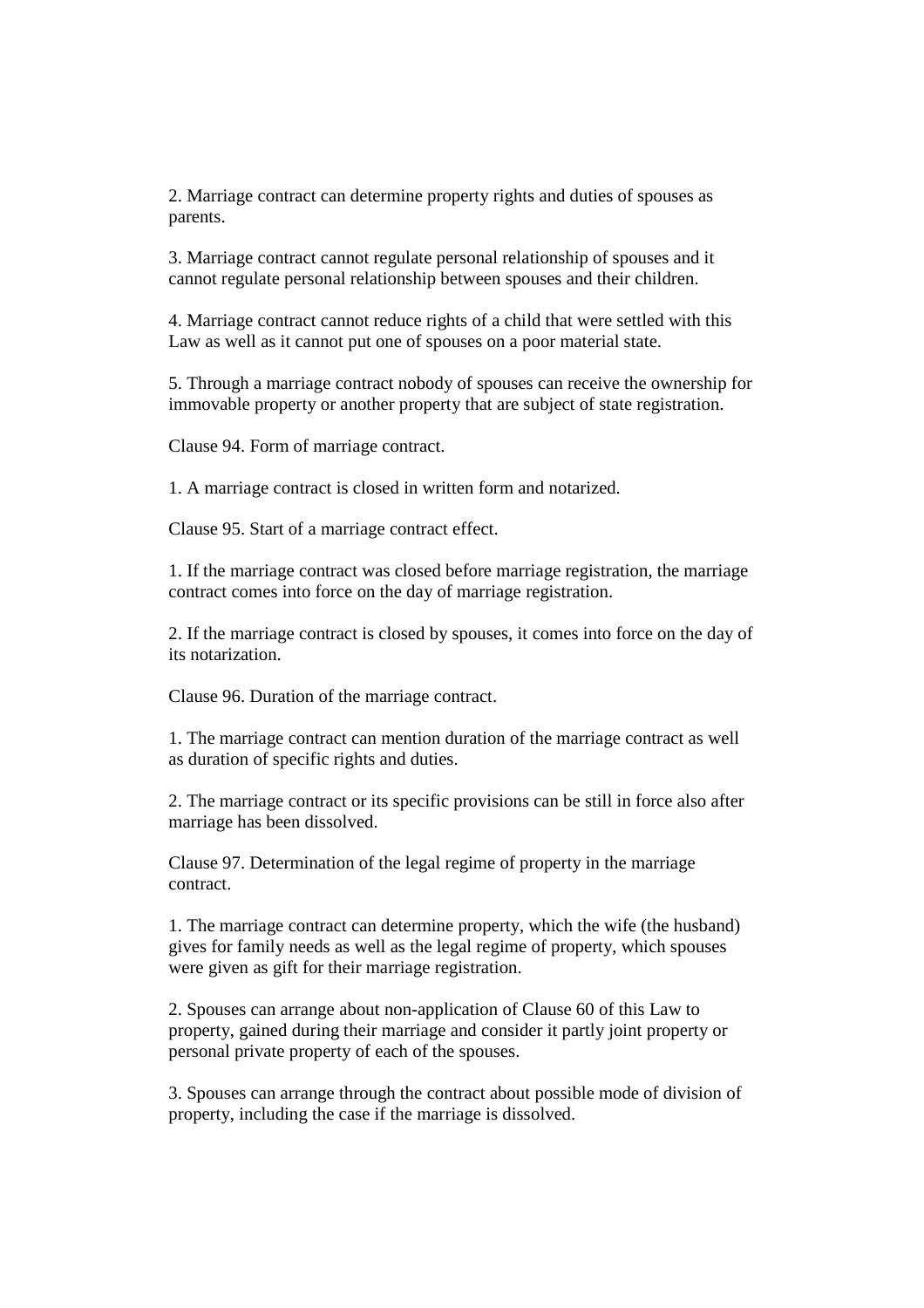4. Parties can also arrange through the marriage contract about use of property, belonging to both of them or to one of them, for satisfying needs of their children or other persons.

5. In the marriage contract parties can mention any other arrangements as to legal regime of property if they are not in disagreement with moral fundamentals of the society.

Clause 98. Determination of the order of use of accommodation.

1. If one of the spouses settles in accommodation of another spouse after they got married, the parties can determine the order of use of the accommodation in the marriage contract. The spouses can arrange about vacating the accommodation, so that that, who settled in the accommodation, vacates it with money compensation or without it in case if their marriage is dissolved.

2. Parties can arrange about living in the accommodation that belongs to one of them or is their joint property (or their relatives).

Clause 99. Determination of the right for support in the marriage contract.

1. Parties can arrange about providing one of spouses with support, irrespective of incapacity for work and needs for financial support on conditions, mentioned in the marriage contract.

2. If conditions, size of alimony and dates of alimony pay are determined in the marriage contract, in case of default on obligations, the alimony can be demanded on the ground of executive note of the notary public.

3. The marriage contract can determine the condition of discontinuation of the right of one of spouses for material support in connection with getting property (financial) compensation.

Clause 100. Changing conditions of the marriage contract.

1. To unilaterally change conditions of the marriage contract is not possible.

2. The conditions of the marriage contract can be changed by spouses. Agreement about changing conditions of the marriage contract should be notarized.

3. Through a request of one of spouses the marriage contract can be changed by court if this is required by his/her interests, interests of children, invalid adult daughter (son), which have essential significance.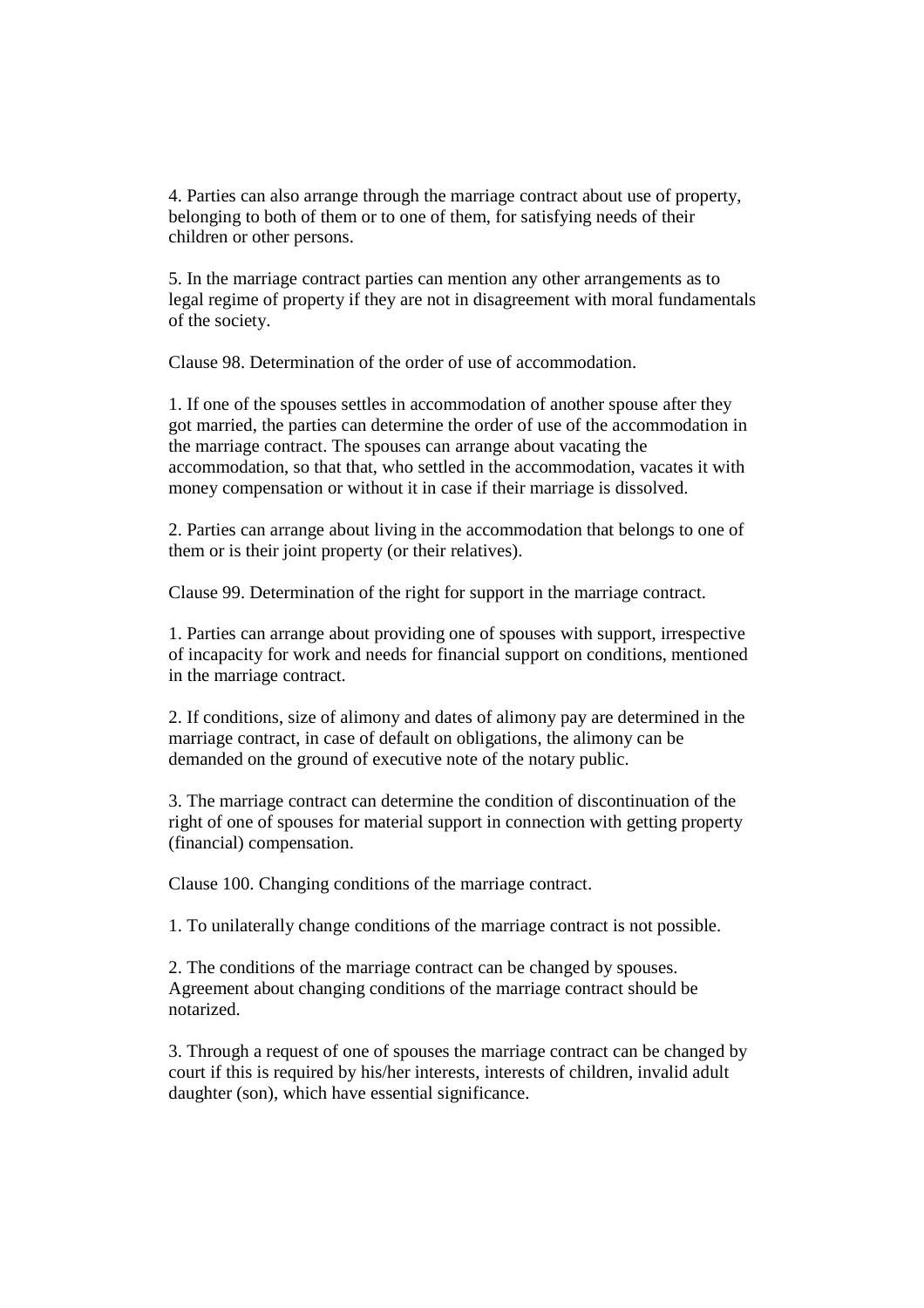Clause 101. The right to cancel the marriage contract.

1. Spouses can cancel their marriage contract. Rights and duties, determined in the marriage contract, are discontinued on the day of lodging the application in the notary office about canceling the marriage contract.

Clause 102. Dissolving the marriage contract.

1. Through a request of one of spouses the marriage contract can be dissolved with court decree on grounds that have essential significance, in particular if the marriage contract cannot be fulfilled.

Clause 103. Acknowledging the marriage contract invalid.

1. Through a request of one of spouses or another person, the rights of whose were entrenched by the marriage contract, this marriage contract can be acknowledged invalid by court decree on the grounds, established by the Civil Code of Ukraine.

#### **Chapter 11**. Termination of Marriage.

Clause 104. Causes of termination of marriage.

1. Marriage is terminated as a result of death of one of spouses or declaring him/her dead.

2. Marriage is terminated as a result of divorce.

3. If one of spouses dies before the court decree about divorce becomes valid, the marriage is considered terminated as a result of death of one of spouses.

4. If one of spouses dies on the day when the court decree about divorce became valid, the marriage is considered terminated as a result of divorce.

Clause 105. Termination of marriage through divorce.

1. Spouses is divorced through the application of both spouses or the application of one of spouses on grounds of an act of a civil registrar's office in accordance with Clauses 106 and 107 of this Law.

2. Marriage is dissolved as a result of divorce through the application of both spouses on grounds of court decree in accordance with Clause 109 of this Law.

3. Marriage is dissolved as a result of divorce through the application of one of spouses on grounds of court decree in accordance with Clause 110 of this Law.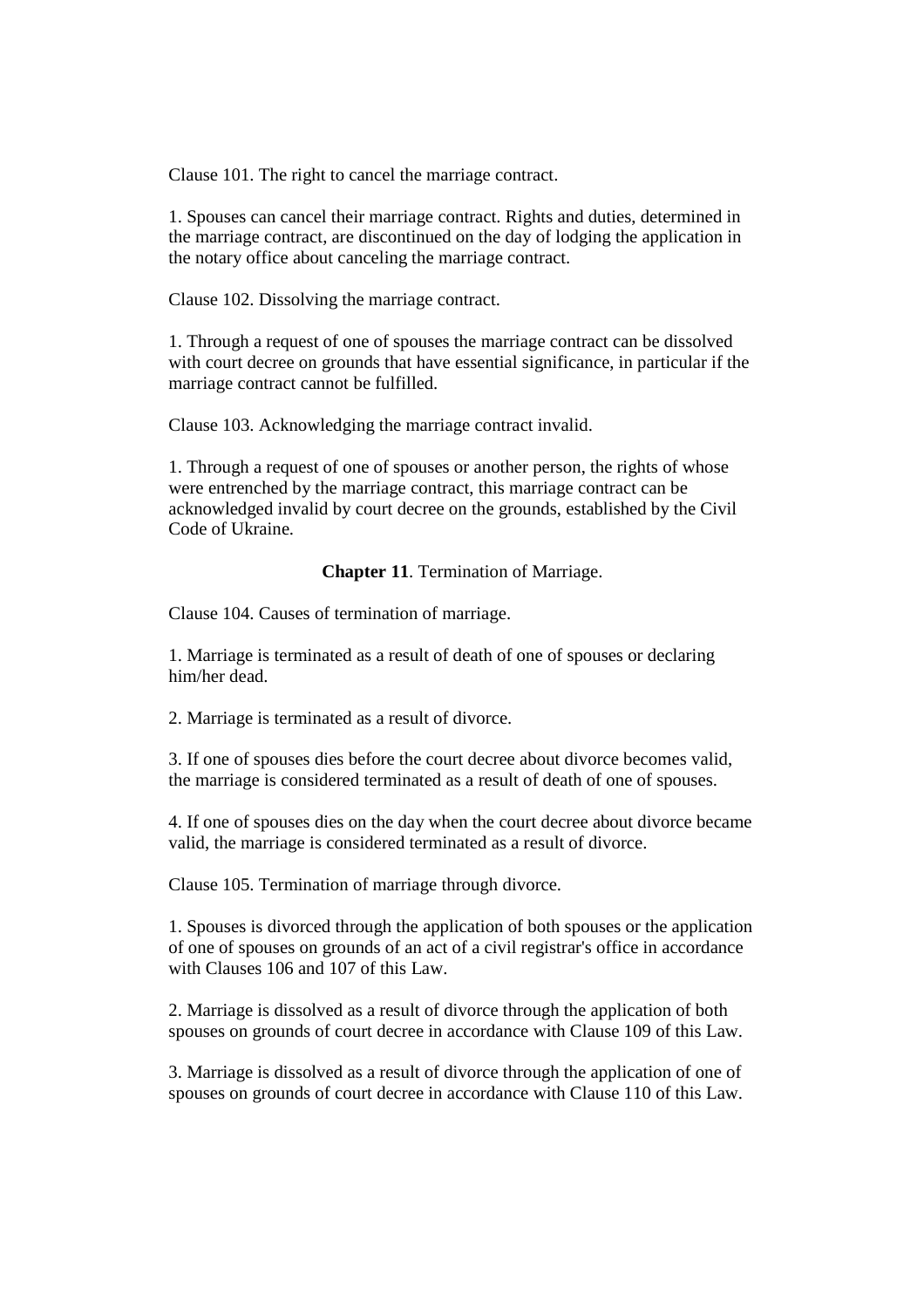Clause 106. Termination of marriage through the application of spouses, who have no children, on grounds of act of a civil registrar's office.

1. Spouses, who have no children, have right to apply to the civil registrar 's office for divorce.

2. The civil registrar's office produces a decree about divorce in one month from the day, when the application had been lodged, if it has not been canceled.

3. Marriage is dissolved irrespective of existence of property debate between spouses.

Clause 107. Termination of marriage through the application of one of spouses on grounds of act of a civil registrar's office.

1. Marriage is dissolved on grounds of an act of the civil registrar's office through the application one spouse if another spouse is:

1) declared missing;

2) legally incapable;

3) convicted for crime and sentenced to deprivation of freedom for not less 3 years.

2. Marriage is dissolved irrespective of existence of property debate between spouses.

Clause 108. Acknowledging divorce fictitious.

1. Through an application of an interested person (privy), marriage that was dissolved, according Clause 106 and item 3 part 1 Clause 107 of this Law, can be acknowledged fictitious by court, if the court establishes that a husband and a wife continued to live together as one family and did not have any intention to terminate their marriage relationship. On grounds of court decree the divorce record and divorce certificate are canceled by the civil registrar's office.

Clause 109. Termination of marriage on grounds of court decree through the application of both spouses.

1. Spouses, who have children, have right to lodge their application for divorce in the court with an agreement in written form about with whom of spouses their children will live after divorce and which part of support to satisfy children's needs will belong to that spouse, who will live separately, as well as conditions of exercising the parent's right for personal participation in upbringing of his/her child (children)

2. Agreement of spouses about size of alimony for children must be notarized. In case of default, the alimony can be demanded on the ground of executive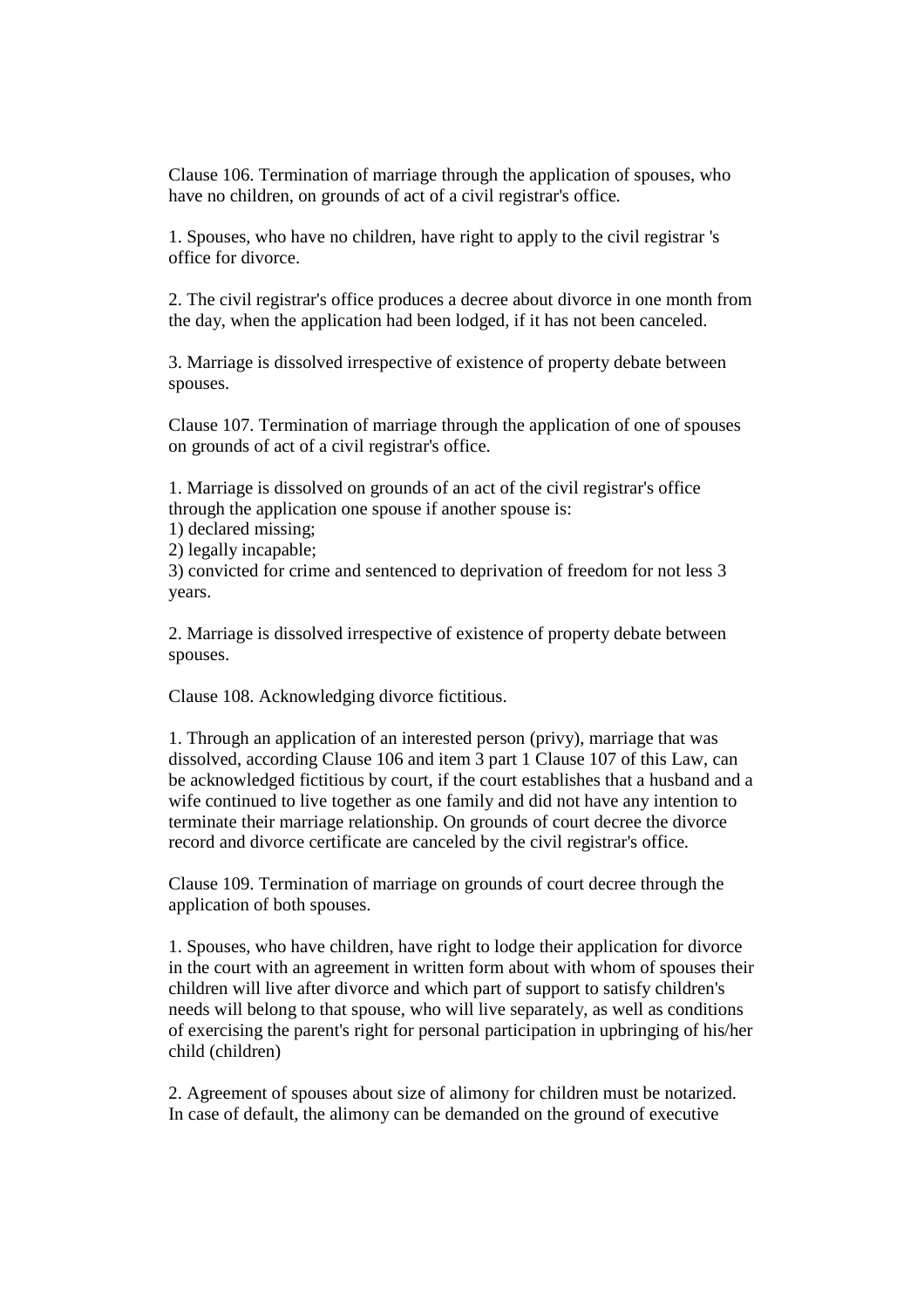mote of the notary public.

3. The court issues a decree about divorce, if the court establishes that the application about divorce answers the real will of the husband and the wife and that after their divorce their personal and property rights and the rights of their children are not breached.

4. The court issues a decree about divorce in one month from the day when the application about divorce had been lodged. During this period of one month the husband and the wife have right to cancel their application about divorce.

Clause 110. Right to apply for action for divorce.

1. Action for divorce can be made by one of spouses.

2. Action for divorce cannot be made while the wife is pregnant or within one year after a child was born, except cases when one of spouses conducted illegally with signs of crime as to the other spouse or a child.

3. The husband (the wife) has right to make the action for divorce during the pregnancy of the wife if the father of the future child is another man.

4. The husband (the wife) has right to make the action for divorce before the child is one year old, if the father is another man or if the court decree cancels the item of the birth record, saying that the man is the father of the child

5. A custodian has right to make the action for divorce, if this is in the interest of that spouse, who is acknowledged legally incapable.

Clause 111. Steps of the court as to conciliation of spouses.

1. The court makes steps as to conciliation of spouses if this is in agreement with moral norms of society.

Clause 112. Causes of the action for divorce, made by one of spouses.

1. The court establishes factual relations of spouses, real reasons of the action for divorce, considers existence of a small child (child-invalid) and other circumstances of life of spouses.

2. The court issues the court decree about divorce if the court established that conjoint living of spouses and to keep the family are in disagreement with interests of one of spouses, interests of their children if the interests have essential significance.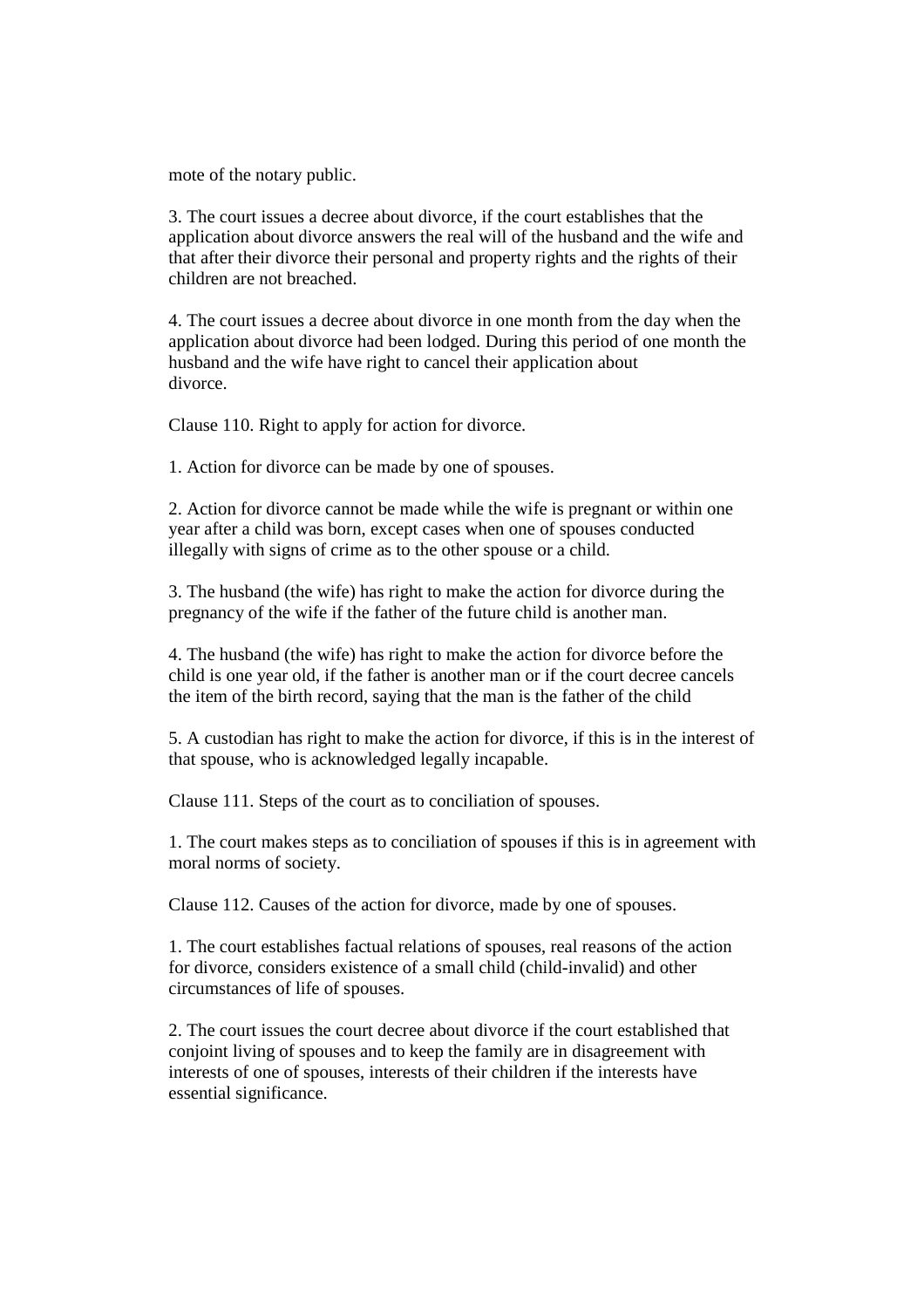Clause 113. Right to choose a surname after divorce.

1. A person, who changed his/her surname as a result of marriage, has the right to have this surname after divorce or take her/his surname, which she/he had before marriage.

Clause 114. Time of termination of marriage in case the marriage is dissolved.

1. If marriage was dissolved by a civil registrar's office, the marriage is terminated at the day when the answerable act is issued.

2. If marriage was dissolved by the court, the marriage is terminated at the day when the court decree comes into force.

Clause 115. Divorce registration.

1. Divorce after court decree has to be registered in the civil registrar's office through the application of either the ex-husband or the ex-wife.

2. The Civil registrar's office issues the divorce certificate, approved by the Cabinet of Ukraine.

Clause 116. The right to remarry after the marriage has been dissolved.

1. After the marriage was dissolved and the divorce certificate was received, a person has the right to remarry.

Clause 117. The right to renew the marriage after it has been dissolved.

1. A wife and a husband, whose marriage was dissolved, have the right to apply to the court for renewal of their marriage on condition that neither of them was remarried after their divorce.

2. On the ground of the court decree about renewal of the marriage and canceling the divorce record, the civil registrar's office issues the new marriage certificate where through the choice of spouses the day of the marriage registration can be considered the day of their first marriage registration or the day, when the court decree about renewal of their marriage comes into force.

Clause 118. Renewal of marriage in case if a person, who was declared dead or missing, appears.

1. If a person, who was declared dead, appears and the corresponding court decree is canceled, the marriage is renewed on condition that neither of them is remarried.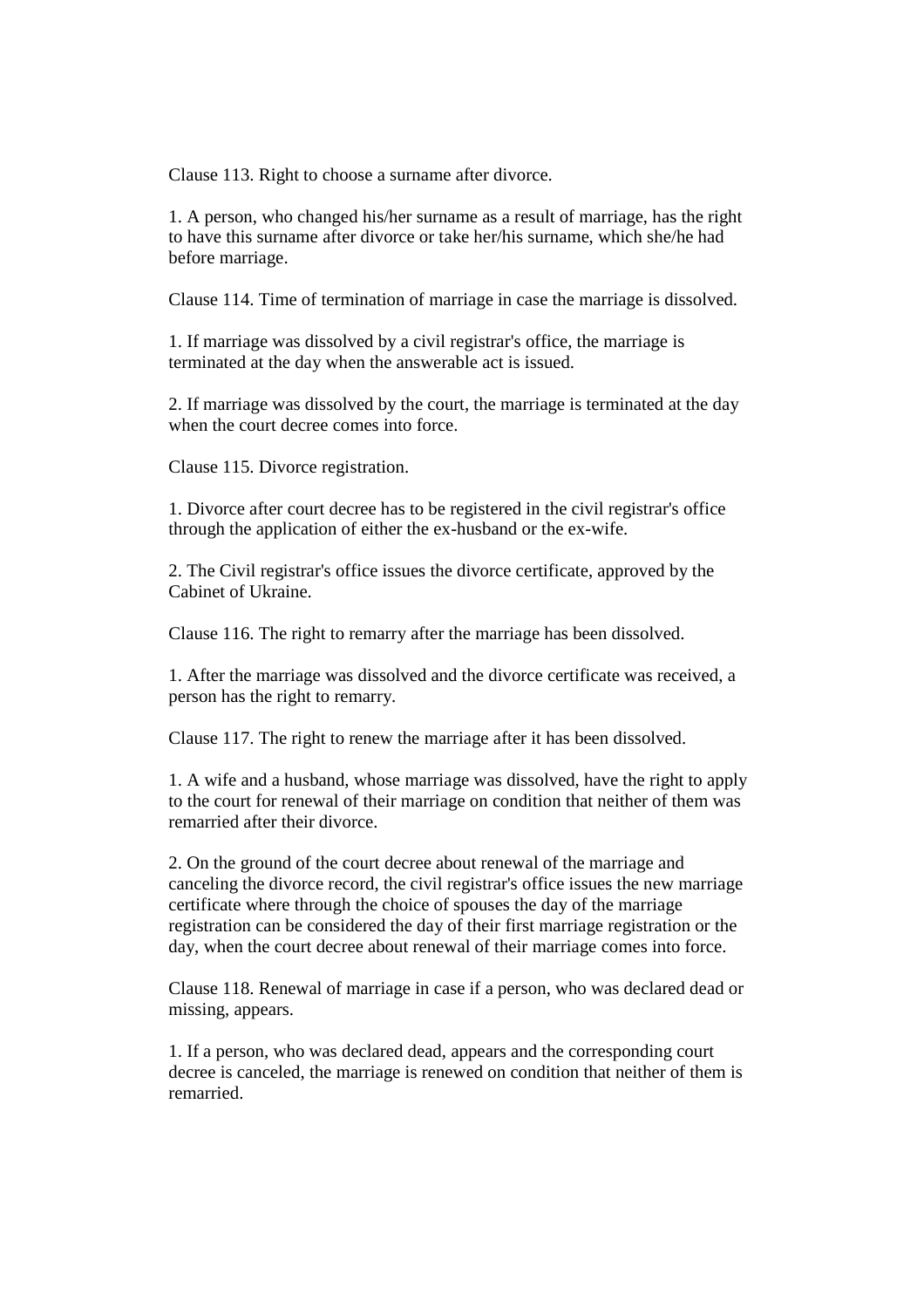2. If a person, who was declared missing, appears and the corresponding court decree is canceled, the marriage can be renewed through their application on condition that neither of them is remarried.

3. In the cases, mentioned in Items 1 and 2 of this clause, the civil registrar's office cancels divorce record and the according certificate, which was issued on the ground of the record.

Clause 119. Establishing a regime of separate inhabitation of spouses.

1. Through an application of spouses or action of one of them the court can issue a decree about the regime of separate inhabitation for spouses in case if they cannot live together or if the husband or the wife does not wish to live together.

2. The regime of separate inhabitation is discontinued in case if the family relationship is renewed or through the court decree on the ground of an application of one of spouses.

Clause 120. Legal consequences of the regime of separate inhabitation of spouses.

1. The regime of separate inhabitation does not discontinue the rights and the duties of spouses, which are established by this Law and which the husband and the wife had before establishing this regime, as well as the rights and the duties, which were established by the marriage contract.

2. In case if the regime of separate inhabitation of spouses has been established:

1) property, which will be purchased by the husband and the wife in future, is not considered purchased in marriage;

2) a child that was born by the wife in 10 months is not considered a child of her husband;

3) the wife (the husband) can adopt a child without agreement of the other spouse.

## **Section 3. Rights and Duties of a Mother, a Father and a Child.**

**Chapter 12**. Determination of parentage of a child.

Clause 121. General bases of beginning of rights and duties of a mother, a father and a child.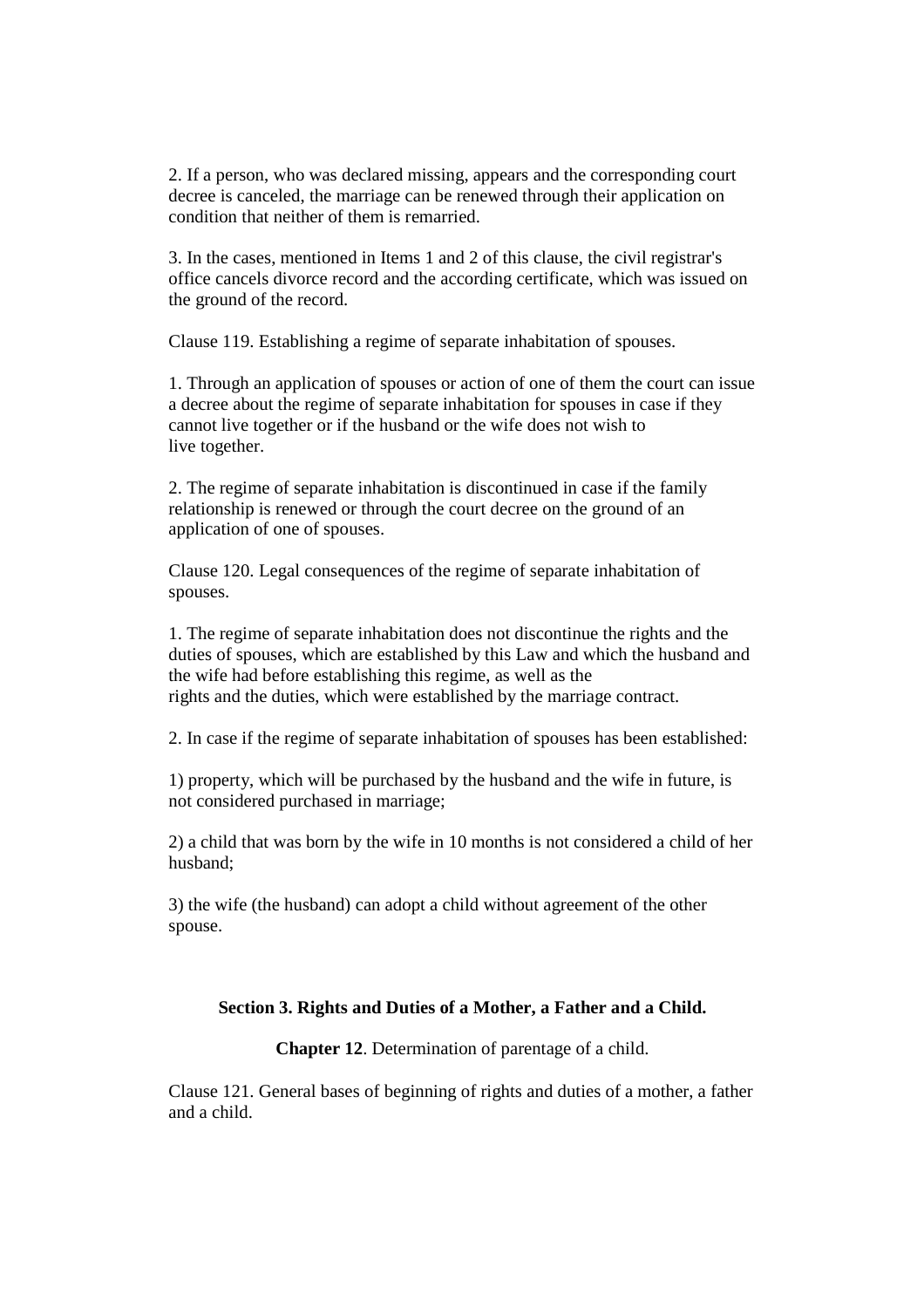1. Duties and rights of a mother, a father and a child are based on the parentage of a child, which is registered by the civil registrar's office in accordance with the order, mentioned in Clauses 122 and 125 of this Law.

Clause 122. Determination of parentage of a child from a mother and a father, who are in marriage.

1. A child, who was conceived and born in marriage, originates from these spouses. Parentage of the child is determined on grounds of a marriage certificate and a medical document, saying about the birth of the child.

2. A child, who was born within 10 months after the marriage had been dissolved or acknowledged invalid, originates from the spouses, excluding the case, mentioned in Clause 124 of this Law.

3. The wife and the husband have right to lodge their application in the civil registrar's office for non-acknowledging the husband as the father of the child. In this case parentage of the child is determined in accordance with Item 1, Clause 135 of this Law.

Clause 123. Determination of parentage of a child, who was conceived through artificial impregnation and implantation of embryo.

1. If the wife got pregnant through artificial impregnation of embryo, which was performed through her husband's agreement in written form, he is recorded as the father of the child who was born by his wife.

2. In case of implantation of embryo, which was conceived by spouses, in a body of another woman, the parents of the child are considered the spouses.

3. If an embryo, conceived by a man, who is in a marriage, and another woman, was implanted in body of his wife, the child is considered the child of spouses.

Clause 124. Determination of father of a child in case if the child's mother gets remarried.

1. If a child is born within 10 months after the marriage was dissolved or acknowledged invalid, but after the day when the child's mother got remarried with another man, the father of the child is considered her husband, with whom the woman got remarried. Fatherhood of the ex-husband can be acknowledged on ground of the application of the ex-husband and the current husband or through the court decree.

Clause 125. Determination of parentage of a child, whose parents are not in a marriage.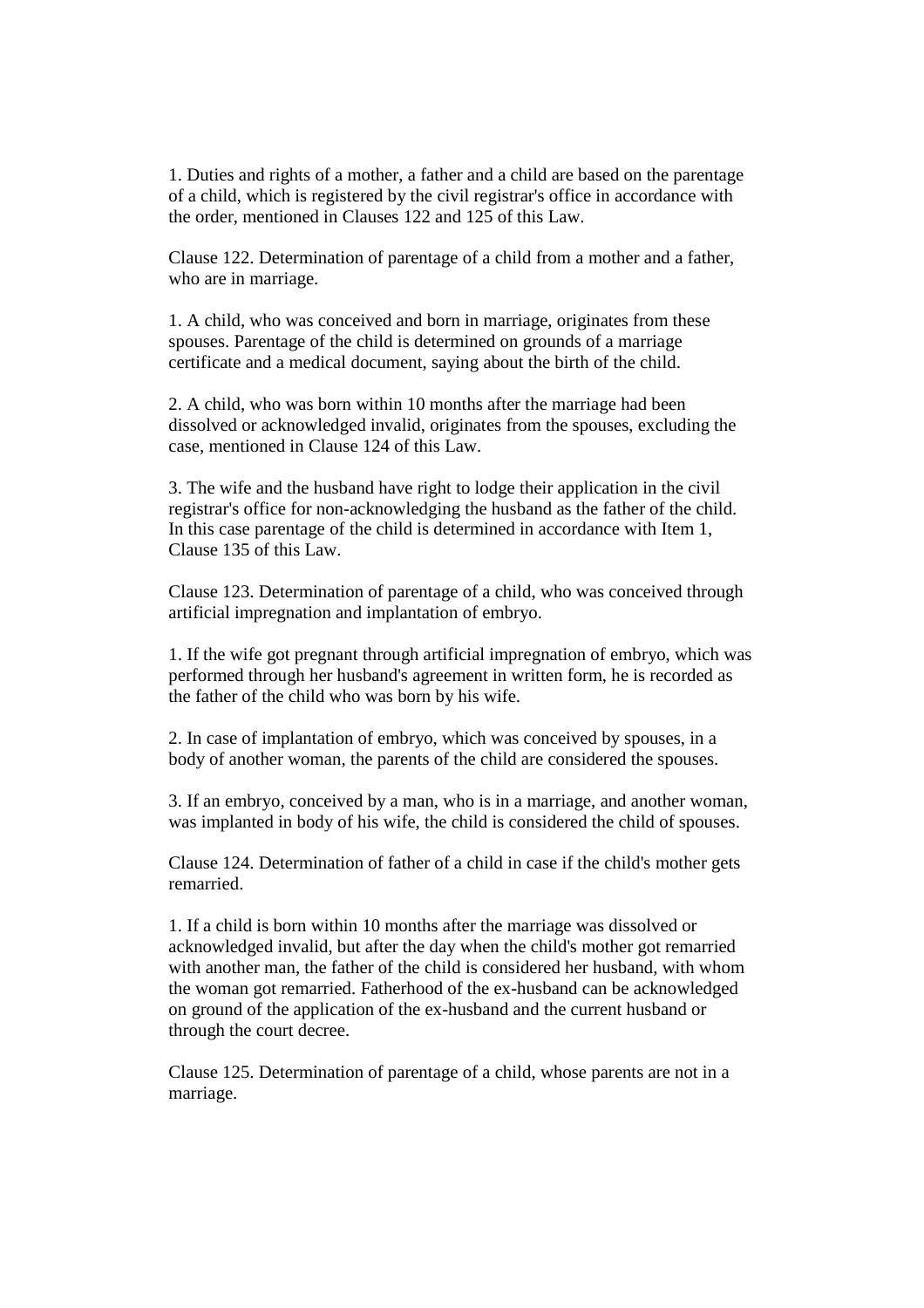1. If a mother and a father of a child are not in a marriage, parentage of the child from a mother is determined on ground of the medical document about birth of the child.

2. If a mother and a father of a child are not in a marriage, parentage of the child from a father is determined:

1) through an application of a mother and a father;

2) through an application of a man, who thinks that he is a father of the child;

3) through court decree.

Clause 126. Determination of parentage of a child from a father through the application of the woman and the man, who are not in a marriage.

1. The parentage of a child from a father is determined through the application of the woman and the man, who are not in marriage. Such an application can be lodged in the civil registrar's office either before or after the birth of a child.

2. If the male person, who lodges the application to acknowledge him a father of a child, is non-adult, the civil registrar's office is to inform his parents (custodian) about the record that he is a parent.

3. If the application about determination of parentage cannot be lodged personally, it can be lodged by a representative or it can be sent by mail. In this case the application must be notarized.

Clause 127. Determination of parentage of a child through the application of a man, who thinks that he is a father.

1. A man, who is not in marriage with a mother of a child, can lodge his application in the civil registrar's office about acknowledging him a father of the child, whose mother died or is declared dead, legally incapable, or declared missing or is deprived of parent's right or if the mother of the child does not live with the child during more than 6 months and does not provide the child with mother's care and love. Circumstance of accepting such an application is the record about father of the child in the birth register in accordance with Item 1, Clause 135 of this Law.

Clause 128. Acknowledging fatherhood through the court decree.

1. If the application, the right for which is mentioned in Clauses 126 and 127, is absent, the fatherhood can be determined through the court decree.

2. Grounds for acknowledging fatherhood are any information, which can evidence parentage of a child from the certain person and which has been received in accordance with Civil procedural code of Ukraine.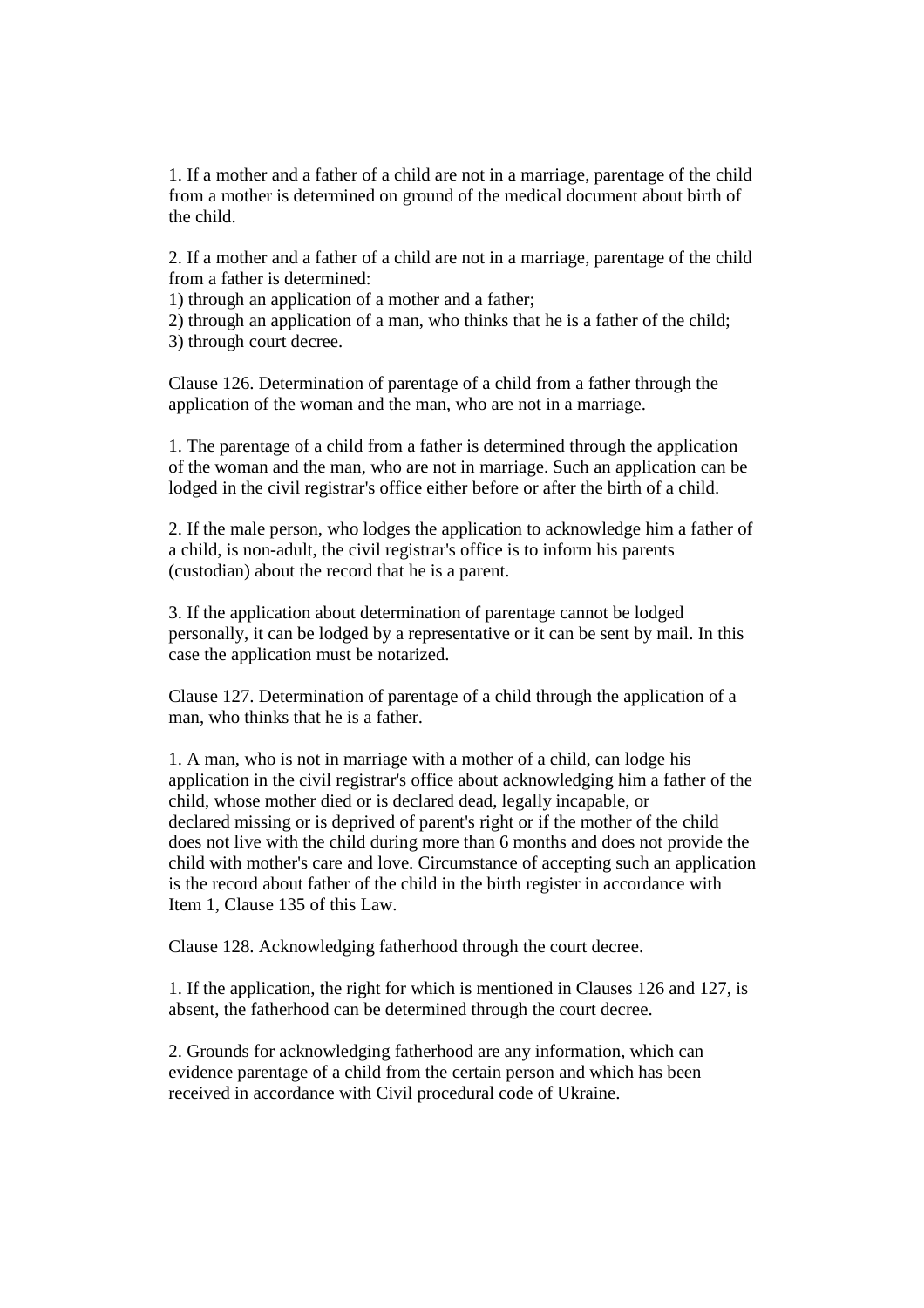3. The action for acknowledging fatherhood can be made by a mother of a child, guardian, custodian of a child, a person, who takes care for a child or by the child him/herself who is adult. The action for acknowledging fatherhood can be made by a person, who thinks that he is a father of the child.

4. The action for acknowledging fatherhood is accepted by the court, if the record about father of a child in the birth register was made in accordance with Item One, Clause 135 of this Law.

Clause 129. Debate about fatherhood between a husband of a mother's child and a man, who thinks that he is a father of this child.

1. The man, who thinks that he is a father of a child, born by a woman, who was in marriage with another man at the moment of impregnation or birth of the child, has the right for the action for acknowledging him a father against her husband, if he was recorded as the child's father.

2. The right to make the action for acknowledging fatherhood has the time limitation, which is 1 year, beginning from the day when the person got to know or could know about his fatherhood.

Clause 130. Establishing a fact of fatherhood through the court decree.

1. In case of death of a man, who was not in marriage with a mother's child, the fact of his fatherhood can be established through court decree. The application about establishing the fact of fatherhood is accepted by court if the record if the record about father of a child in the birth register was made in accordance with Item One, Clause 135 of this Law.

2. The application about establishing the fact of fatherhood can be lodged by persons, determined in Item 3, Clause 128 of this Law.

Clause 131. Acknowledging motherhood through the court decree.

1. A woman, who thinks that she is a mother of a child, can apply to the court for acknowledging her as a mother, if the record of a mother of a child was made in accordance with Item 2, Clause 135 of this Law.

Clause 132. Establishing a fact of a motherhood through the court decree.

1. If a woman, who had thought that she had been a mother of a child, died, the fact of her motherhood can be established through the court decree. The action for establishing the fact of motherhood is accepted by the court, if the record about a mother of a child in the birth register was made in accordance with Item 2, Clause 135 of this Law.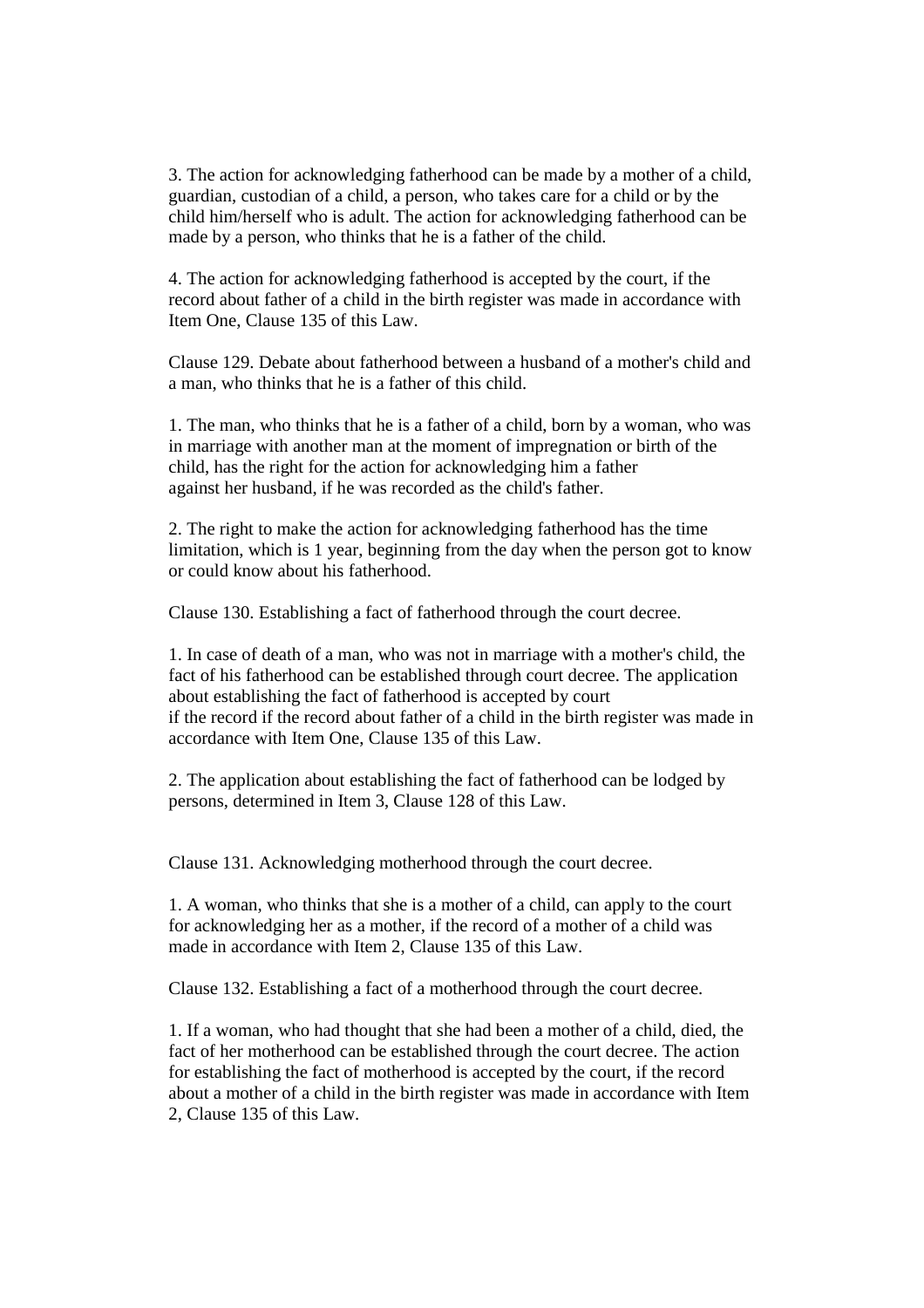2. The action for establishing a fact of motherhood can be made by a father, a guardian, custodian of a child, a person, who takes care for a child or by the child him/herself who is adult.

Clause 133. Recording spouses as parents of a child.

1. If a child was born into the family of spouses, a wife is recorded as a mother and a husband is recorded as a father of a child.

Clause 134. Registration of fatherhood, motherhood.

1. On the ground of an application of persons, mentioned in Clauses 126 and 127 of this Law or of the court decree the civil registrar's office makes adequate changes in the birth register and issues the new birth certificate.

Clause 135. Record of parents of a child if fatherhood (motherhood) has not been established.

1. When a child is born by a mother, who is not married, in case if there is no application of both parents, no application of a father, no court decree, the surname of a child is recorded in accordance with the surname of the child's mother, and the child's patronymic is recorded in accordance with the child's mother's request. In case of child's mother's death or if it is impossible to establish a place of her residence, a record of a mother and a father of a child is made in accordance with this clause, through an application of the family, or other persons, or a representative of the medical establishment, where the child was born.

2. If parents are unknown, a record about parents in the birth register is made in accordance with a decision of the body of custody and guardianship.

Clause 136. A man, who was recorded as a father of a child, can dispute his fatherhood.

1. A man, who was recorded as a father of a child in accordance with Clause 122, 124, 126 and 127 of this Law, has a right to dispute his fatherhood, making an action for canceling the record about him as about father of the child.

2. If absence of blood relationship between the man, who was recorded as a father, and the child is proved, the court produces the court decree to cancel the record about the man as about a father.

3. Disputing fatherhood is possible only after the birth of the child and before the child reaches the age of consent.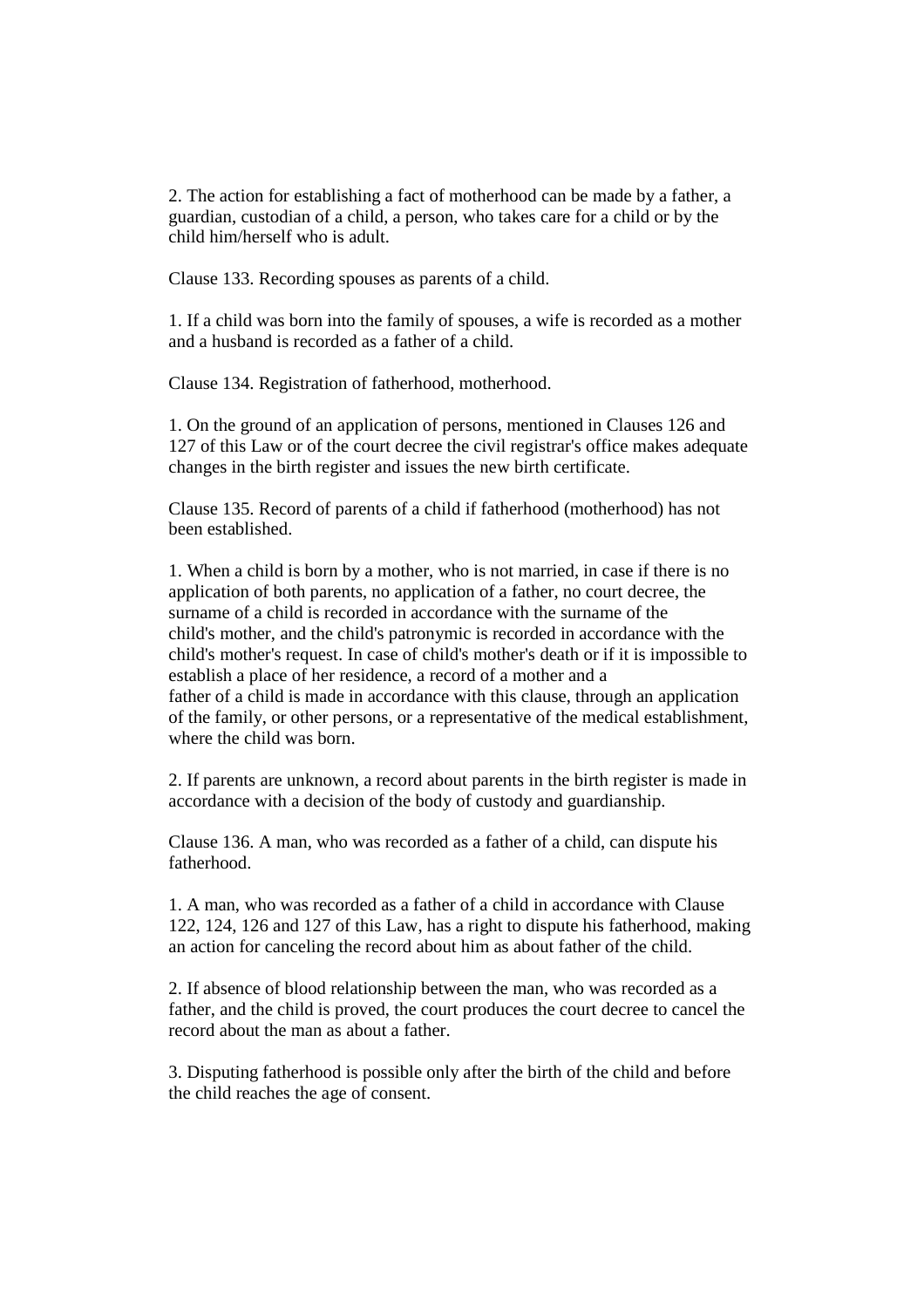4. Disputing fatherhood is impossible in case of death of the child.

5. A man, who knew that he was not a father of a child at the moment of registration of his fatherhood, or a man who agreed for his wife to have artificial impregnation has no right to dispute his fatherhood.

6. Limitation of action for request of a man to cancel the record about his fatherhood is not applicable.

Clause 137. Disputing fatherhood after the man, who was recorded as a father, died.

1. If that man, who was recorded as a father of a child, had died before the child was born, his inheritors have right to dispute his fatherhood, if he had lodged his application about disclaimer of his fatherhood to the notary public when he had been alive.

2. If that man, who was recorded as a father of a child, died after he made an action for canceling the record about him as about a father of a child, the action can be supported in the court by his inheritors.

3. If through good reasons a man did not know that he had been recorded as a father and died, the action for canceling the record of his fatherhood can be made by his inheritors: his wife, parents or children.

4. Limitation of action to cancel the record about a man's fatherhood is not applicable.

Clause 138. The right of a mother of a child to dispute fatherhood of her husband.

1. A woman, who gave a birth to a child in marriage, has the right to dispute fatherhood of her husband.

2. The request of a mother of a child to cancel the record of her husband's fatherhood can be satisfied only if another man lodges his application about his fatherhood.

3. Limitation of action of a mother of a child for changing the record about fatherhood is one year from the date when the birth of a child was registered.

Clause 139. To dispute motherhood.

1. A woman, who was recorded as a mother of a child, can dispute her motherhood.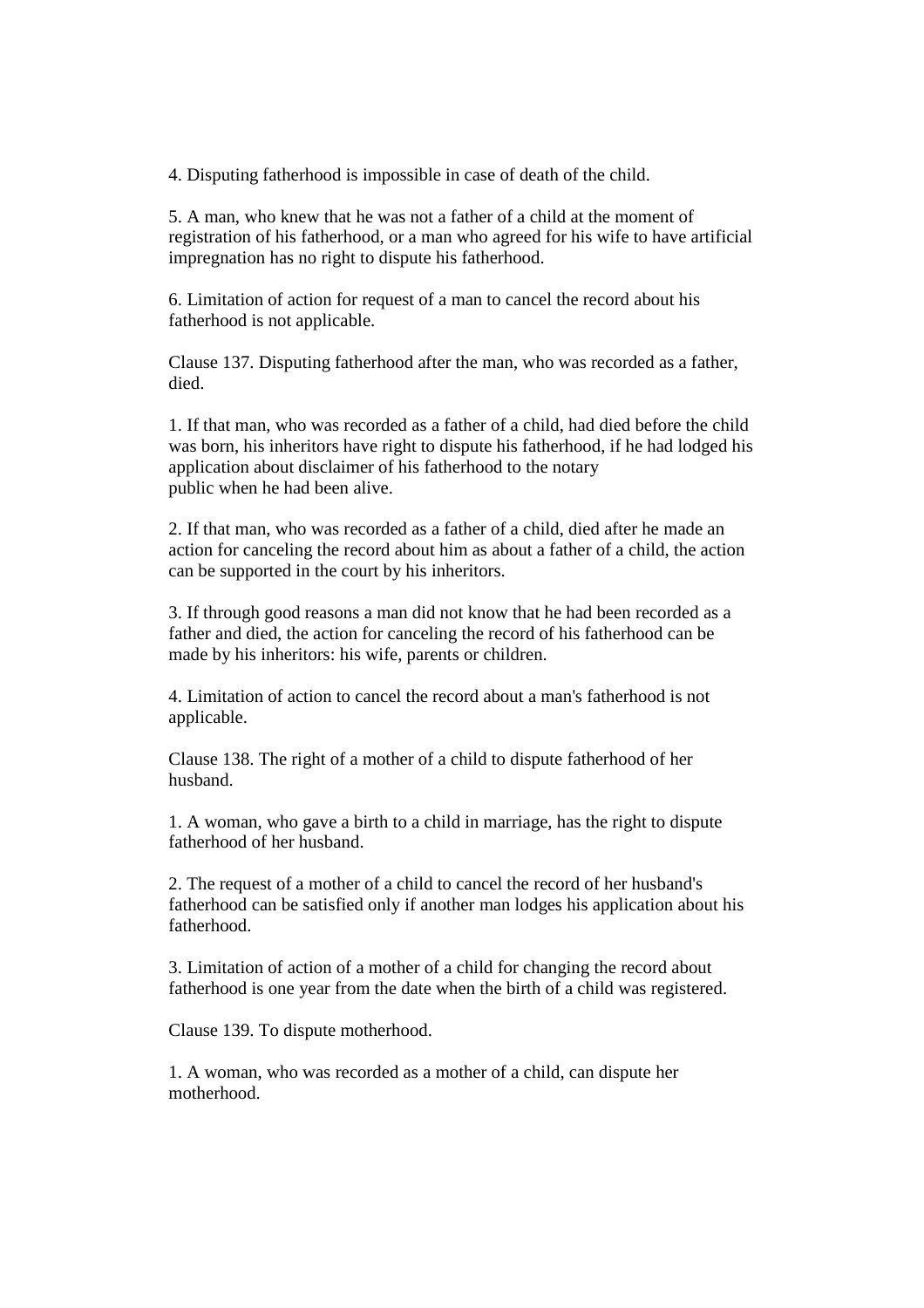2. A woman, who thinks that she is a mother of a child, has a right to make an action for acknowledging her motherhood against a woman, who was recorded as a mother of a child. To dispute motherhood is not possible in cases, mentioned in Items 2 and 3 of Clause 123 of this Law.

3. Limitation of action for acknowledging motherhood is one year from the date when a woman got to know or could get to know that she was a mother.

Clause 140. Disputing fatherhood (motherhood) by a man (a woman) who pays alimony through the court decree.

1. If a father (a mother) pays alimony for a child, this does not prevent him (her) from making an action for canceling the record about him (her) as about a father (a mother) of a child.

**Chapter 13.** Personal non-property rights and responsibilities of parents and children.

Clause 141. Equal parental rights and responsibilities in respect of the child.

- 1. The mother and the father assume equal rights and responsibilities in respect of the child irrespectively of whether they were married to each other or not.
- 2. Dissolution of parents' marriage, their living separately from the child does not affect the scope of their rights and does not release them from responsibilities in respect of the child.

Clause 142. Equal children' rights and responsibilities in respect of their parents

1. Children assume equal rights and responsibilities in respect of their parents irrespectively of whether their parents were married to each other or not.

Clause 143. Parental responsibility to take the child away from the maternity home or any other health institution.

- 1. The child's mother and the father married to each other shall have the responsibility to take the child away from the maternity home or any other health institution.
- 2. The unmarried mother shall the responsibility to take the child away from the maternity home or any other health institution.
- 3. The parents may abandon the child in the maternity home or any other health institution if the child suffers from serious physical and/or mental handicaps, as well as under other essential circumstances.
- 4. Whenever the parents did not take the child away from the maternity home or any other health institution, the child's grandmother,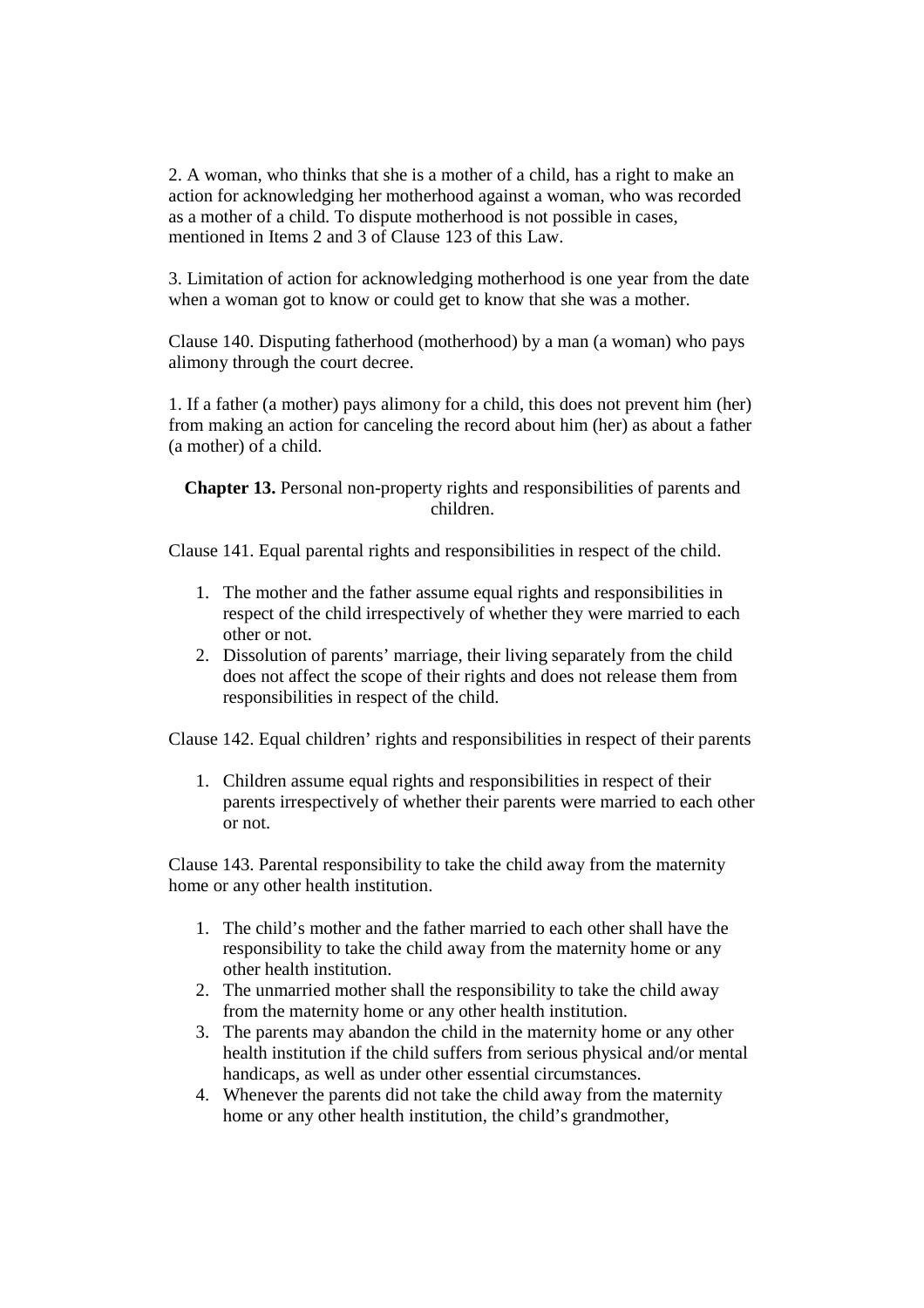grandfather, other relatives may take him/her away upon permission of the Custody and Care Authority.

Clause 144. Parent's responsibility to register the child's birth in the civil registrar's office.

- 1. The parents shall register the child's birth in the public civil status act registration authority without delay but not later than one month after the child has been born. Disregard of this responsibility constitutes the ground for them to be brought to responsibility prescribed by law.
- 2. If the parents die or are unable, for valid reasons, to register the child's birth, such registration is made upon application by relatives, other persons, and authorized representative of the health institution where the child was delivered or where the child stays at the time of registration.
- 3. The child's birth registration is made by the civil registrar's office that is also indicates the parentage and passing on to the child the family name, the first name and patronymic.
- 4. The child's birth is attested by the Certificate of Birth whose specimen is approved by the Cabinet of Ministers of Ukraine.

Clause 145. Establishing the child's family name.

- 1. The child's family name is established by the family name of his/her parents. If family names of the mother and the father are different, the child's family name is established upon their consent.
- 2. If family names of the mother and the father are different, the parents may pass on to the child double family name by combining their own family names.
- 3. Any dispute between the father and the mother about the child's family name may be discussed in the Custody and Care Authority, or the court.

Clause 146. Establishing the child's first name.

- 1. The child's first name is established upon consent of the parents. The first name of the child born by an unmarried woman is established by the child's mother in the absence of voluntary recognition of the parental affiliation.
- 2. The child may be passed on to not more than two first names unless a custom of the national minority to which the mother and/or the father belongs provides otherwise.
- 3. Any dispute between the father and the mother about the child's first name may be discussed in the Custody and Care Authority, or the court.

Clause 147. Establishing the child's patronymic.

1. The child's patronymic is established by the father's first name.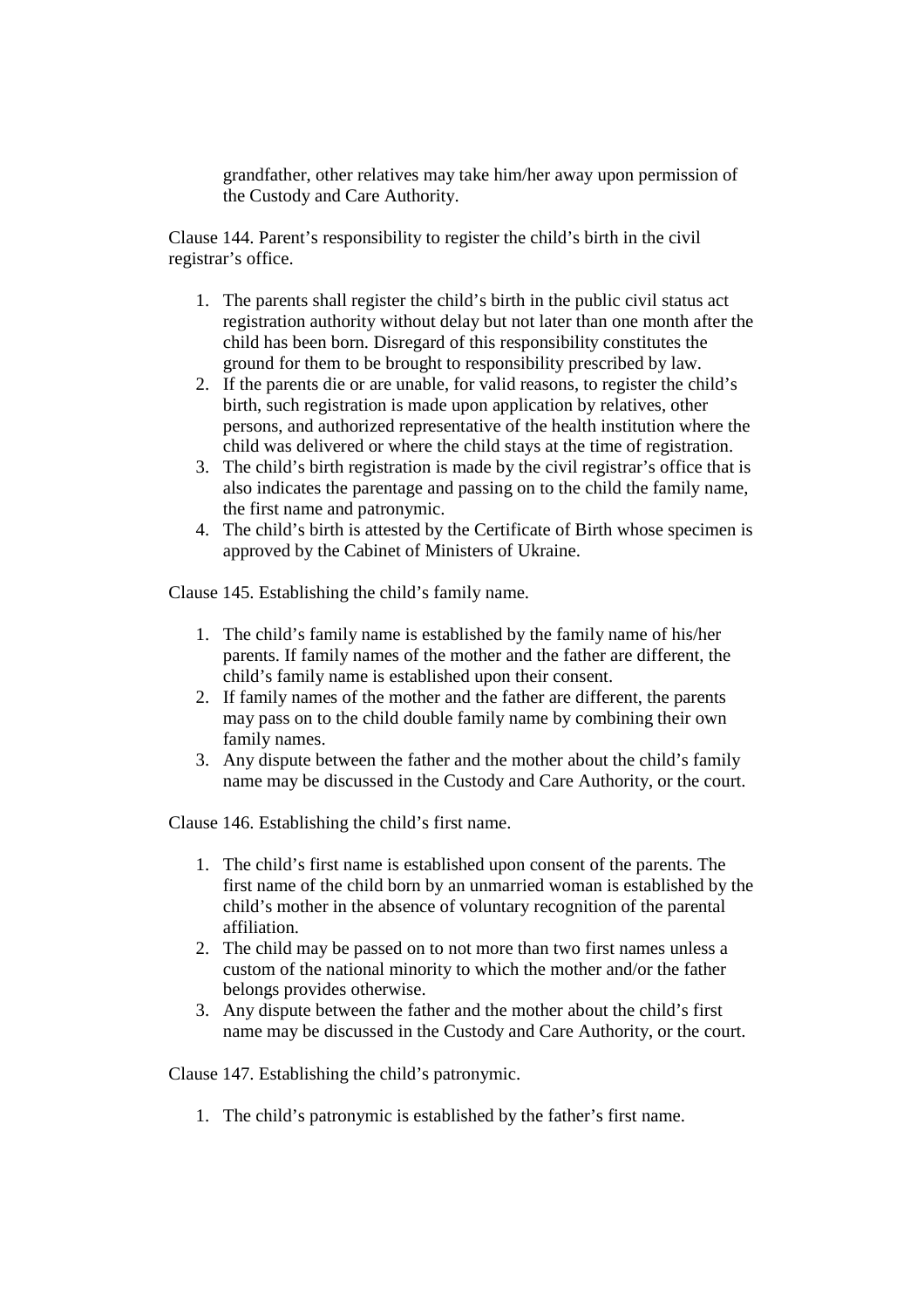2. The patronymic of the child born by an unmarried woman is established by the first name of the person that the mother of the child claimed to be the father unless parental affiliation has been established.

Clause 148. Changing the child's family name by the parents.

- 1. The family name of the child that has not attained the age of 7 is changed if both parents change their family name.
- 2. The family name of the child that has attained the age of 7 is changed upon his/her consent if both parents change their family name.
- 3. If one of parents changes his/her family name, the family name of child that has attained the age of 7 may be changed upon his/her consent and upon consent of both parents.
- 4. Whenever one of parents objects to changing the child's family name, the dispute between the parents may be discussed in the Custody and Care Authority, or the court. When considering such a dispute, the extent to which the parents fulfill their responsibilities in respect of the child and other circumstances showing that changing the family name corresponds to the child's interests are taken into account.

Clause 149. Changing child's patronymic.

1. In case if father of child changed his name, patronymic of the child that reached the age 14 can be changed if the child agrees.

Clause 150. Parental responsibilities in respect of the child's education and development.

- 1. The parents shall educate the child in the spirit of respect for the rights and freedoms of the others, love to his/her family and relatives, people and Motherland.
- 2. The parents shall have the duty to care of the child's health, his/her physical, spiritual and moral development.
- 3. The parents shall ensure that the child obtains full general secondary education and shall prepare him/her to making his/her own life.
- 4. The parents shall pay respect for the child.
- 5. Giving the child to other persons for education does not release the parents from their responsibility to care about him/her.
- 6. Any exploitation of the child by parents is prohibited.
- 7. Physical punishment of the child by the parents, as well as other inhuman or degrading treatment or punishment are prohibited.

Clause 151. Parental rights in respect of the child's education

- 1. The parents enjoy preferential right to personal education of the child.
- 2. The parents may make other persons involved in the child's education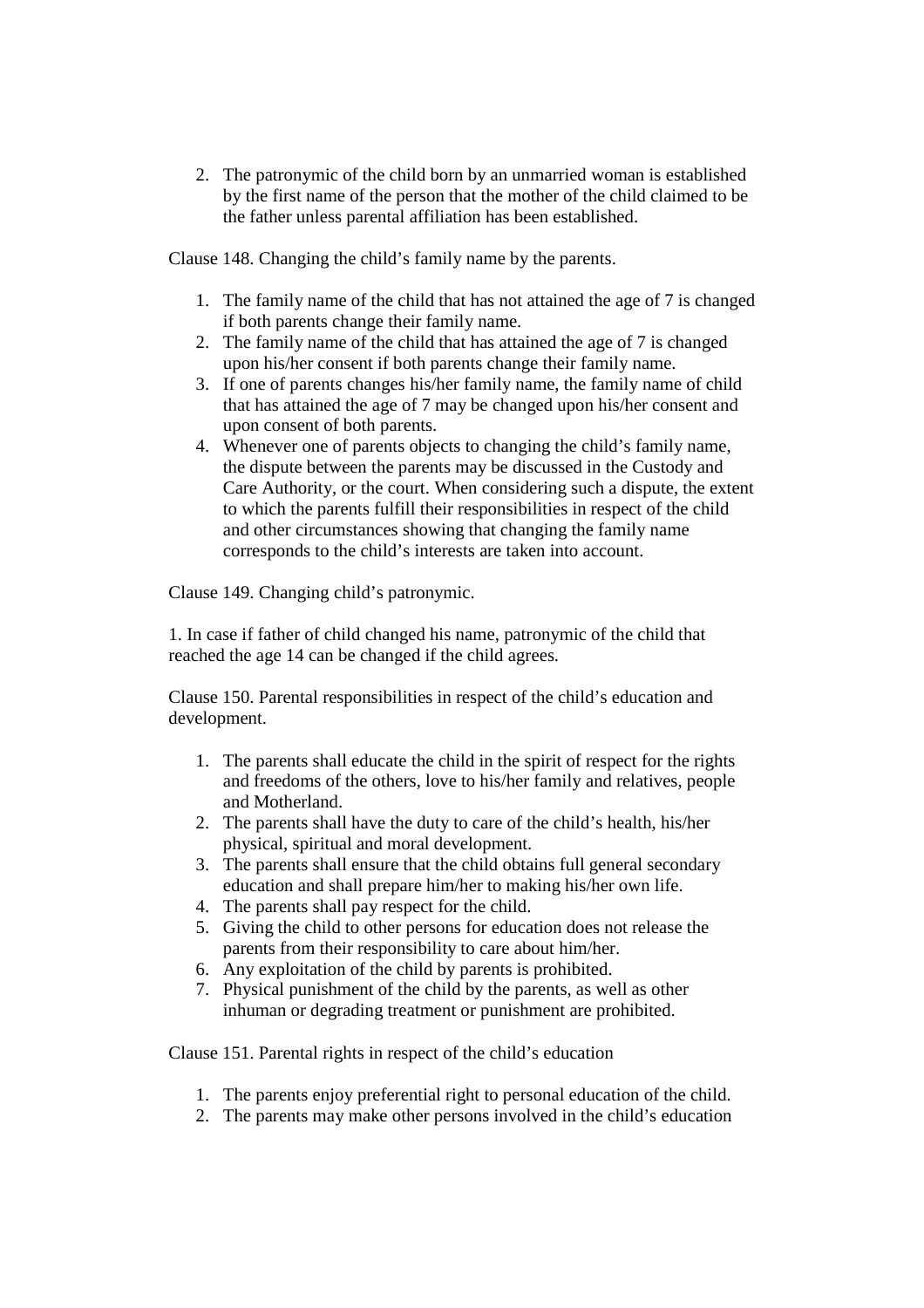and give the child to physical and legal persons for education.

3. The parents shall have the right to choose forms and methods of the child's education unless they are contrary to law and morals of the society.

Clause 152. Ensuring the child's right to the appropriate parental education.

- 1. The child's right to the appropriate parental education is secured by the State control system established by law.
- 2. The child has the right to object to inappropriate discharge by parents of their responsibilities in respect of him/her.
- 3. The child has the right to approach the Custody and Care Authority, other public authorities, local authorities and public organizations in view of protecting his/her rights and interests.
- 4. The child has the right to seek a remedy in court to protect his/her rights and interests provided he/she has attained the age of 14.

Clause 153. Right of the parents and the child to communicate with each other.

1. The mother, the father and the child enjoy the right to free communication with each other, in particular if one of them finds himself/herself in an extraordinary situation (hospital, detention center and place of confinement, etc.).

Clause 154. Parental rights in respect of the protection of their child

- 1. The parents have the right to protect themselves their child, daughter and son who have attained the full age.
- 2. The parents enjoy the right to approach the court, public authorities, local authorities and public organizations in view of protecting rights and interests of their child, as well as the son and daughter who are unable to work, as their legal representatives that do not require having special powers thereto.
- 3. The parents are entitled to apply for protecting rights and interests of their children in situations when, in accordance with law, they themselves have the right to seek such protection.

Clause 155. Exercising parental rights and discharging parental responsibilities.

- 1. Exercising parental rights and discharging parental responsibilities shall be based on the respect for the child's rights and his/her human dignity.
- 2. Parental rights may not be exercised contrary to the interests of the child.
- 3. Abandonment of the child by parents shall be unlawful and breaks down morals of the society.
- 4. Avoiding discharging parental responsibilities constitutes the ground for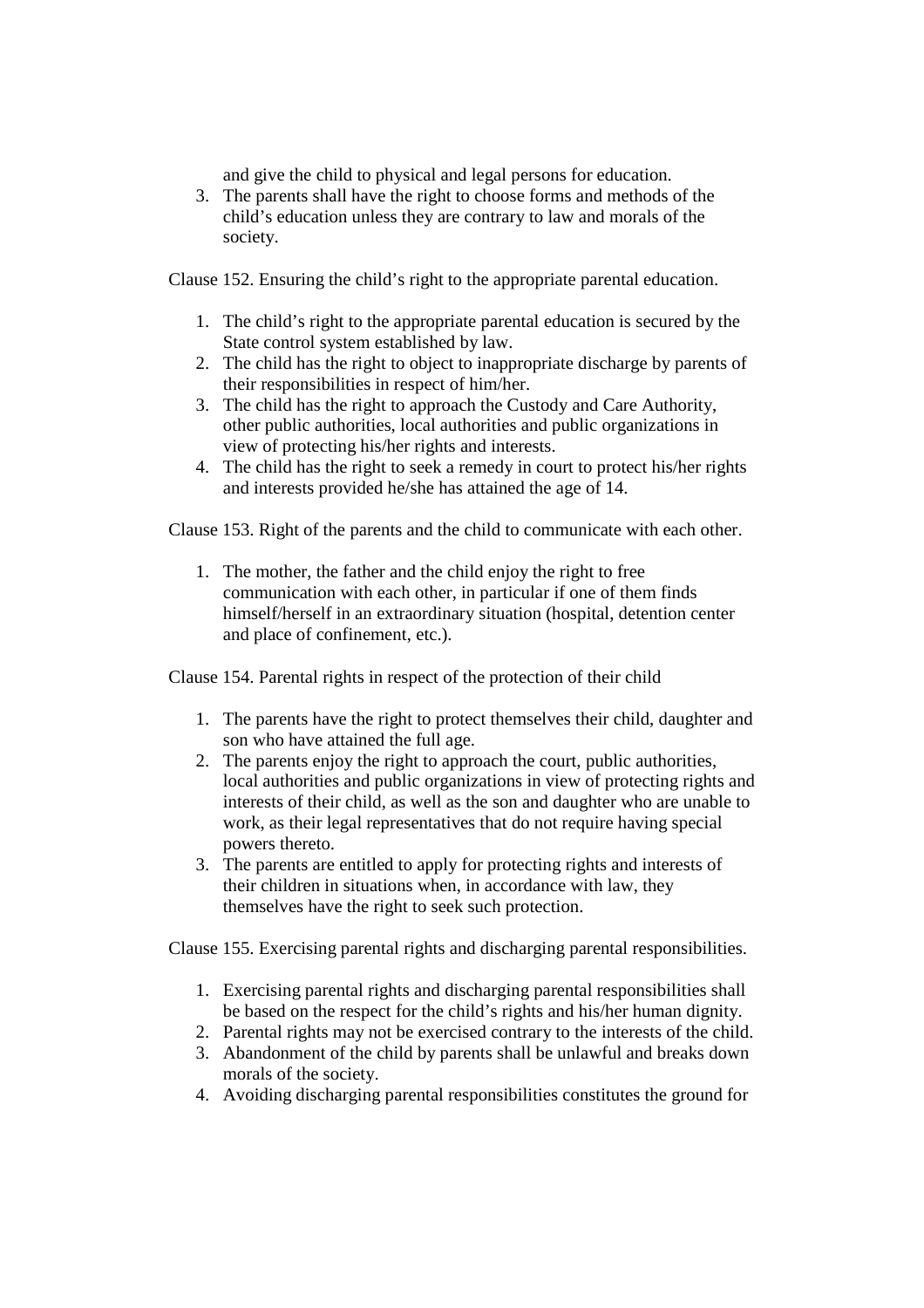bringing parents to responsibility prescribed by law.

Clause 156. Rights and responsibilities of parents under the full age.

- 1. Parents under the full age assume the same rights and responsibilities as adult parents do and may discharge them at their own.
- 2. Parents under the full age who have attained the age of 14 have the right to apply to court for protecting their child's rights and interests.
- 3. Parents under the full age are entitled to legal assistance in the court free of charge.

Clause 157. Parents' deciding matters relating to the education of the child.

- 1. Matters relating to the child's education are decided by parents jointly.
- 2. The parent who does not live with the child shall have the duty to participate in the child's education and has the right to personal communication with the child.
- 3. The parent living together with the child may not obstruct the parent who does not live with the child in his/her communication with the child and in his/her participation in the child's education unless such a communication impedes normal development of the child.
- 4. The parents may conclude an agreement with regard to exercising parental rights and discharging parental responsibilities with the parent who does not live together with the child. The parent living together with the child if he/she avoids fulfilling the agreement shall repair material and moral damage inflicted on the other parent.

Clause 158. Deciding by the custody and care authority a dispute related to the participation of the parent who does not live with the child in the child's education.

- 1. Upon the application of the mother, the Custody and Care Authority prescribes the ways, in which the parent who does not live with the child should participate in the child's education and communicate with the child. A decision thereon, the Custody and Care Authority makes after having found out the style of parents' life, their attitude towards the child, and other essential circumstances.
- 2. Decision taken by the Custody and Care Authority is binding. The person that avoids following up the decision made by the Custody and Care Authority shall have the duty to repair material and moral damage inflicted on the parent who does not live with the child.

Clause 159. Deciding by the court a dispute related to the participation of the parent who does not live with the child in the child's education.

1. Whenever the parent who lives with the child obstructs the parent who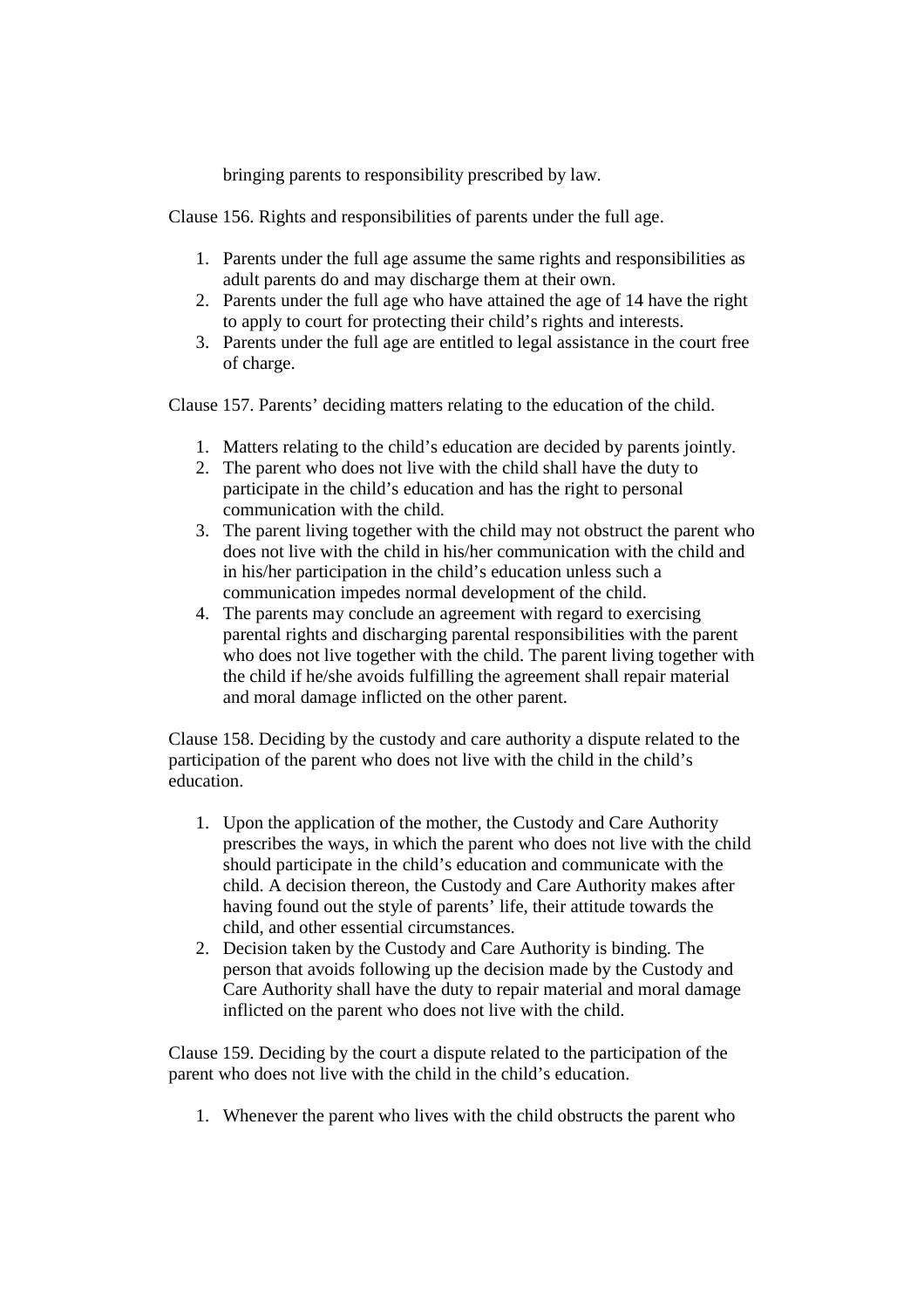does not live with the child in his/her communicating with the child and educating the child, in particular if he/she avoids following up the decision made by the Custody and Care Authority, the other parent may take a legal action for eliminating such an obstruction.

- 2. The court prescribes the ways, in which one of parents should participate in the child's education (periodical and systematic access, possibility to rest together, child's coming to the place of residence of the other parent, etc.), the place and the time of their communication, taking into account the age, the state of health of the child, parents' conduct, as well as other essential circumstances. In some cases, if the interests of the child are at stake, the court may make access to the child conditional on the presence of another person.
- 3. Upon application of the person concerned, the court may suspend the decision made by the Custody and Care Authority until the dispute is settled.
- 4. Whenever the person with whom the child lives disregards the court's decision, the court, upon application of the parent who does not live with the child, may give the child to the latter for them to live together.
- 5. The person that avoids following up the judicial decision shall have the duty to repair material and moral damage inflicted in the parent who does not live with the child.

Clause 160. Parental right to determine the child's place of residence.

- 1. The place of residence of the child under the age of 10 is determined upon parents' consent.
- 2. The place of residence of the child that has attained the age of 10 is determined upon parents' consent and consent of the child himself/herself.
- 3. Whenever the parents live separately, the place of residence of the child that has attained the age of 14 is determined by himself/herself.

Clause 161. Dispute between the mother and the father about the place of residence of a minor child.

- 1. If the mother and the father who are separated disagree on with whom of them the minor child will be living, such a dispute may be decided judicially. When considering the dispute about the place of residence of the child, the court takes into account how parents discharge their parental responsibilities, personal affection of the child towards each of parents, the child's age, state of health and other essential circumstances.
- 2. The court may not leave the child live with the parent who does not have his/her own earnings, abuses with alcohol and drugs and can hamper the child's development with his/her immoral behavior.
- 3. If the court has found that neither of parents is able to create adequate conditions for the child's education and development, upon request of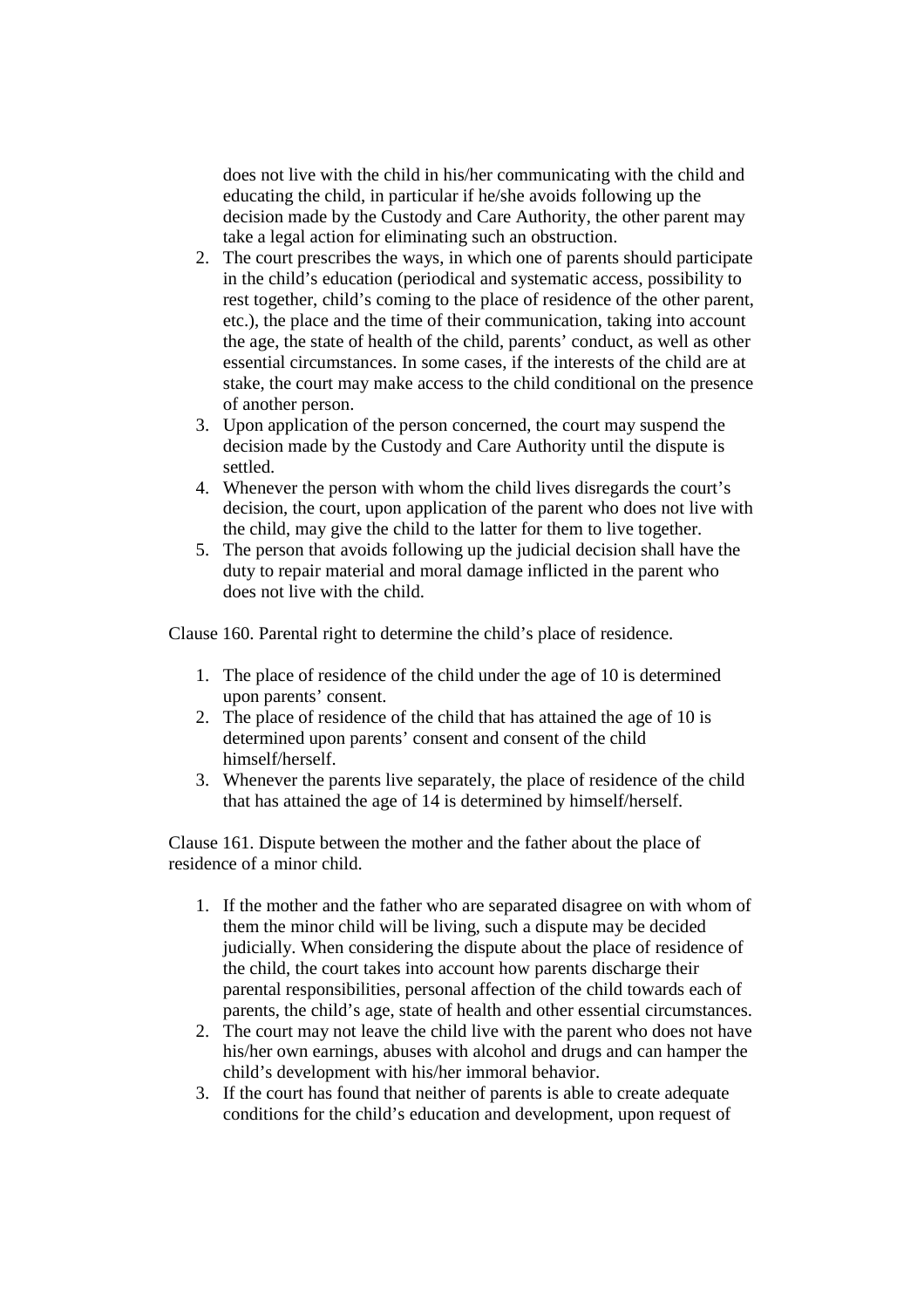the grandmother, grandfather or other relatives involved in the case, the child may be left in charge of somebody of them.

4. As long as the child cannot by given to anyone of these persons, the court, upon request of the Custody and Care Authority, may pronounce the decision to take the child from the person the child lives and give him/her in charge of the Custody and Care Authority.

 Clause 162. Legal consequences of the unlawful conduct of one of parents or any other person during determining the child's place of residence.

- 1. If one of parents or any other person, at his/her own discretion and without consent of the other parent or other persons with whom the minor child has lived in accordance with law or judicial decision, changes the child's place of residence, including by kidnapping, the court, upon legal action of the person concerned, has the right without any delay to render the decision on taking the child back and giving him/her to person with whom the child lived before. The child may not be taken back only if his/her staying in the previous place of residence creates a real threat to the child's life and health.
- 2. The person that, on his/her own discretion, has changed the place of residence of the minor child shall have the duty to repair material and moral damage inflicted on the person with whom the child lived together.

Clause 163. Parental right to take the child from other persons.

- 1. The parents enjoy preferential right for their minor child to live with them.
- 2. The parents have the right to demand separating the minor child from any person who keeps him/her against law or judicial decision.
- 3. The court may refuse to take the minor child back and give him/her to the parents or one of them if it is ascertained that this is contrary to the child's interest.

Clause 164. Grounds for deprivation of parental rights.

1. The court may deprive the mother, the father of parental rights if he/she:

1) has not taken the child away from the maternity home or any other health institution without valid reasons and within six months did not care about the child;

2) avoids discharging his/her responsibilities to educate the child;

3) treats the child in a brutal manner;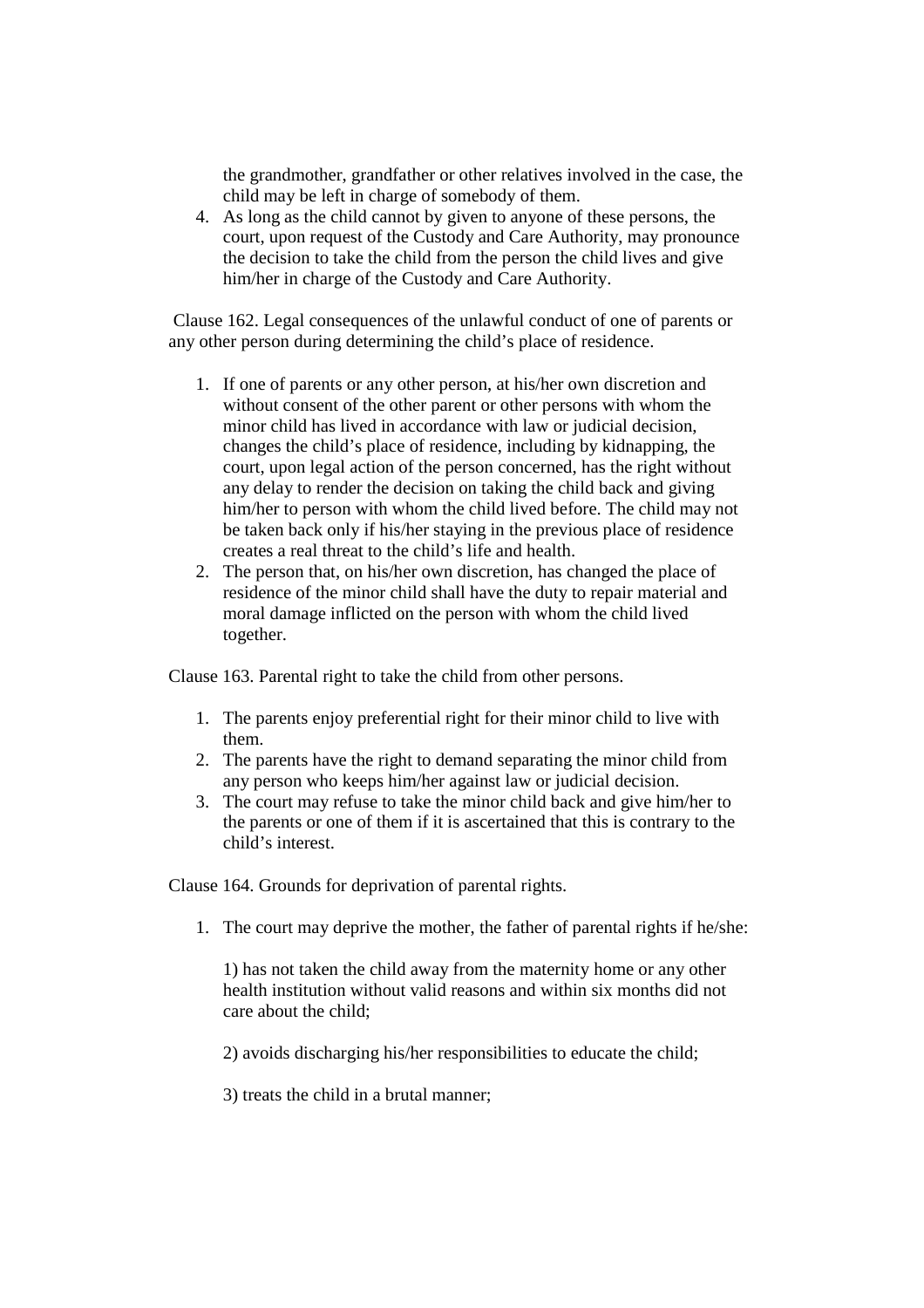4) is a chronic alcoholic or drug addict;

5) has recourse to the child's exploitation, involves him/her in begging and vagrancy;

6) has been convicted for committing an intentional crime against the child.

- 2. The mother, the father may be deprived of the parental rights on the grounds referred to in subparagraphs 2, 4 and 5 of paragraph 1 of the present Clause if they have attained the full age.
- 3. The mother, the father may be deprived of the parental rights in respect of all of their children or some of them.
- 4. The court shall institute criminal proceedings if, when hearing the case related to the deprivation of parental rights, it founds elements of crime in actions committed by both parents or one of them.

Clause 165. Persons that have the right to take legal action for the deprivation of parental rights.

1. The right to take legal action for the deprivation of parental rights belongs to one of parents, custodian, the caretaker of the child, the person in whose family the child lives, the health institution or the school where the child stays, the Custody and Care Authority, prosecutor, as well as the child himself/herself provided that he/she has attained the age of 14.

Clause 166. Legal consequences of parental rights deprivation.

1. The person deprived of the parental rights:

1) loses his/her personal non-property rights in respect of the child and is released from responsibilities to educate the child;

2) terminates being legal representative of the child;

3) loses the rights for benefits given by the State to families with children;

4) may not be an adopter, custodian or caretaker of the child;

5) may not acquire in the future property rights arising from parentage, which he/she could have been entitled to in case of his/her inability to work (right to maintenance from children, right to an old-age benefit and reparation of the damage in case of loss of the breadwinner, succession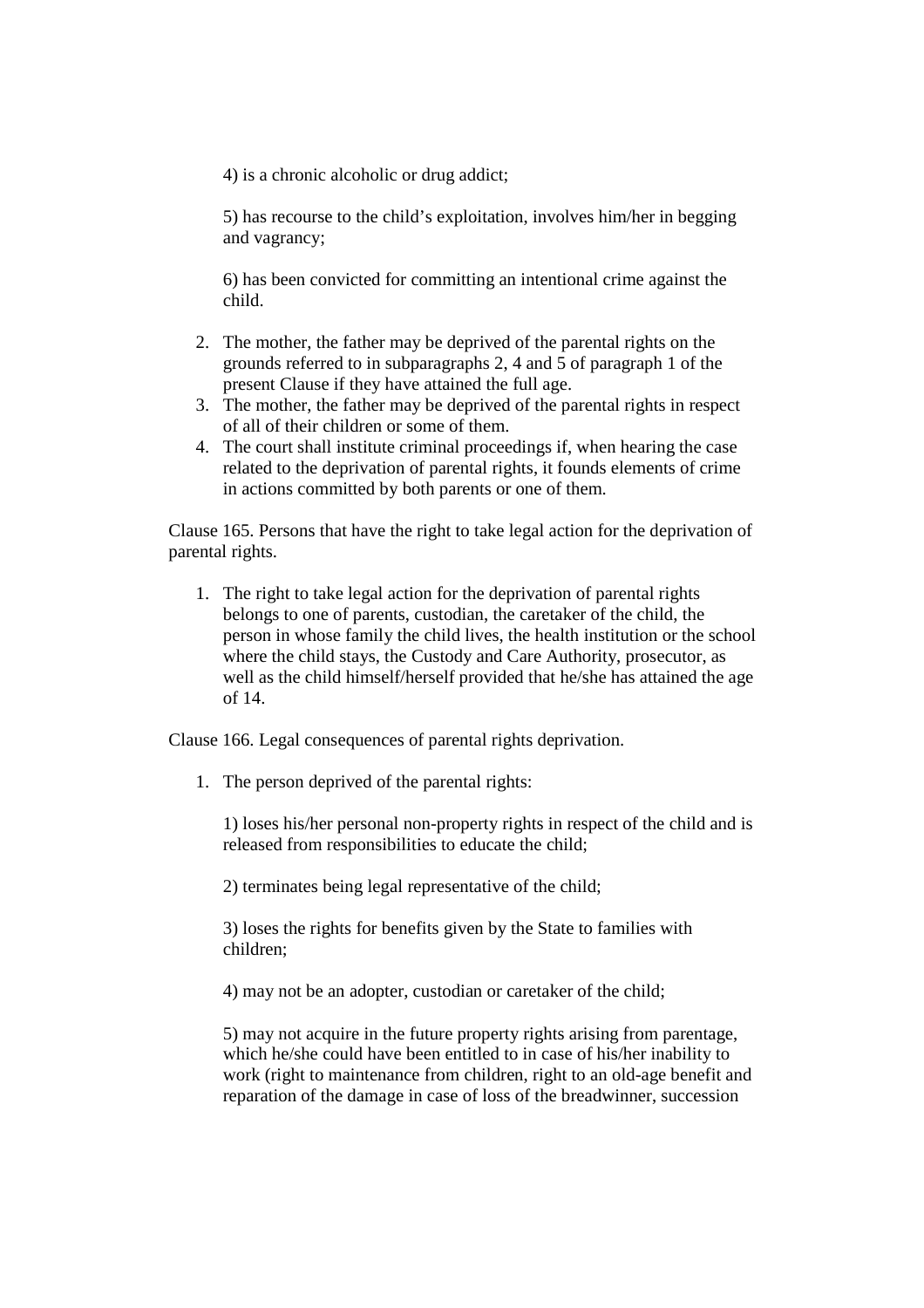right);

6) loses other rights arising from the affiliation to the child.

2. A person deprived of his/her parental rights is not released from the responsibility to maintain the child. In parallel with deprivation of parental rights, the court may, upon request of the applicant or upon its own initiative, to decide the issue of levying maintenance for the child.

Clause 167. Placing the child whose parents have been deprived of their parental rights.

- 1. Whenever the child lived with the parent who has been deprived of his/her parental rights, the court decides the issue of their eventually continuing to live in the same living premises.
- 2. The court may render the decision to evict the parent who has been deprived of parental rights from the living premises where that parent lives together with the child if it is ascertained that he/she possesses another house and can move in, or the decision on the enforced partition of the living premises or their exchange.
- 3. Upon the wish of the other parent, the child can be given to him/her.
- 4. As long as the child cannot be placed under the care of the other parent, priority in taking the child in their charge belongs, upon their request, to the grandmother, grandfather, adult brothers and sisters, as well as other relatives.
- 5. Whenever the child cannot be placed under the care of the grandmother, grandfather or other relatives, stepmother, stepfather, he/she is placed in charge of the Custody and Care Authority.
- 6. The child that has been placed under the care of relatives, stepmother, stepfather, the Custody and Care Authority retains the right to live in the living premises he/she stayed before and may return therein at any time.
- 7. The manner, in which the child is taken from, and given to, is established by law.

Clause 168. Access of the mother, the father that have been deprived of their parental rights to the child.

1. The mother, the father deprived of their parental rights may take legal action for giving them the right to access to their child. The court may allow single, periodical access to the child unless such access is damageable to the life, health and moral education of the child, on the condition of the presence of another person.

Clause 169. Resuming parental rights.

1. The mother, the father deprived of their parental rights may take legal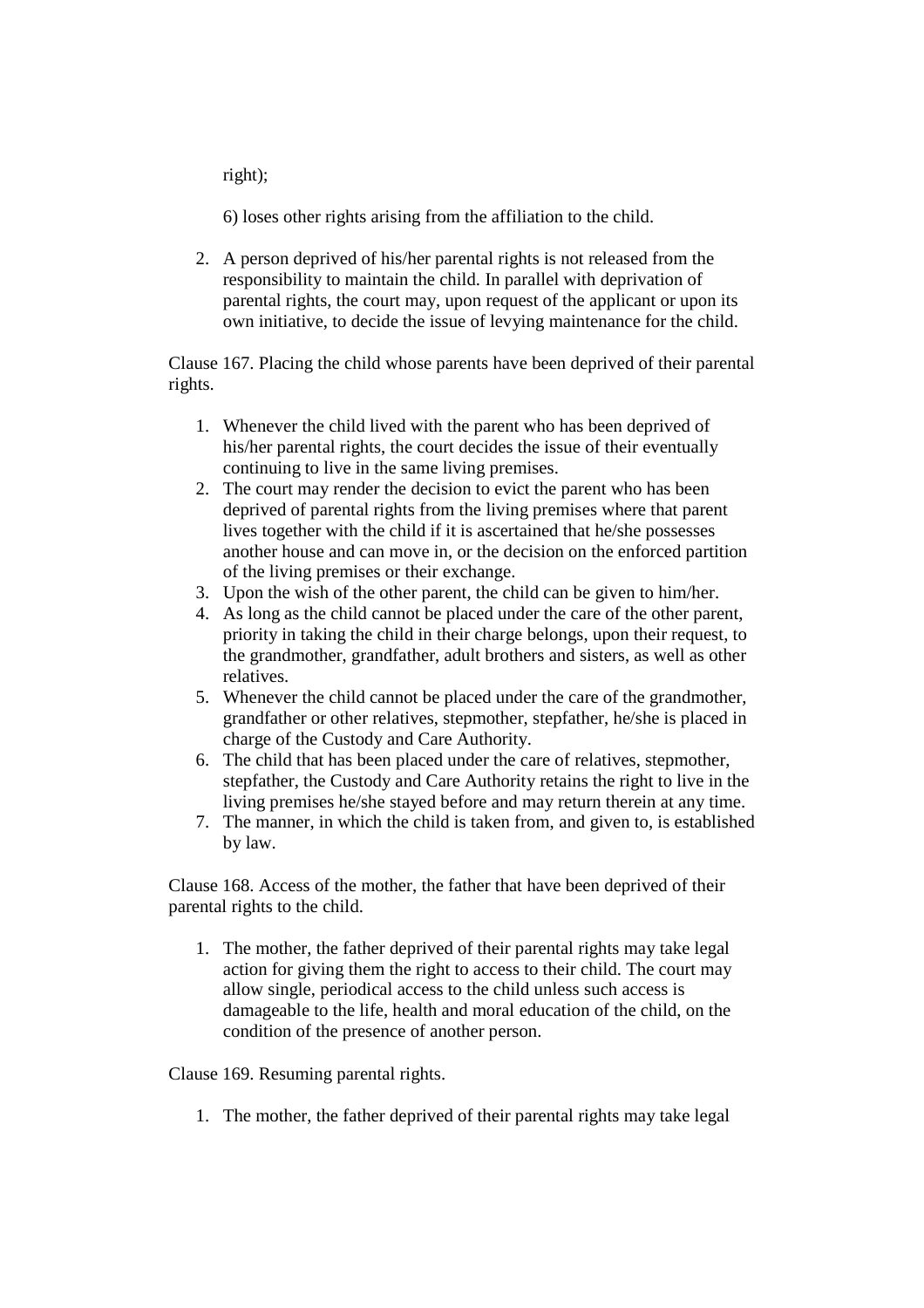action for resuming their parental rights.

- 2. Resuming parental rights is impossible if the child has been adopted and unless the adoption has been revoked or found invalid judicially.
- 3. Resuming parental rights is impossible if at the time of court's hearing the case the child has attained the full age.
- 4. The court checks the extent to which behavior of the person deprived of parental rights has changed and ascertains the circumstances that were the reason for deprivation of parental rights and pronounces the decision, in which the child's interests are of paramount consideration.
- 5. When resolving the case related to resuming parental rights of one of parents, the court takes into account the view of the other parent, other persons with whom the child lives.
- 6. In case of dismissing the action for resuming parental rights, re-taking legal action for resuming parental rights is possible but after one year from the date on which the court's decision to dismiss such an action has become *res judicata.*

Clause 170. Separating the child from the parents without depriving them of parental rights.

- 1. The court may decide to take the child from the parents or one of them without depriving them parental rights, in cases referred to in Clause 164, paragraph 1, subparagraphs 2 -5, as well as in other situations unless leaving the child with them is dangerous to the life, health and moral education of the child. In such a case, the child is given to the other parent, grandmother, and grandfather, other relatives upon their request or to the Custody and Care Authority.
- 2. In exceptional situations, when the child's life or health is seriously endangered, the Custody and Care Authority, or the prosecutor may render the decision on immediately separating the child from his/her parents. In such a case, the Custody and Care Authority shall inform the prosecutor thereon without any delay and, within seven days after the decision has been made, take legal action for depriving both parents or one of them of parental rights or for separating the child from his/her mother, father without depriving them of parental rights. Similar legal action may be taken by the prosecutor.
- 3. Whenever circumstances, which hampered the parents in appropriately educating their child disappear, the court, upon parents' application, may decide on giving the child back to them.
- 4. In satisfying the action for separating the child from his/her mother, father without depriving them of parental rights, the court decides the issue of levying maintenance on them in favor of the child.
- 5. Provisions of paragraphs 1-3 of the present Clause apply to situations when the child is taken from persons with whom he/she lives.

Clause 171. Due regard to the child's views in deciding matters related to his/her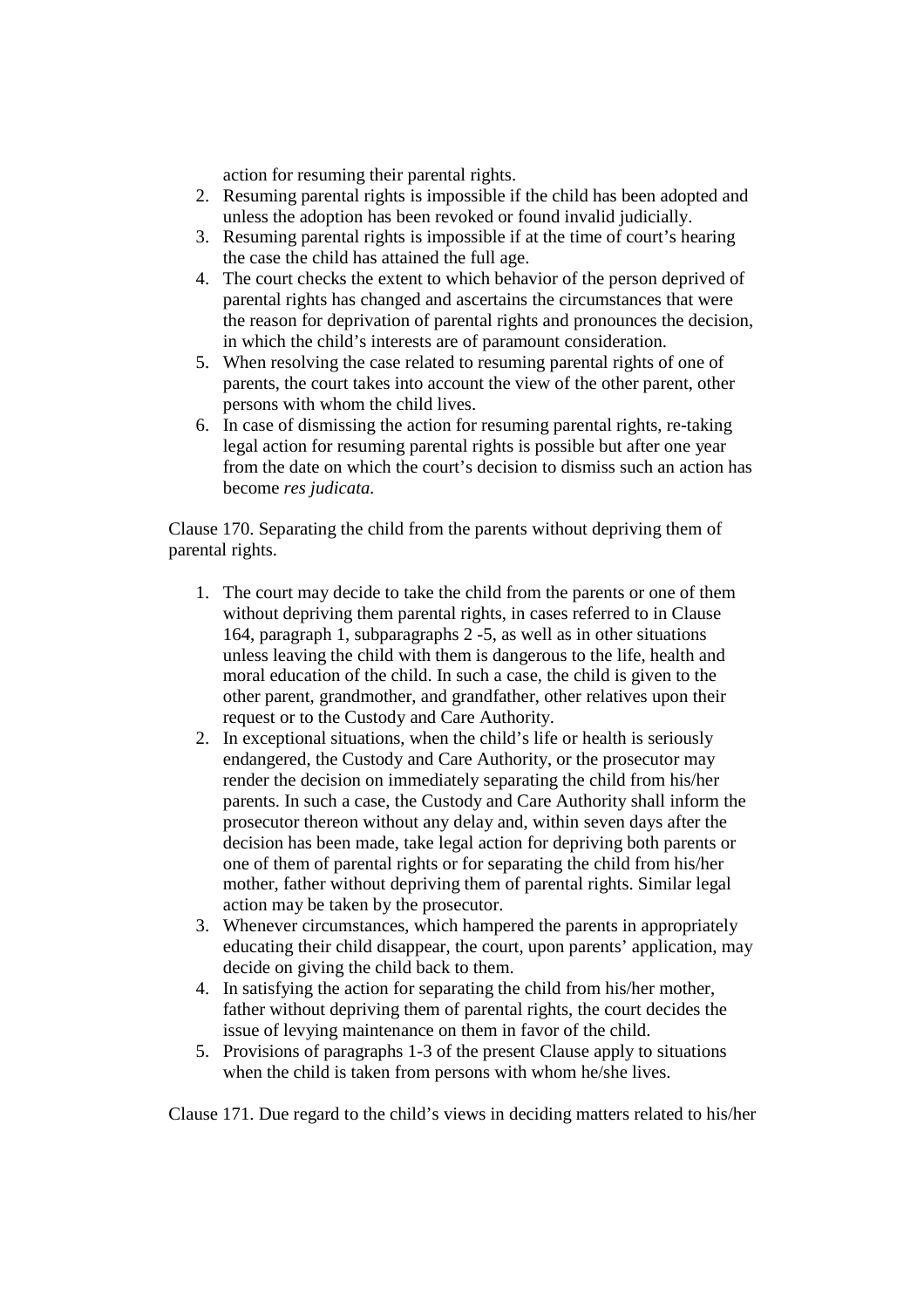- 1. A child has the right to be heard by his/her parents, other members of the family, officials in matters that relate to him/her personally and to the family.
- 2. A child that can express his/her views should be heard in proceedings related to the dispute between his/her parents, other persons about the child's education, place of residence, and to the dispute about deprivation of parental rights, resumption of parental rights, and administration of his/her property.
- 3. The court has the right to pronounce a decision without taking into account views of the child if the child's interests require it.

Clause 172. Responsibility of the child, adult daughter and son to care about their parents.

- 1. The child, adult daughter and son shall care about their parents and assist them.
- 2. The adult daughter, adult son has the right to seek protection of the rights and interests of their parents that are unable to work and care about themselves, as their legal representatives and do not require special powers thereto.
- 3. Whenever adult daughter, adult son does not care about their parents that are unable to work and care about themselves, expenses born by providing such care may be covered with resources levied on them judicially.

**Chapter 14.** Property Right Of Parents And Children

Clause 173. Separate Property Regime for Parents and Children

1. Parents and children, in particular those living together, may own property separately.

2. In resolving a property dispute between the parents and minor, juvenile children that live together, it is understood that the property is owned by the parents.

Clause 174. Right of the Child to Property Intended for His/Her Development,

life.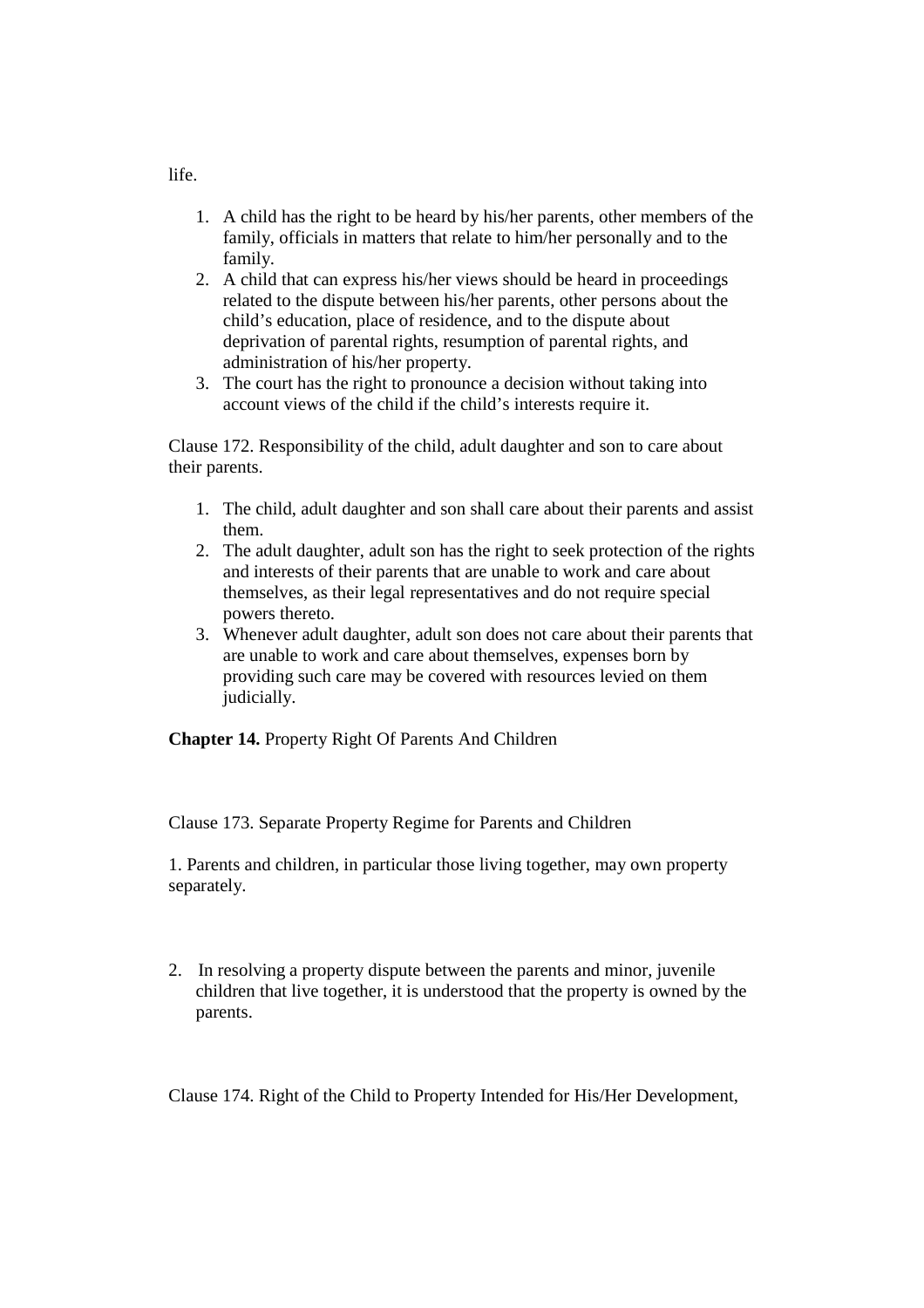Training and Education

1. Property acquired by the parents or one of them to ensure the development, training and education of the child (clothes, other articles for personal use, toys, books, musical instruments, sport equipment, etc) shall be the child's property.

Clause 175. Right of Parents and Children to Joint Property

1. Property acquired by the parents and their children as a result of their working collectively or using their joint resources belongs to them as joint property.

Clause 176. Right of Parents and Children to Use Property

- 1. The parents shall transfer to the child's use the property, which has to ensure his/her education and development.
- 2. The rights of parents and children to use housing, which one of them owns are established by law.

Clause 177. Administering the Child's Property

- 1. If a minor child has a property, his/her parents administer such a property without having to have special powers thereto. The parents shall necessarily hear their child's views on the ways, in which such a property should be administered.
- 2. If one of parents concludes an agreement in respect of the property of the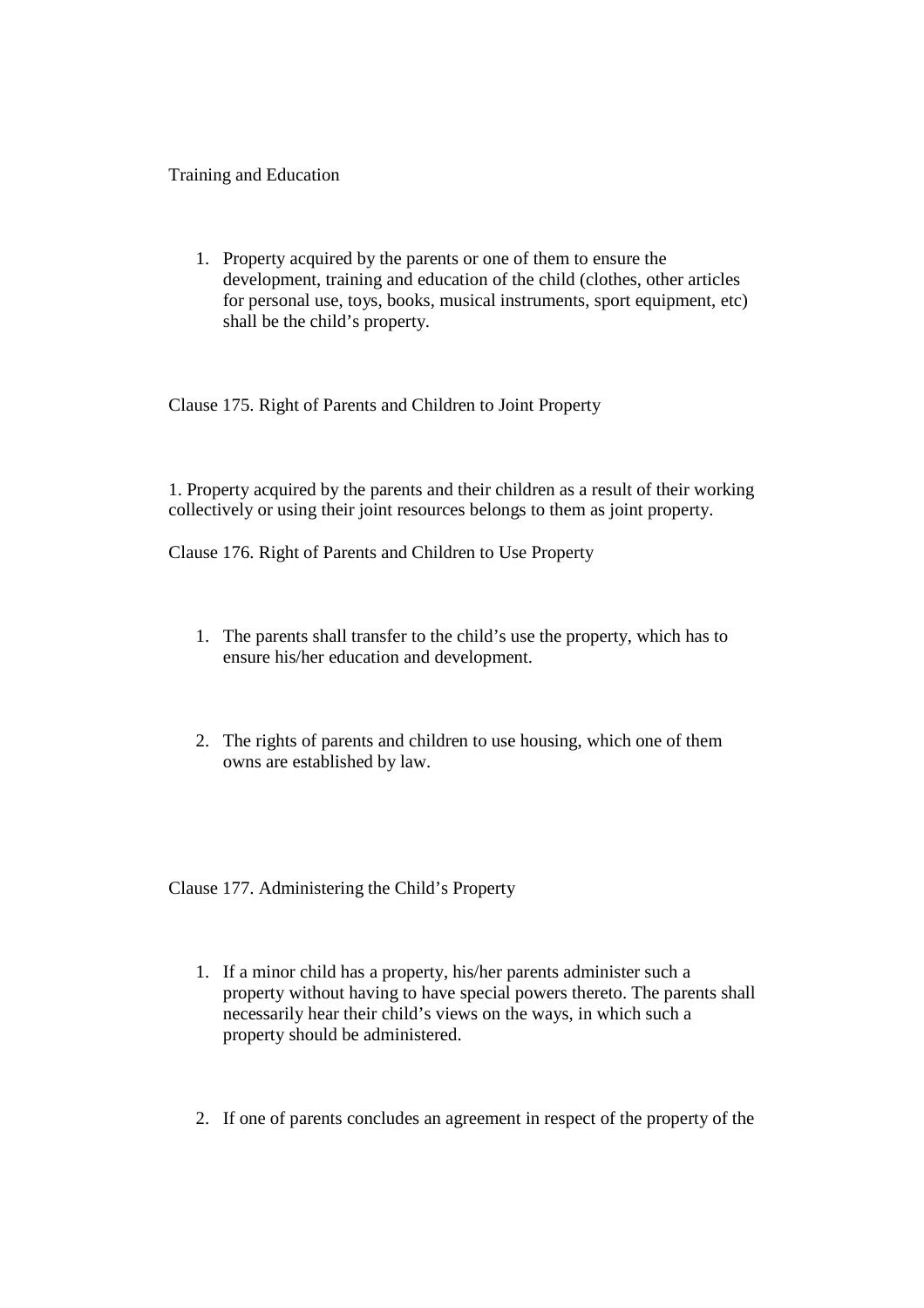minor child, it is understood that he/she acts upon the consent of the other parent. The other parent has the right to apply to the court for annulment of the agreement concerned as one that has been entered in without his/her consent if such an agreement goes beyond the limits of a minor household agreement.

- 3. The parents decide matters related to the administration of the child's property jointly. Disputes, which can arise between the parents with regard to the administration of the child's property, may be resolved by the Custody and Care Authority, or the court.
- 4. After terminating such administration, the parents shall have the duty to return to the child the property they have administered together with any earnings obtained.
- 5. Inappropriate discharge by the parents of their responsibilities in respect of the child's property administration creates the ground for imposing on them the duty to repair material damage inflicted on the child.

Clause 178. Using Earnings Obtained from the Child's Property

- 1. Parents may use earnings obtained from the property of a minor child for education and maintenance of other children and for pressing needs of the family.
- 2. A minor child shall dispose of the earnings obtained from his/her property in accordance with the Civil Code of Ukraine (1540-06).

Clause 179. Ownership Right to Maintenance Paid for the Child

- 1. Maintenance received for the child is owned by the parent in whose favor it is paid and should be used for earmarked purposes. A minor child has the right to participate in administering maintenance, which has been paid to maintain him/her.
- 2. If the parent with whom the child lives dies, maintenance shall be the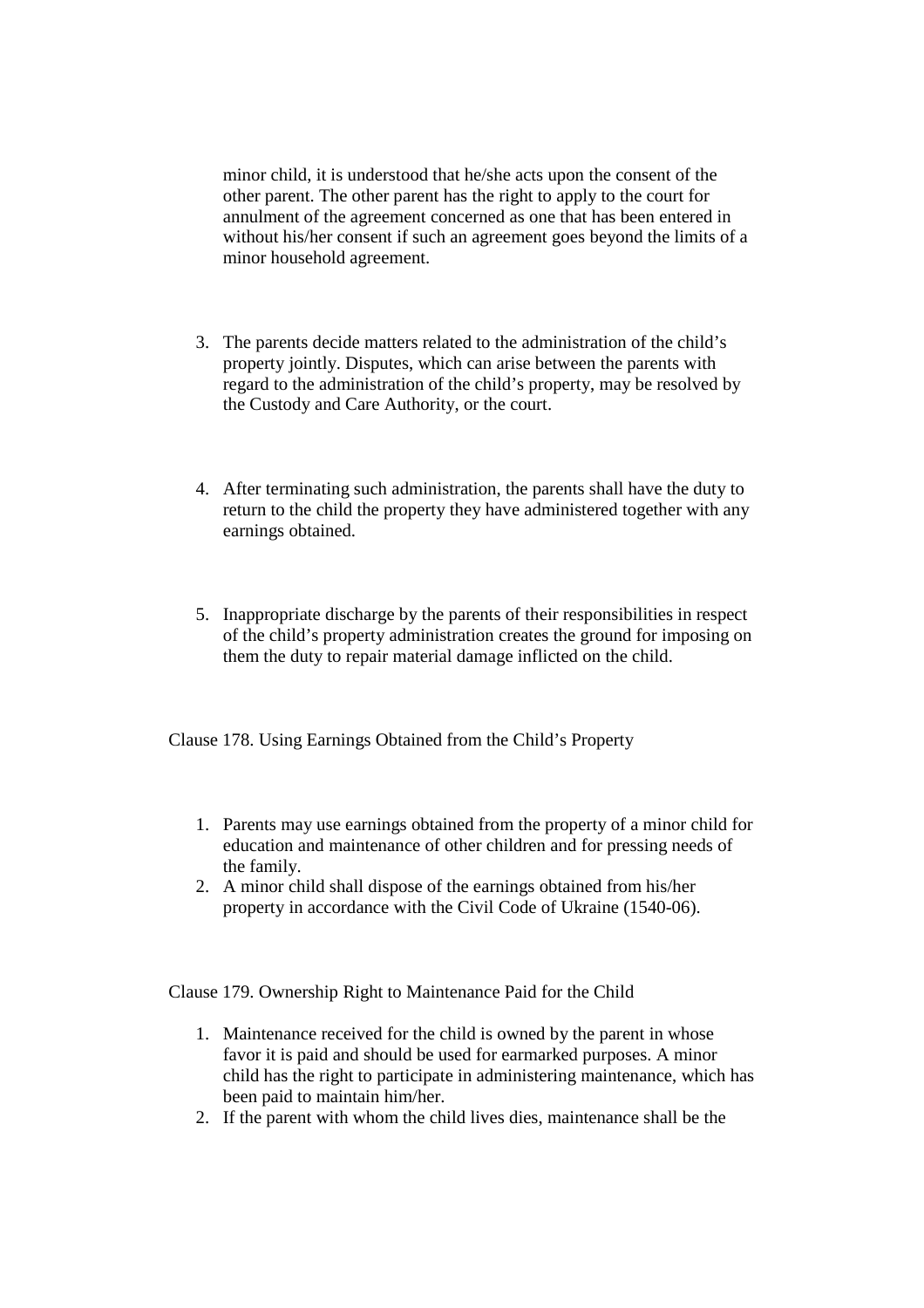property of the child. The custodian administers maintenance, which has been paid to maintain a minor child. A juvenile child has the right to personally receive and administer maintenance in accordance with the Civil Code of Ukraine (1540-06).

**Chapter 15** Responsibility Of The Mother, The Father To Maintain The Child And Its Discharge

Clause 180. Parents' Responsibility to Maintain their Child

1. The parents shall have the responsibility to maintain the child till he/she attains the full age.

Clause 181. Ways, in which the Parents Should Discharge their Responsibility to Maintain the Child

- 1. Ways, in which the parents should discharge their responsibility to maintain their child, are determined upon agreement between them.
- 2. Upon agreement between the parents, the parent who does not live with the child may participate in his/her maintenance in cash form or in kind.
- 3. Upon judicial decision, money for the child's maintenance (maintenance) are awarded as a share of earnings of his/her mother, father and/or as a fixed amount.
- 4. Whenever one of the parent leaves for permanent residence in a State with which Ukraine has not signed the agreement on legal assistance, the maintenance are levied as prescribed by the Cabinet of Ministers of Ukraine.
- 5. If the parent's place of residence is unknown or if they avoid paying maintenance or do not have the possibility to maintain their child, the latter is awarded temporary State benefit. The manner, in which such temporary State benefit is awarded, shall be prescribed by the Cabinet of Ministers of Ukraine.

Clause 182. Circumstances the Court Takes into Consideration when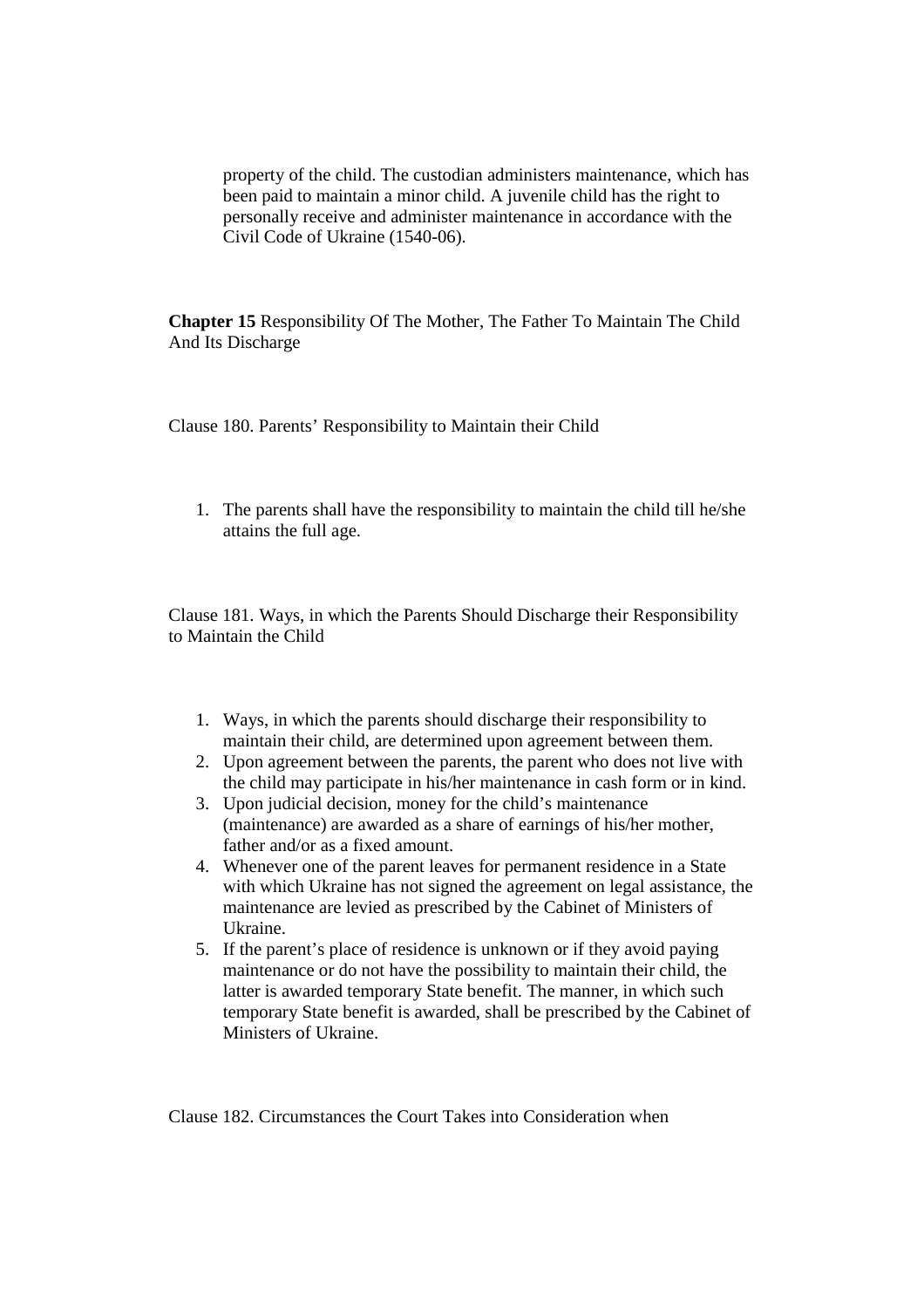Determining the Amount of Maintenance

1. When determining the amount of maintenance to be paid, the court takes into consideration:

1) state of health and financial situation of the child;

2) state of health and financial situation of the maintenance payer;

3) if the maintenance payer has other children, the husband, the wife, parents, daughter,

and son who are unable to work;

4) other essential circumstances.

2. The amount of maintenance to be paid for one child may not, under any circumstances, be less than the non-taxable minimum income of citizens.

Clause 183. Determining the Amount of Maintenance as a Share of Earnings (Income) of the Child's Mother, Father

- 1. The amount of earnings (income) of the mother, the father to be paid as maintenance for the child is determined by court.
- 2. Whenever maintenance is levied for two and more children, the court determines a single share of earnings (income) of the mother, the father to be paid for their maintenance, such a share being levied till the eldest child will have attained the full age.
- 3. If after the eldest child has attained the full age, neither parent applied to the court for determining the amount of maintenance to be paid for other children, the maintenance is levied in the same amount less the portion, to which was entitled the child that has attained the full age.

Clause 184. Determining the Amount of Maintenance as a Fixed Cash Sum

1. Whenever the maintenance payer obtains occasional earnings or receive a part of his/her income in kind, as well as under other essential circumstances, the court, upon maintenance payer or payee's application,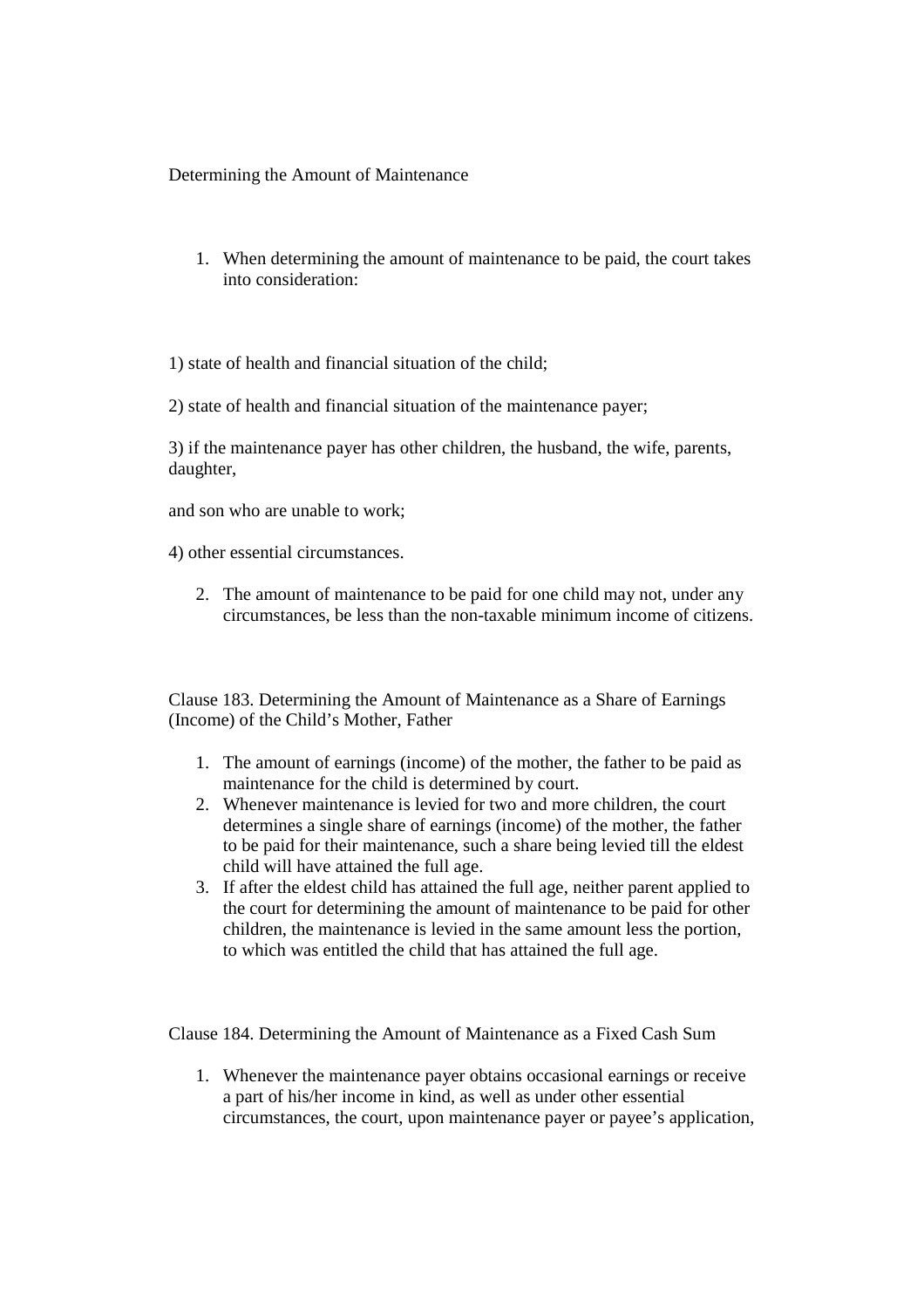may determine the amount of maintenance to paid as a fixed cash sum.

2. The amount of maintenance determined by the court as a fixed cash sum is subject to indexing in accordance with law.

Clause 185. Sharing Additional Expenses for the Child by Parents

- 1. The parent that has been imposed the duty to pay maintenance for the child, as well as the parent against whom a claim to levy maintenance has not been lodged, shall necessarily share additional expenses for the child when such expenses were born in connection with special circumstances (development of the child's skills, his/her illness, injury, etc.).
- 2. The extent, to which one of the parents should share additional expenses for the child in case of a dispute, is determined by court, which takes into account essential circumstances. Additional expenses for the child may be financed in advance or covered, on a lump-sum, periodical or permanent basis, after they have been actually born.

Clause 186. Control by the Custody and Care Authority of the Earmarked Use of Maintenance

- 1. Upon application of the maintenance payer or on its own discretion, the Custody and Care Authority checks the earmarked use of the maintenance.
- 2. Whenever the maintenance is not used for the earmarked purposes, the maintenance payer may apply to court for reducing the amount of the maintenance or for depositing a portion of the maintenance at the child's personal account in a subsidiary of the State Savings Bank of Ukraine.

Clause 187. Withholding Maintenance for the Child upon Maintenance Payer Request

1. One of the parents may lodge, at the his/her place of employment, at the place where his/her pension, fellowship is paid, an application for withholding the maintenance for the child from his/her wage, pension or fellowship in the amount and during the period referred to in such an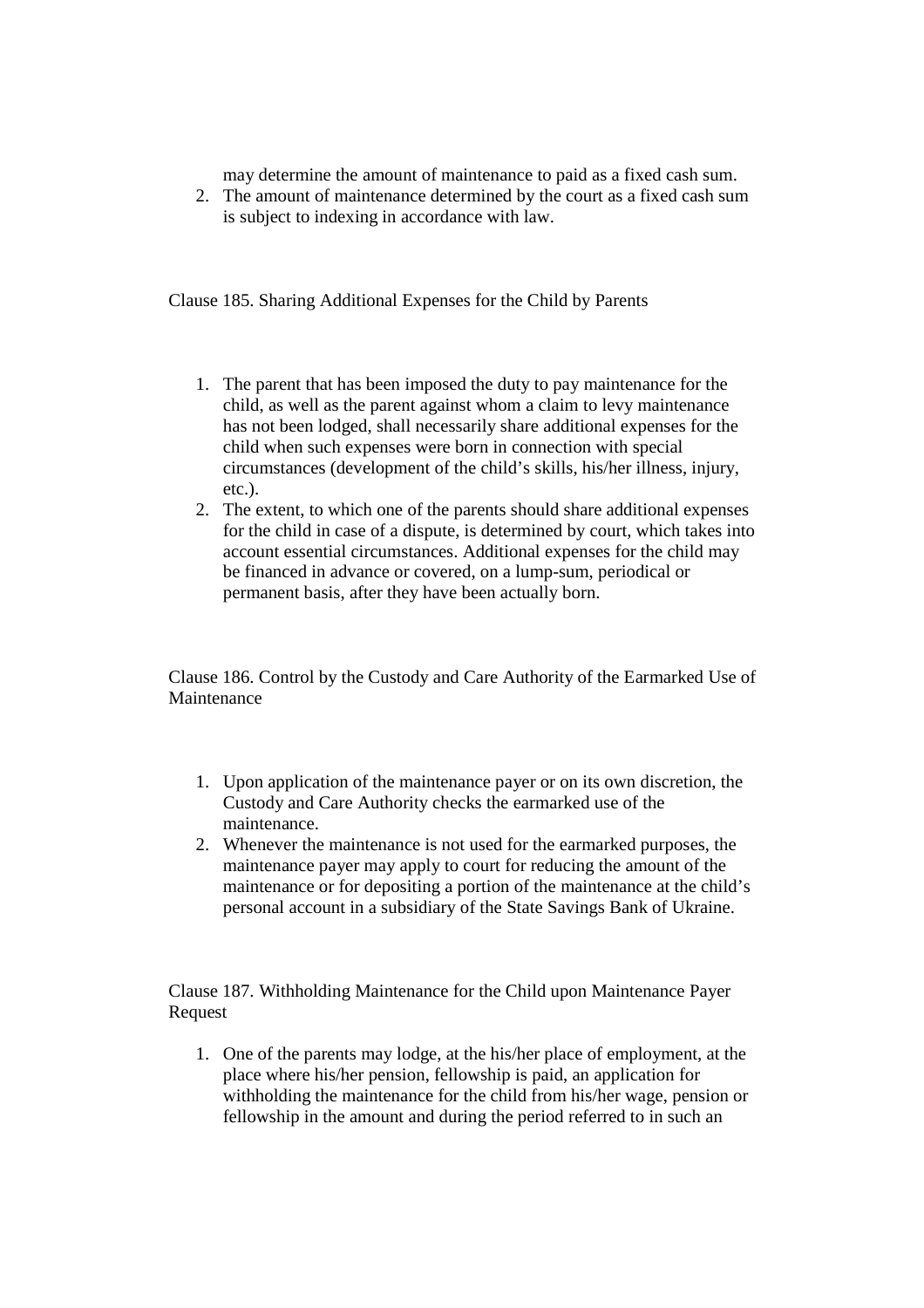application. He/she may withdraw such an application.

- 2. Based on the application filed by one of the parents, the maintenance is withheld within three days from the day fixed for the payment of the wage, pension, and fellowship.
- 3. Based on the application filed by one of the parents, the maintenance may also be withheld if the total sum, which is subject to deduction on the basis of the application or court orders, exceeds the half of the wage, pension or fellowship, as well as if the maintenance for another child is being already levied from this parent.

Clause 188. Releasing Parents from the Responsibility to Maintain the Child

1. The parents may be released from the responsibility to maintain the child if the child's earnings greatly exceed the income of either parent and fully meet the child's needs.

Clause 189. Agreement between the Parents for Maintenance of the Child

- 1. The parents may conclude a agreement of maintenance payment for the child, such a agreement specifying the amount of maintenance to be paid and the time-limit for its payment. Provisions of such a agreement may not violate the rights of the child as laid down in the present Code. The agreement shall be drawn up in written and certified by a notary.
- 2. If one of the parents is in default on his/her obligations, the maintenance may be levied on him/her based on the notarial special execution.

Clause 190. Termination of the Right to Maintenance for the Child as a Result of Acquiring Ownership Right to a Real Estate

- 1. The parent with whom the child lives and the parent with whom the child does not live, upon permission of the Custody and Care Authority, may conclude a agreement of termination of the right to maintenance for the child in connection with the transfer of the ownership of a real estate (house, apartment, land lot, etc.). Such an agreement should be certified by a notary and is subject to the State registration. If the child has attained the age of 14, he/she takes part in the conclusion of this agreement.
- 2. The ownership right to a real estate is acquired by the child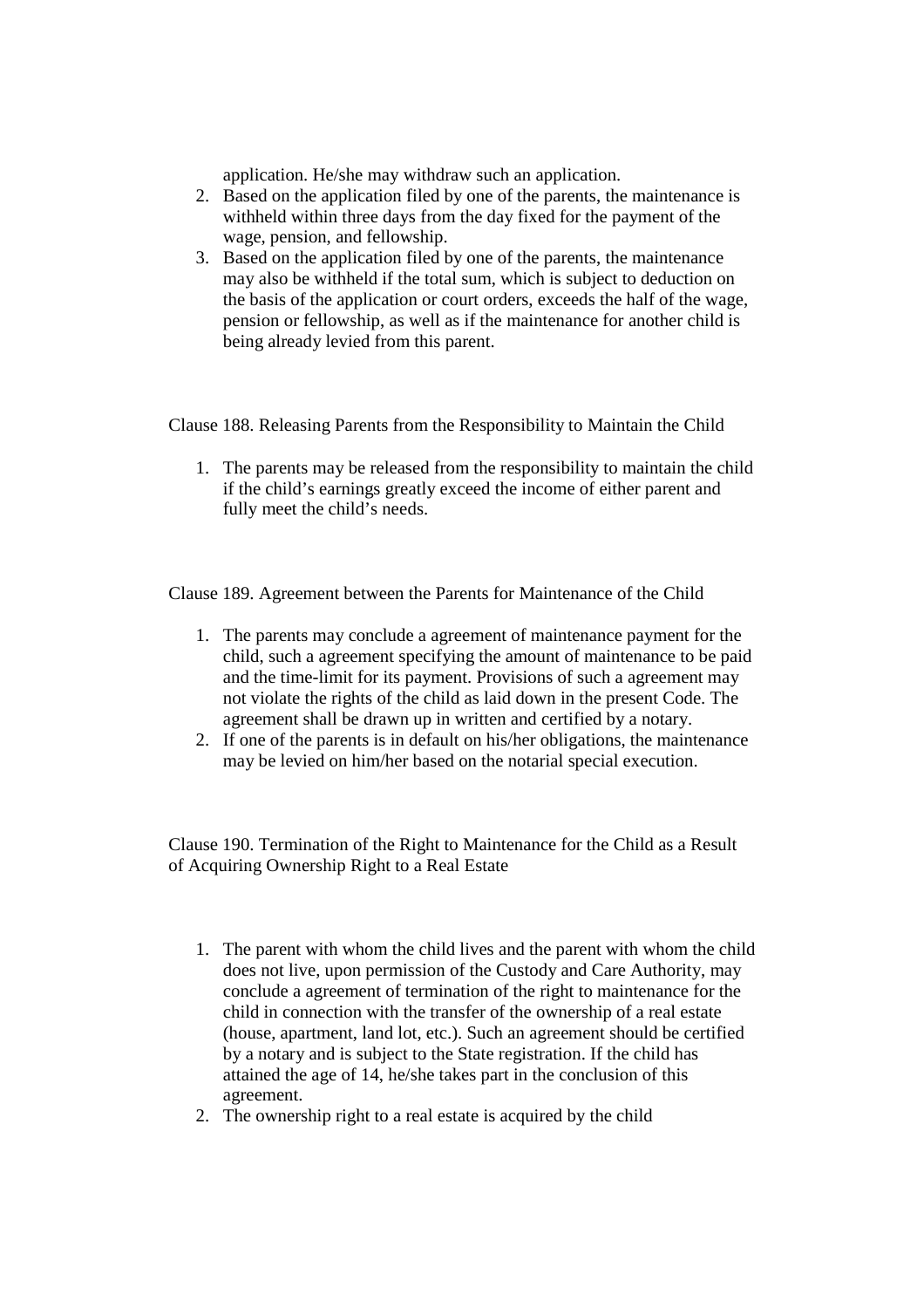himself/herself or the child and the parent with whom he/she lives, in the latter case the real estate being deemed to be their jointly shared property. In case of concluding such a agreement, the parent with whom the child lives undertakes to maintain the child himself/herself.

- 3. Concluding such a agreement does not release the parent with whom the child does not live from the responsibility to share additional expenses for the child.
- 4. The property obtained under the agreement referred to in paragraph 1 of the present Article may not be subject to the enforcement of any execution.
- 5. Property the child has obtained under such a agreement may be alienated prior to his/her attainment of the full age only upon permission of the Custody and Care Authority.
- 6. The agreement concluded in accordance with paragraph 1 of the present Article is judicially annulled upon request of the alienator of the real estate if his first name as the father has been withdrawn from the birth record. If the agreement is found invalid, the ownership right of the alienator to the real estate is renewed.
- 7. Upon complaint of the alienator of the real estate, agreement concluded in accordance with paragraph 1 of the present Article may be denounced if the parent with whom the child lives disregards his/her responsibility to maintain the child.

Clause 191. Time from which the Maintenance for the Child is Awarded

- 1. Maintenance for the child is awarded judicially as from the day of legal action.
- 2. Maintenance for the previous time may be awarded if the plaintiff produces evidence to the court that he/she has taken measures to obtain maintenance from the defendant but has not succeeded because the latter avoided paying it. In such a case, the court may award maintenance for the previous time but not more than for the last three years.

Clause 192. Changing the Amount of Maintenance

- 1. The amount of maintenance determined by the court or upon parents' agreement may be later reduced or increased judicially upon the complaint of the maintenance payer or payee if financial or marital situation of one of them changes or the state of health degrades or improves.
- 2. The amount of maintenance may be reduced if the child is maintained by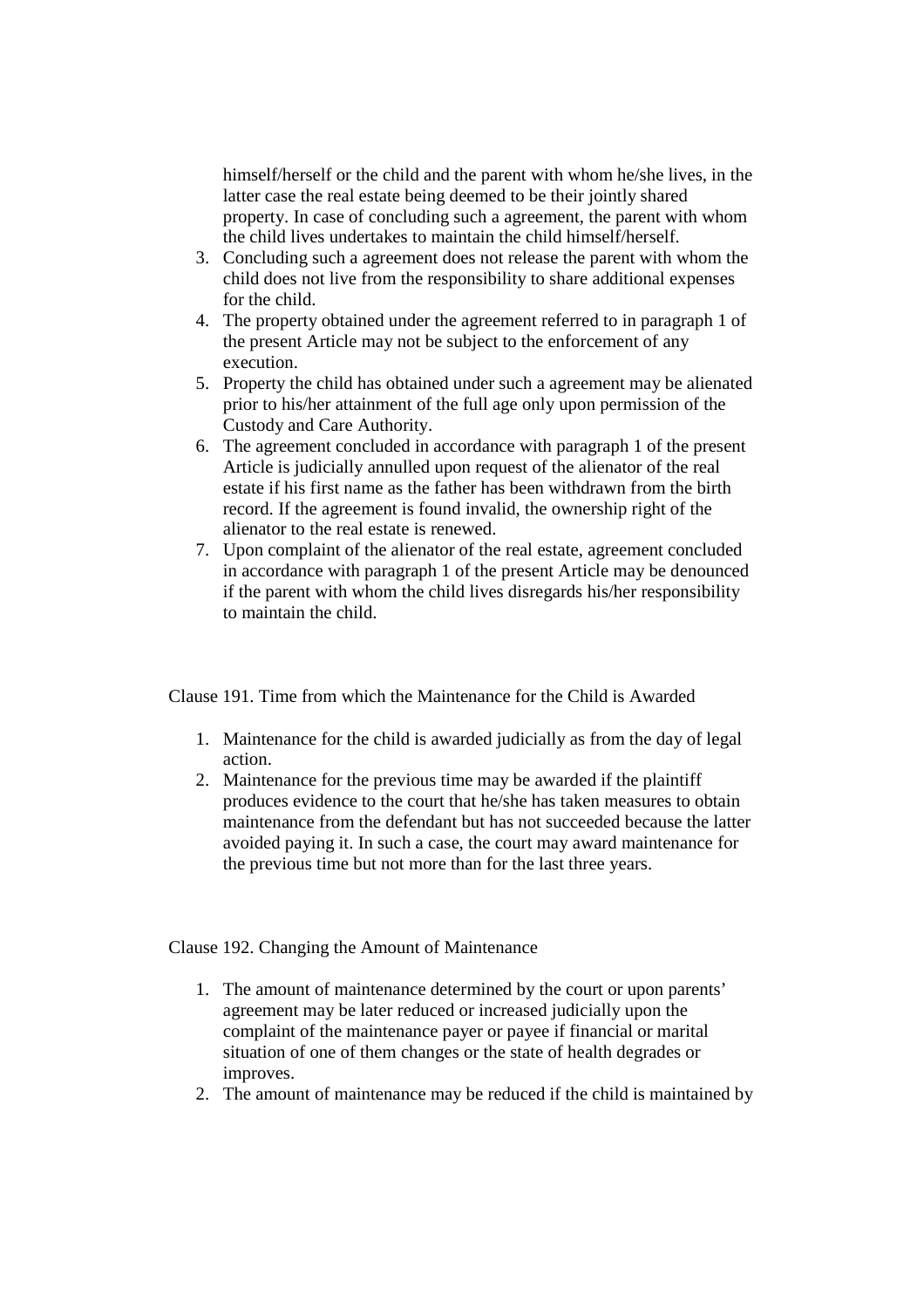the State, territorial community or a legal person.

Clause 193. Levying Maintenance and Other Resources for the Child that Stays in a Health, Educative or any other Institution

- 1. Placing the child into a health, educative or any other institution does not discontinue levying maintenance in favor of the parent with whom the child lived before if the maintenance is used for the purposes it is earmarked.
- 2. Whenever the parents do not participate in the maintenance of the child placed to a State or communal health, educative or any other institution, the maintenance may levied upon them on general grounds.
- 3. Upon court's decision, the maintenance may be transferred at the child's personal account in a subsidiary of the State Savings Bank of Ukraine.
- 4. State pensions, other allowances and survivors' benefit are also transferred to the child's personal account.

Clause 194. Levying Maintenance for the Previous Time and Arrears in Maintenance Payment

- 1. Maintenance for the previous time may be levied based on the writ of execution but not more than for the three years, which preceded servicing the writ of execution
- 2. If the maintenance was not levied in accordance with the enforced writ of execution because the maintenance payer was wanted or stayed abroad, the maintenance has to be paid for the whole previous period.
- 3. Arrears in maintenance levied under Article 187 or the present Code, are repaid, upon the maintenance payer's application, in the place where his/her wage, pension, fellowship is paid, or levied upon court's decision.
- 4. Arrears in maintenance payment are levied irrespective of whether the child has attained the full age and, in case referred to in Article 199 of the present Code, - until the child has attained the age of 23.
- 5. Provisions of paragraphs  $1 3$  of the present Article, as well as Articles 195-197 of the present Code apply to the levying maintenance in favor of other persons specified in the present Code.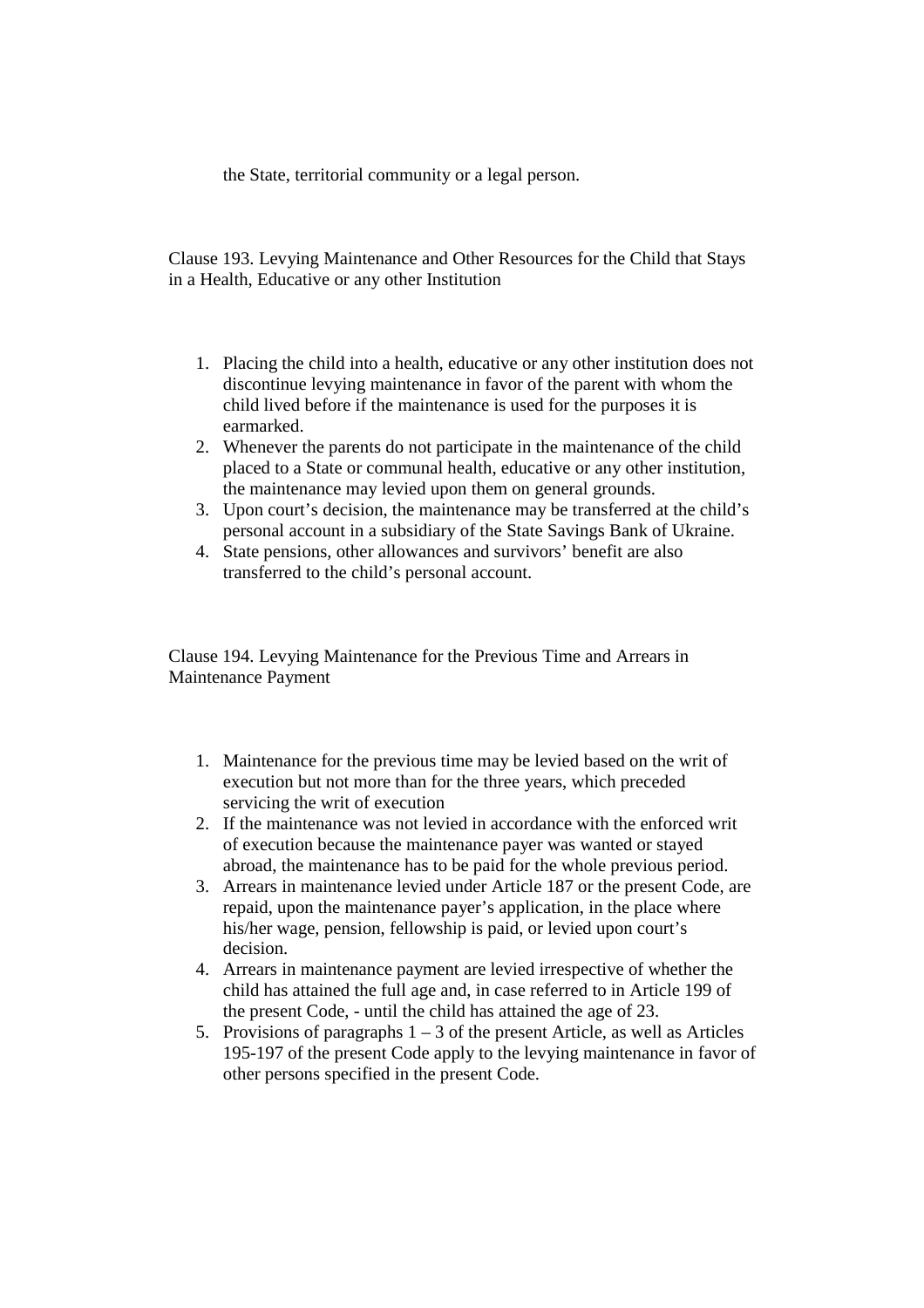Clause 195. Determining Arrears in Maintenance Awarded as a Share of Earnings (Income)

- 1. Arrears in maintenance awarded as a share of earnings (income) are determined based on the actual earnings (income), which the maintenance payer was obtaining throughout the period, during which the maintenance was not levied.
- 2. Whenever the maintenance payer was unemployed at the time when arrears in maintenance arouse but is employed at the time of their determination, the arrears are determined based on the earnings (income) he/she is obtaining.
- 3. Whenever the maintenance payer was unemployed at the time when arrears in maintenance arouse and is not employed at the time of their determination, the arrears are calculated based on the average wage the worker having the same qualification or unqualified worker receives in the given area.
- 4. The amount of arrears in payment of maintenance is calculated by the State executor and in case of a dispute – by court.

Clause 196. Responsibility for the Late Payment of Maintenance

- 1. If arrears generate because of the person that has the duty to pay maintenance upon court's decision, the maintenance payee is entitled for the forfeit (interest for default) in the amount of one per cent of the sum of unpaid maintenance for each day of default.
- 2. The amount of the forfeit may be reduced by the court in the light of the financial and marital situation of the maintenance payer.
- 3. The forfeit is not paid if the maintenance payer has not attained the full age.

Clause 197. Establishing Deadline for the Payment of Maintenance. Releasing from the Payment of Arrears in Maintenance

1. In the light of the financial and marital situation of the maintenance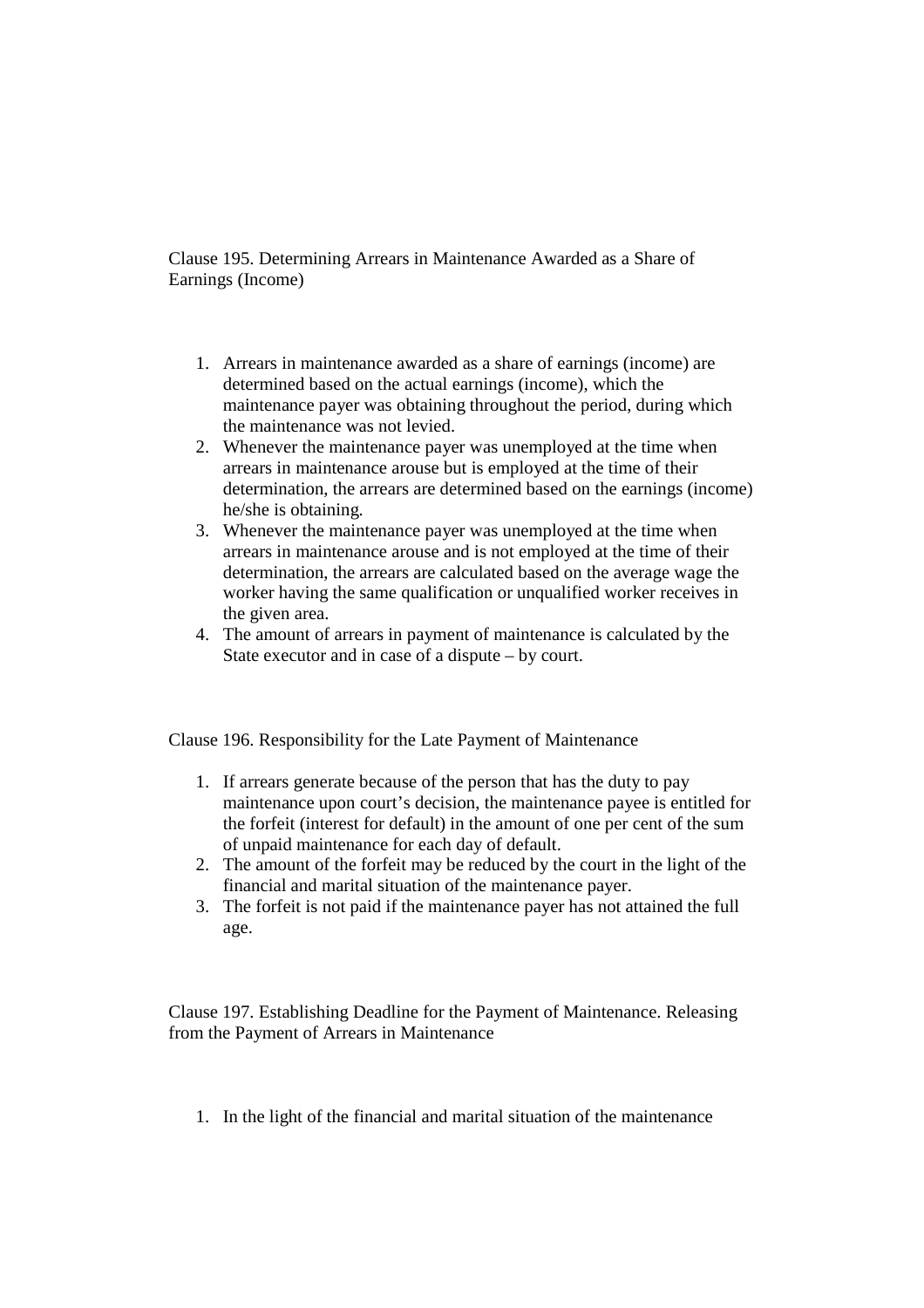payer, the court may postpone the payment of maintenance or allow paying it by installments.

- 2. Upon complaint of the maintenance payer, the court may wholly or partly release him/her from the payment of arrears in maintenance if such arrears arouse as a result his/her serious illness or any other essential circumstance whatsoever.
- 3. The court may release the maintenance payer from the payment of arrears if it is ascertained that such arrears arose because the person in whose favor the maintenance had been awarded failed to service the writ of execution without valid reasons.

**Chapter 16** Parents' Responsibility To Maintain An Adult Daughter, Son And Its Discharge

Clause 198. Grounds for the Creation of Parents' Responsibility to Maintain an Adult Daughter, Son

1. The parents shall necessarily maintain their adult daughter, son that is unable to work and in need of material support if the parents can provide such a material support.

Clause 199. Parents' Responsibility to Maintain an Adult Daughter, Son that Continue Studying

- 1. Whenever an adult daughter, son continue studying and in this connection need material support, the parents shall have the duty to maintain them till they will have attained the age of 23 if they are able to provide such a support.
- 2. The right to maintenance terminates when studying finishes.
- 3. A legal action for levying maintenance may be taken by the parent with whom the daughter, son lives, as well as the daughter and the son themselves if they continue studying.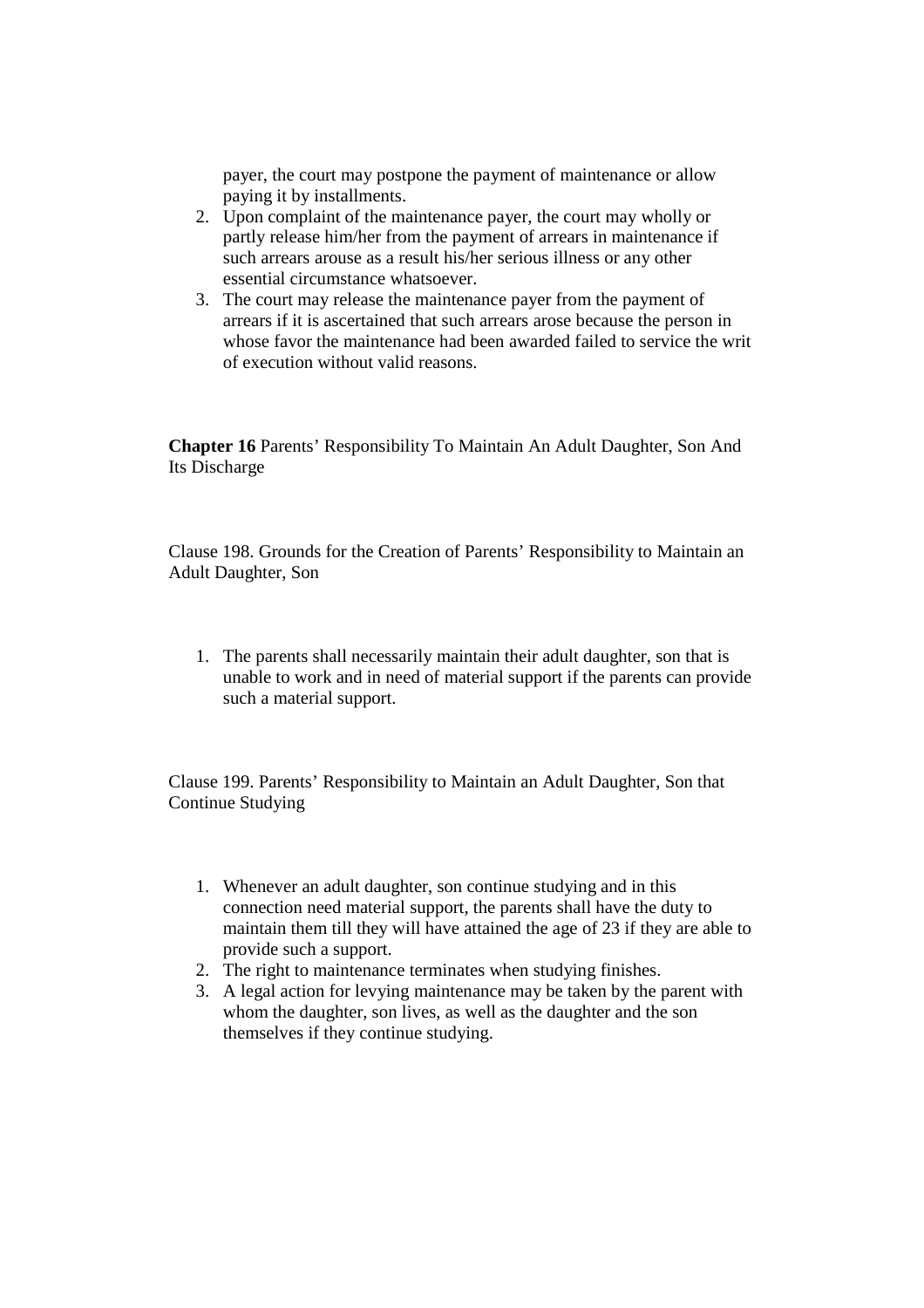Clause 200. Amount of Maintenance to be Paid for an Adult Daughter, Son

- 1. The court determines the amount of maintenance to be paid for an adult daughter, son as a fixed cash sum and/or as a share of earnings (income) of the maintenance payer taking into account circumstances referred to in Article 182 of the present Code.
- 2. When determining the amount of maintenance to be paid by one of the parents, the court considers the possibility of providing maintenance by the other parent, his/her wife, husband and adult daughter, son.

Clause 201. Applying Provisions of the Present Code to Relations with regard to Parents' Responsibility to Maintain their Adult Daughter, Son

1. Provisions of Articles 187, 189-192 and 194-197 of the present Code apply to relations between the parents and their daughter, son in respect of providing them maintenance.

**Chapter** 17 Responsibility Of An Adult Daughter, Son To Maintain Their Parents and its Discharge

Clause 202. Grounds for the Creation of the Responsibility of an Adult Daughter, Son to Maintain their Parents

- 1. An adult daughter, son shall have the duty to maintain their parents that are unable to work and in need of material support.
- 2. If the mother, the father has been deprived of their parental rights and if these rights have not been renewed, a daughter, a son in whose respect the parents were deprived of their parental rights assume no responsibility to maintain their mother, father.

Clause 203. Responsibility of a Daughter, Son to Share Additional Expenses for their Parents

1. A daughter, a son, in addition to the payment of maintenance, shall necessarily share additional expenses born for their parents in connection